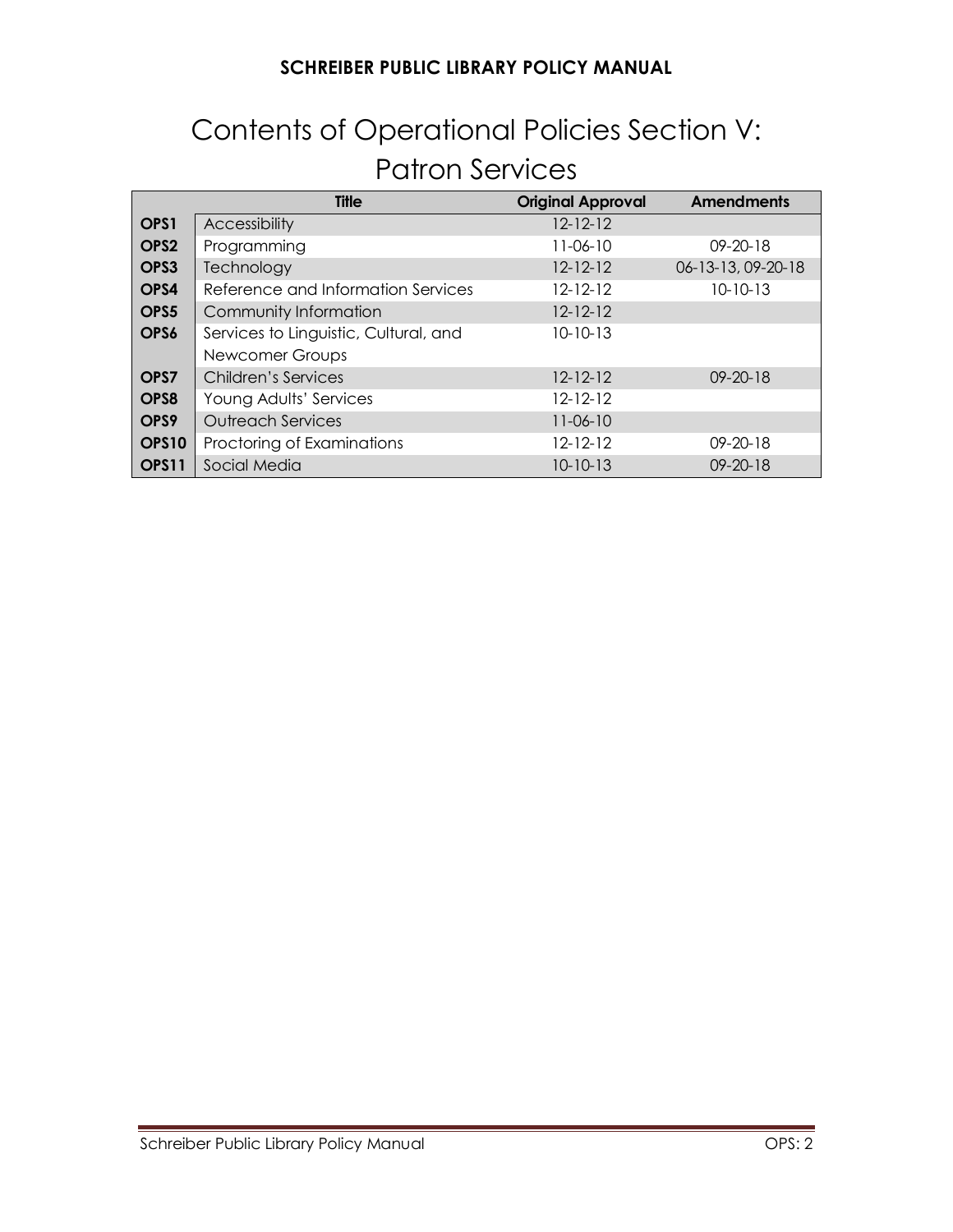| No: OPS1                                  | <b>Title: Accessibility</b> |                                                                                                                                                                                                                                                                                                                                          |
|-------------------------------------------|-----------------------------|------------------------------------------------------------------------------------------------------------------------------------------------------------------------------------------------------------------------------------------------------------------------------------------------------------------------------------------|
| <b>Type:</b> Operational: Patron Services |                             | <b>Authority: CEO</b>                                                                                                                                                                                                                                                                                                                    |
| <b>Originated: 12-12-12</b>               |                             | <b>Review:</b> Biennial (Even Years)                                                                                                                                                                                                                                                                                                     |
| Amended:                                  |                             | <b>Previously:</b>                                                                                                                                                                                                                                                                                                                       |
| <b>Related Policies</b>                   |                             | <b>Accessibility Plan 2009</b>                                                                                                                                                                                                                                                                                                           |
| <b>Associated Documents</b>               |                             | Ontario Public Library Guidelines, 6th<br>Fdition<br>• Accessibility for Ontarians with Disabilities<br>Act, S.O. 2005, c. 11<br>• Accessibility Standards for Customer<br>Service, Ontario Regulation 429/07<br>Integrated Accessibility Standards,<br>Ontario Regulation 191/11<br>Ontario Human Rights Code, R.S.O. 1990,<br>C. H. 19 |
| <b>Implementation Procedures</b>          |                             | Appendix Q: Accessibility Plan                                                                                                                                                                                                                                                                                                           |

#### **SECTION I: Statement of Intent**

- 1. Schreiber Public Library is committed to providing services where all individuals are treated with respect and dignity. The *Accessibility for Ontarians with Disabilities Act, S.O. 2005, c. 11* (*AODA*) is a provincial legislation that sets out standards of compliance to ensure that services provided to Ontarians with disabilities is accessible and provided in a manner that uses reasonable efforts consistent with the core principles of:
	- 1.1.Dignity Services are provided in a respectful manner consistent with the needs of the individual;
	- 1.2.Independence Services for persons with disabilities shall support their independence while respecting their right to safety and personal privacy;
	- 1.3.Integration Allow persons with disabilities to fully benefit from the same services, in the same place, and in a similar way;
	- 1.4.Equality of Opportunity Persons with disabilities are given the same opportunity to benefit from the services provided as other patrons.
- 2. Every Library Board shall provide access to or arrange for the provision of access to accessible materials where they exist. Schreiber Public Library shall make information about the availability of accessible materials publicly available and shall provide the information in accessible formats or with appropriate communication supports upon request.
	- 2.1.The Library may provide accessible formats of archival materials, special collections, rare books, and donations.

#### **SECTION II: Definitions**

1. For the purposes of the *AODA*, the Library provides services on behalf of the municipality and therefore is considered to be a "small designated public sector organization with fewer than 50 employees" as defined within the *Integrated Accessibility Standards, Ontario Regulation 191/11* (*IASR*).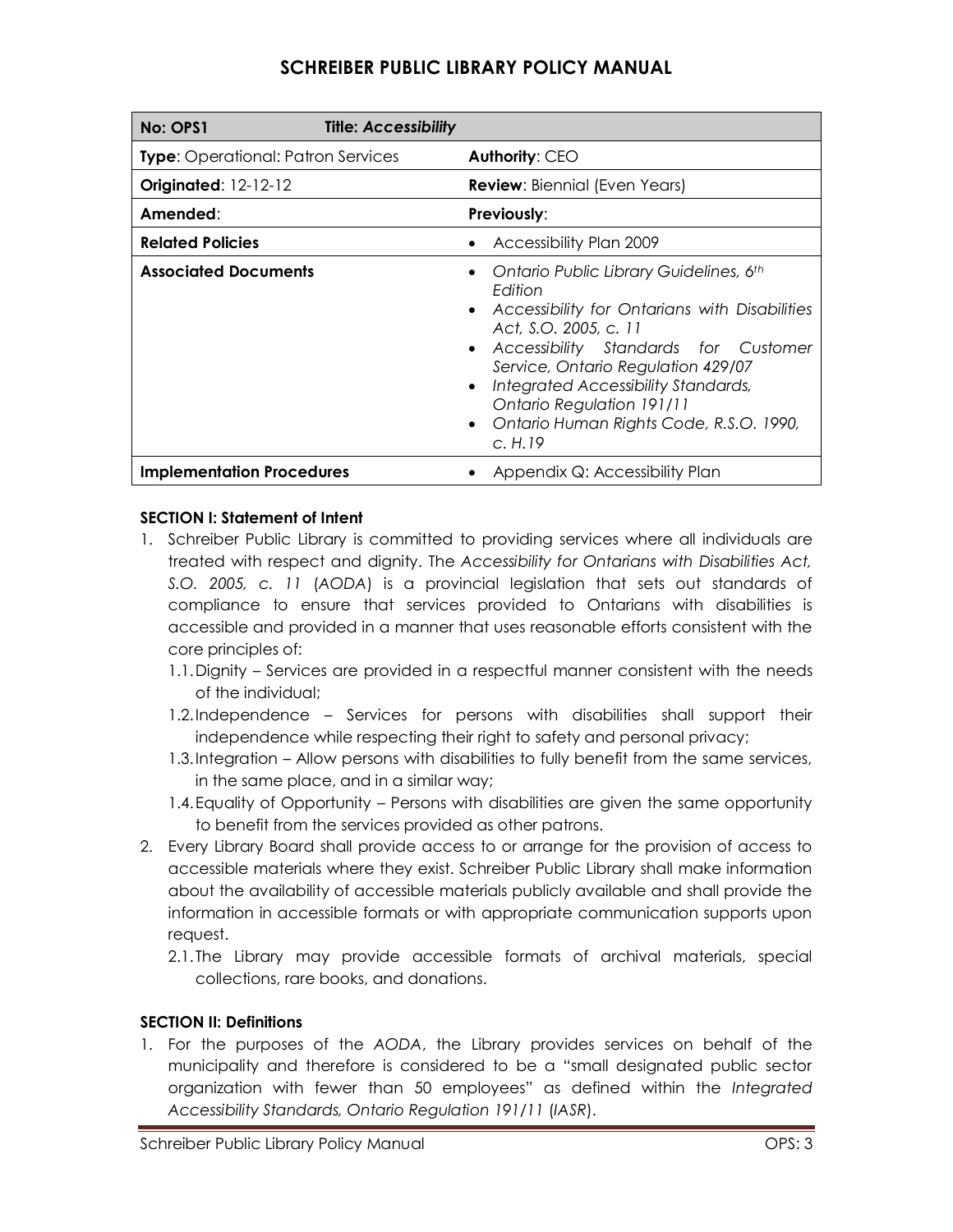- 2. The definition of "disability" under the *AODA* is the same as the definition of disability in the *Ontario Human Rights Code*.
- 3. *AODA, s. 2*, states that "disability" means:
	- 3.1.Any degree of physical disability, infirmity, malformation or disfigurement that is caused by bodily injury, birth defect or illness and, without limiting the generality of the foregoing, includes diabetes mellitus, epilepsy, a brain injury, any degree of paralysis, amputation, lack of physical coordination, blindness or visual impediment, deafness or hearing impediment, muteness or speech impediment, or physical reliance on a guide dog or other animal or on a wheelchair or other remedial appliance or device;
	- 3.2.A condition of mental impairment or a development disability;
	- 3.3.A learning disability, or a dysfunction in one or more of the processes involved in understanding or using symbols or spoken language;
	- 3.4.A mental disorder;
	- 3.5.An injury or disability for which benefits were claimed or received under the insurance plan established under the *Workplace Safety and Insurance Act, S.O. 1997, c. 16* (*WSIB*).

#### **SECTION III: Meeting the Requirements of the** *AODA* **Regulations**

- 1. The Chief Executive Officer (CEO) will ensure that Policies and procedures comply with the *AODA* and any regulations made under the *AODA*.
- 2. In accordance with the *IASR* of the *AODA*, accessibility will be addressed in four (4) main areas:
	- 2.1.The Financial Oversight Policy, for procuring goods, services, or facilities;
	- 2.2.The Employment Policies will address training on *AODA* regulations, accommodation for applicants, support for employees, accommodation plans, and career development and advancement;
	- 2.3.The Collection Policies will address the availability of materials in accessible formats;
	- 2.4.The Technology Policy, with respect to the Library's website.

#### **SECTION IV: Communicating with Persons with Disabilities**

- 1. Communication is a process of providing, sending, receiving, and understanding information. This section of the regulation is a specific requirement to communicate with an individual with a disability in a way that takes the person's disability into account. This means that Schreiber Public Library must consider how the disability affects the way that the person expresses, receives, or processes communications.
- 2. The Library shall make its communications available, upon request, in accessible formats or communications supports for persons with disabilities and shall make the availability of accessible communications known to the public. Types of communications include Policies, plans, emergency procedures, plan, and safety information, forms, surveys, and other tools to gather feedback, information on collections and materials in accessible format, and employment standards.
- 3. The goal is to communicate in an effective way:
	- 3.1.When communicating with a person with a disability, all members of the Library Board and staff will do so in a manner that takes into account the person's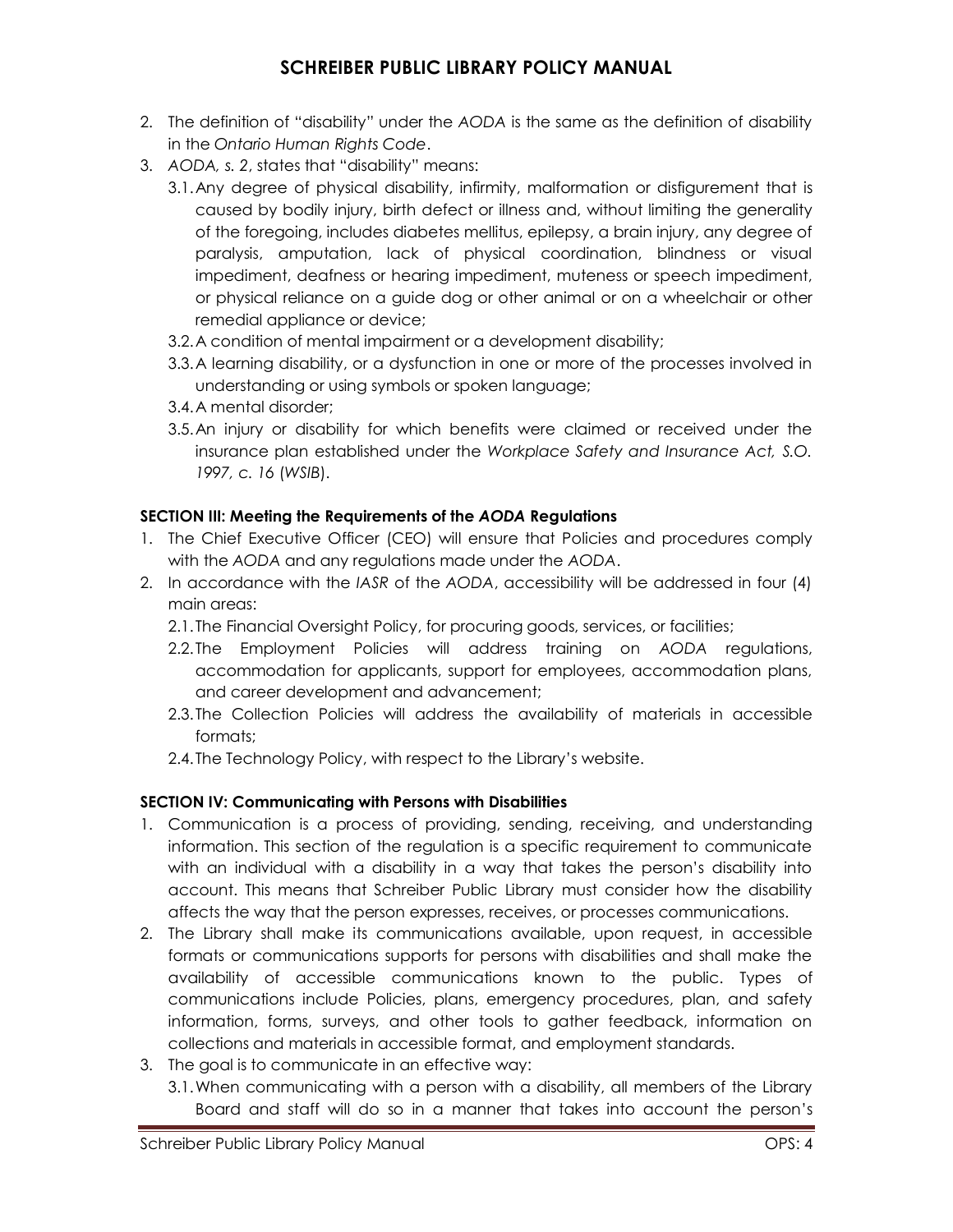disability;

- 3.2.Schreiber Public Library is committed to providing fully accessible telephone service to patrons. Library staff will be trained to communicate with patrons over the telephone in clear and plain language, to speak clearly and slowly, and to tailor their responses as much as possible in support of the individual;
- 3.3.Access for persons who are deaf is available via Bell Relay Service (1-800-855- 0511). All Library staff are to be trained on how to use Bell Relay Service and proper etiquette when using it;
- 3.4.Schreiber Public Library will offer to communicate with patrons by other means, including mail, email, or other means of interpretation if telephone communication is not suitable to their communication needs, or is not available.
- 4. Accessible formats of the Library's communications shall be made available:
	- 4.1.In a timely manner;
	- 4.2.At a cost that is no more than the regular cost charged to others for the communications;
	- 4.3.In consultation with the person making the request.

#### **SECTION V: Support Person**

- 1. A support person is a person who accompanies a person with a disability to assist him or her. A support person can be a professional, a family member, a friend, or other person who assists a person with a disability with communication, mobility, personal care, or medical needs, or with access to goods and services.
- 2. Fees are not normally associated with the nature of this business; however, should a situation or event arise, support persons will not be charged any admission fees.
- 3. Schreiber Public Library is committed to welcoming people with disabilities who are accompanied by a support person.
- 4. The patron shall determine whether a support person is necessary; however, in the exceptional circumstance where Library staff believes that a support person should be in attendance to protect the health and safety of the patron or others, the following criteria shall be used in consulting with the patron:
	- 4.1.When there is a significant risk to the health and safety of the person with a disability or others (the mere possibility of risk is insufficient);
	- 4.2.When the risk is greater than the risk associated with other patrons;
	- 4.3.When the risk cannot be eliminated or reduced by other means;
	- 4.4.When the assessment of the risk is based on consideration of the duration of the risk, the nature and severity of the potential harm, the likelihood that the potential harm will occur, and the imminence of the potential harm;
	- 4.5.When the assessment of the risk is based on the individual's actual characteristics, and not merely on generalizations, misperceptions, ignorance, or fears about the disability.
- 5. Schreiber Public Library would only request a support person on a rare occasion.

#### **SECTION VI: Service Animals**

1. Service animals are used by people with many different kinds of disabilities. Examples of service animals include dogs used by people who are blind, hearing alert animals for people who are deaf, deafened, or hard of hearing, and animals trained to alert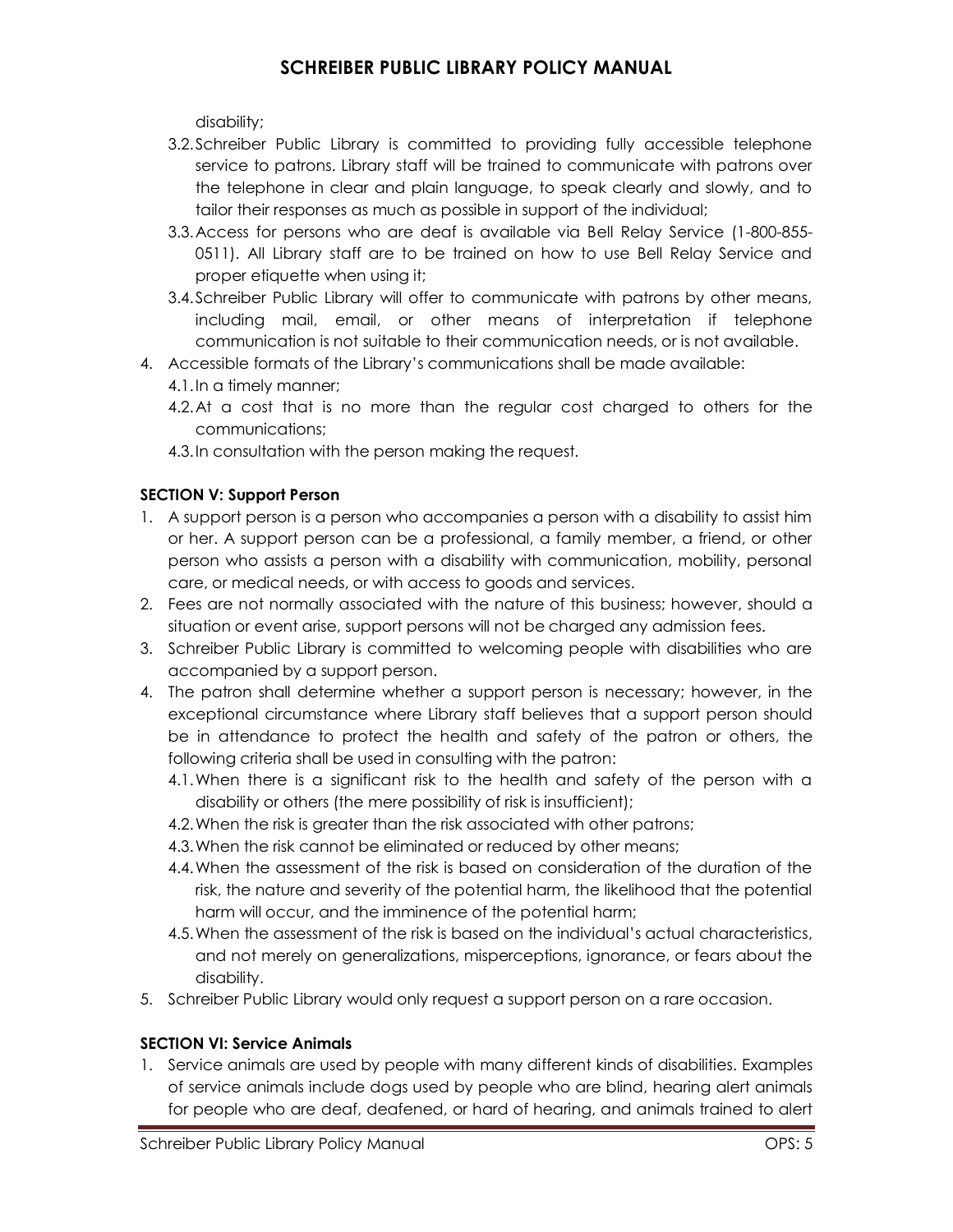an individual to an oncoming seizure and lead them to safety.

- 2. A service animal is defined in the *Act* as "any animal where it is readily apparent that the animal is used by the person for reasons relating to his or her disability, and if the person provides a letter from a physician or nurse or other government issued certification, confirming that the person requires the animal for reasons relating to the disability".
- 3. Persons with a disability accompanied by a service animal are welcome at Schreiber Public Library.
- 4. If in an unusual circumstance at an event outside of the Library's building a service animal is excluded by law, then the Library will ensure that alternate means are available to enable the person with a disability to obtain, use, or benefit from the services of the Library.
- 5. If it is not readily apparent that the animal is a service animal, such as a guide dog with a visible harness, Library staff will use extreme discretion in asking the person with a disability to confirm the animal is a service animal by:
	- 5.1.Asking if the animal is a service animal;
	- 5.2.If concerned about inappropriate animal behaviour, asking for a confirmation letter from a physician or nurse of service animal, or an identification card signed by the Attorney General of Canada, or a certificate of training from a recognized guide dog or service animal training school.
- 6. Library staff will offer the location of fresh water for the service animal and where service animals may be walked to relieve themselves.

### **SECTION VII: Assistive Devices**

- 1. Personal assistive devices are usually devices that people bring with them, such as walkers, personal oxygen tanks, magnification devices, wheelchairs, canes, or other mobility devices that assist the person with daily living.
- 2. Persons with disabilities shall be permitted to obtain, use, or benefit from goods and services through the use of their own assistive devices.
- 3. Library staff will be trained and become familiar with various assistive devices that may be used by patrons with disabilities while accessing the Library's services.
- 4. The Library will also ensure that staff knows how to use the assistive devices which are available on the Library's premises.
- 5. Exceptions may occur in situations where Schreiber Public Library has determined that the assistive device may pose a risk to the health and safety of a person with a disability or the health and safety of others on the premises. In these situations and others, Library staff may offer a person with a disability other reasonable measures to assist him or her in obtaining, using, and benefiting from the services of the Library where other measures are available.
- 6. It should be noted that it is the responsibility of the person with a disability to ensure that their assistive device is operated in a safe and controlled manner at all times.

#### **SECTION VIII: The Accessibility Plan**

1. Schreiber Public Library will work with the municipality to establish, implement, maintain, and document a multi-year Accessibility Plan that will outline the Library's strategy to prevent and remove barriers.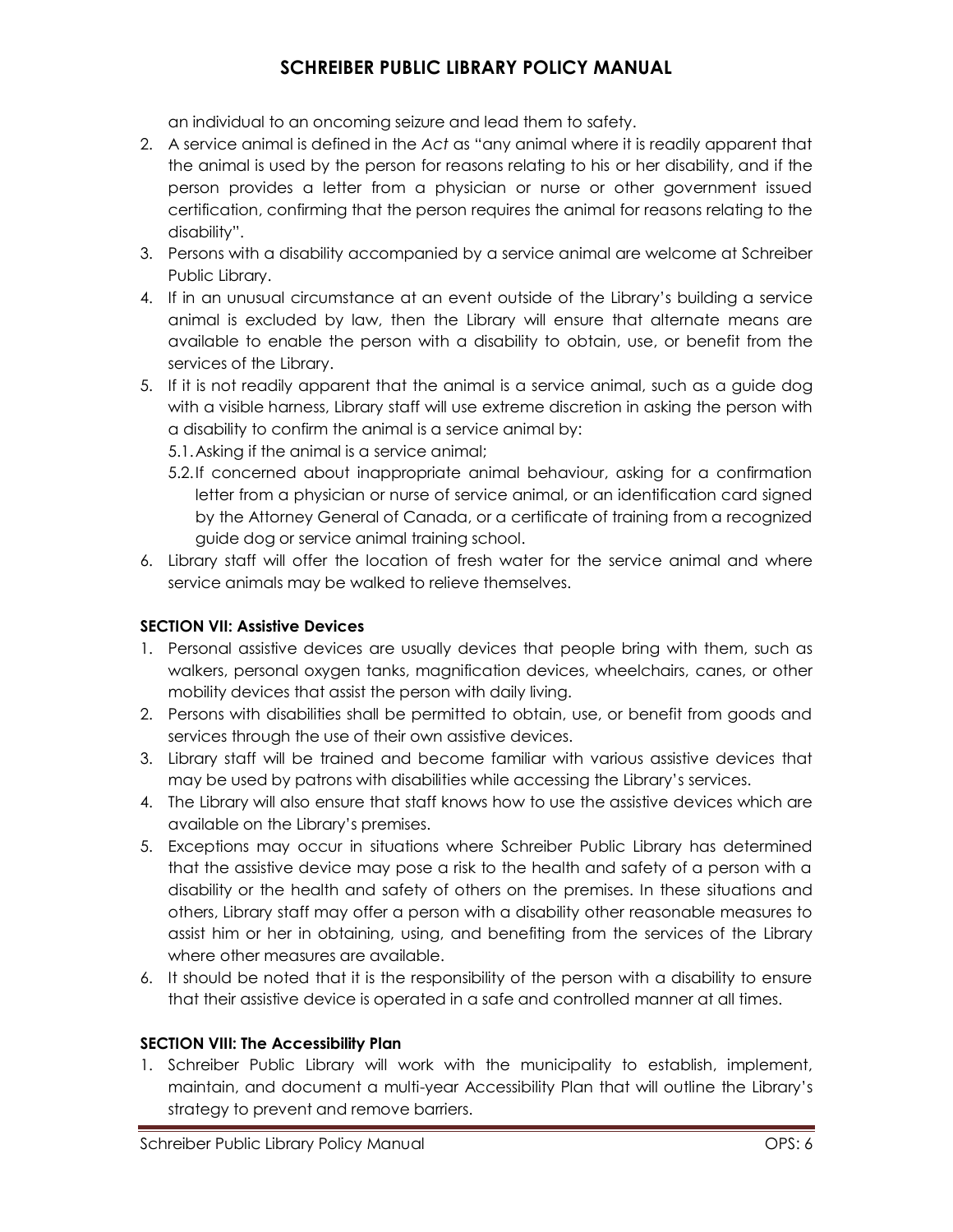- 2. The process will be done in consultation with persons with disabilities.
- 3. The Accessibility Plan will be reviewed and updated at least once every five (5) years. An Accessibility Report will be conducted annually.
- 4. The Plan and reports will be posted on the Library's website and be provided in an accessible format upon request.

#### **SECTION IX: Notice of Service Disruption**

- 1. Notice to the public will be provided when there is a temporary disruption (planned or unexpected) of facilities or services that are usually used by persons with disabilities to access goods and services. This notice must include the reason for the disruption, its duration, and a description of alternative facilities or services, if available, and posted in an obvious place. See Appendix.
- 2. Schreiber Public Library is aware that the operation of its facilities and services is important to the public. However, temporary disruptions in facilities or services may occur due to reasons that may or may not be within the Library's control or knowledge. Examples of this could be "snow days", or disruptions in power/heat beyond control.
- 3. Schreiber Public Library will make reasonable efforts to provide notice of the disruption to the public, including:

3.1.The name of the service/event;

3.2.The normal service location being impacted;

3.3.Alternate service locations or service methods;

3.4.Hours of service availability;

3.5.Contact information;

3.6.Any other information deemed appropriate to deliver Library service.

- 4. Schreiber Public Library will make reasonable efforts to provide prior notice of planned disruption if possible, recognizing that in some circumstances, such as in the situation of unplanned temporary disruption (snow storms), advance notice will not be possible. In such cases, the Library will provide notice as soon as possible.
- 5. In the event of a temporary service disruption that would limit a person with a disability from gaining access to Library goods and services, the Library will post a notice or otherwise make the disruption known to patrons in the following methods and places:

5.1.Schreiber Public Library's website;

5.2.Notice on entrance doors and bulletin boards;

5.3.Radio, if applicable.

### **SECTION X: Feedback**

- 1. Schreiber Public Library has a process in place for receiving and responding to feedback about how the Library provides goods and services to persons with disabilities.
- 2. Schreiber Public Library is committed to providing high quality services to all members of the public it serves. Feedback from a member of the public about the delivery of services to persons with disabilities may be given by telephone, in person, in writing, in electronic format, or through other methods.
- 3. Information about the feedback process is readily available to the public, and notice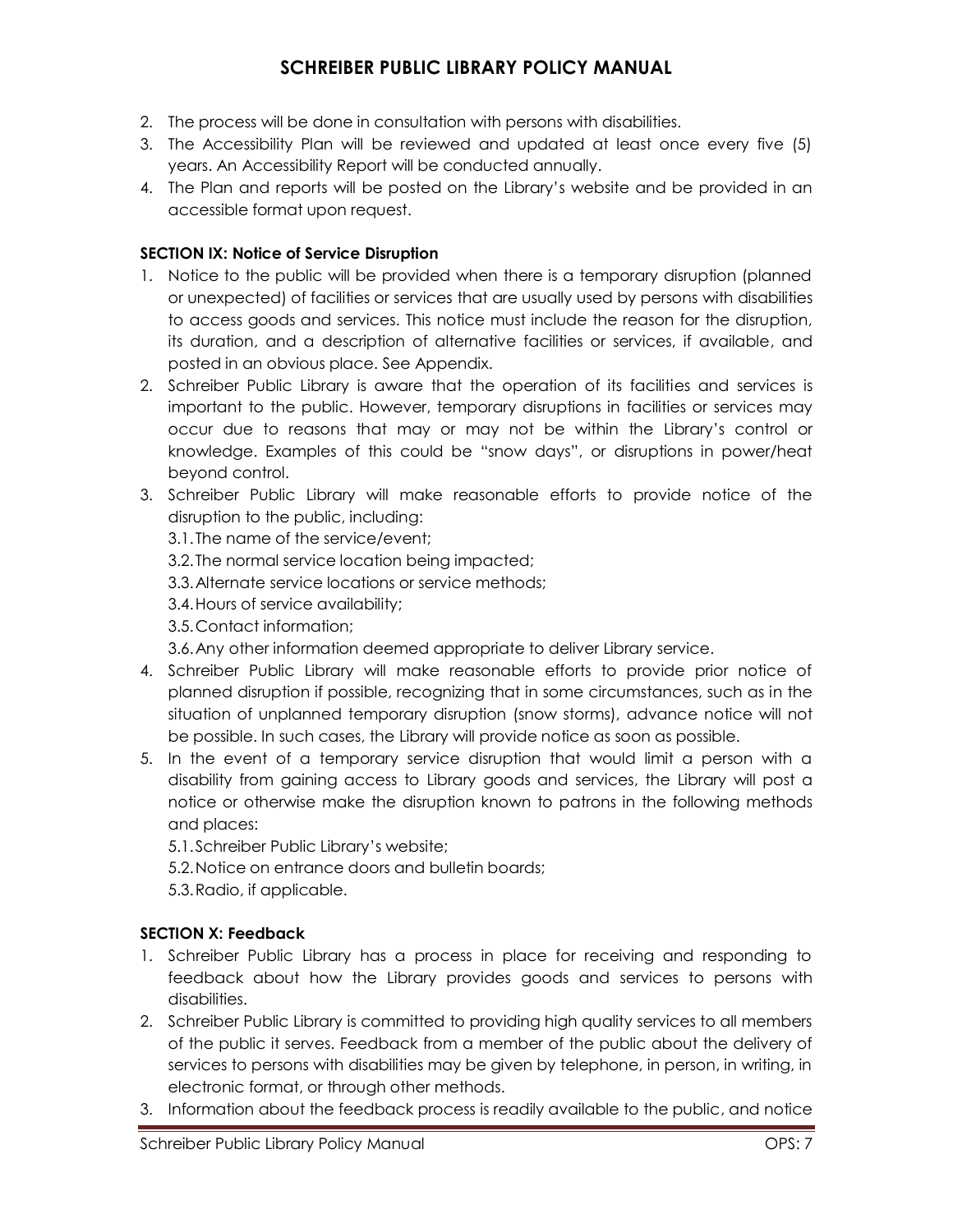of the process will be posted on the Library's website and/or in other appropriate locations.

- 4. All feedback will be kept in strict confidence and used to improve customer service. In addition, the author of the feedback will be provided a response, within thirty (30) days, in the format in which the feedback was received, outlining actions deemed appropriate, if any.
- 5. Feedback will be reviewed at each Library staff meeting to review and monitor the Library's progress. Should feedback include individual Library staff members, management will meet with staff members to discuss/remedy.
- 6. Feedback mechanisms are as follows:
	- 6.1.Print format Accessible Customer Service Feedback Form in waiting area available in Large Print and Audio;
	- 6.2.Online Accessible Customer Service Feedback Form on the Library's website;
	- 6.3.Braille version may be developed.

#### **SECTION XI: Training**

- 1. The *Accessibility Standards for Customer Service*, *Ontario Regulation 429/07* (*Standards*) requires providers to train Library staff on how to provide customer service to persons with disabilities and issues with mental health. Training should help to dispel myths, misconceptions, stereotypes, and fears about persons with disabilities.
- 2. Training is available online.
- 3. Training must include:
	- 3.1.A review of the purposes of the *AODA* and the requirements of the *Standards*;
	- 3.2.How to interact and communicate with people with various types of disabilities;
	- 3.3.How to interact with persons with disabilities who use an assistive device, service animal, or a support person;
	- 3.4.How to use equipment or assistive devices available on the Library's premises or otherwise provided that may help with the provision of goods and services to persons with disabilities;
	- 3.5.What to do if a person with a particular type of disability is having difficulty accessing the Library's goods and services.
- 4. Under the *Act*, training must be provided to:
	- 4.1.Every person who deals with the public or other third-parties on Schreiber Public Library's behalf receives training, whether the person is an employee, agent, volunteer, or otherwise;
	- 4.2.Every person who participates in developing the Library's Policies, practices, and procedures governing the provision of goods and services to members of the public or other third-parties is trained;
	- 4.3.New staff who deal with members of the public or other third-parties, or who participate in developing the Library's Policies, practices, and procedures on the provision of goods and services to the public or other third-parties in accordance with the training requirements set out in the *Standards*;
	- 4.4.Ongoing training in connection with any changes to the Library's Policies, practices, and procedures governing the provision of goods and services to persons with disabilities.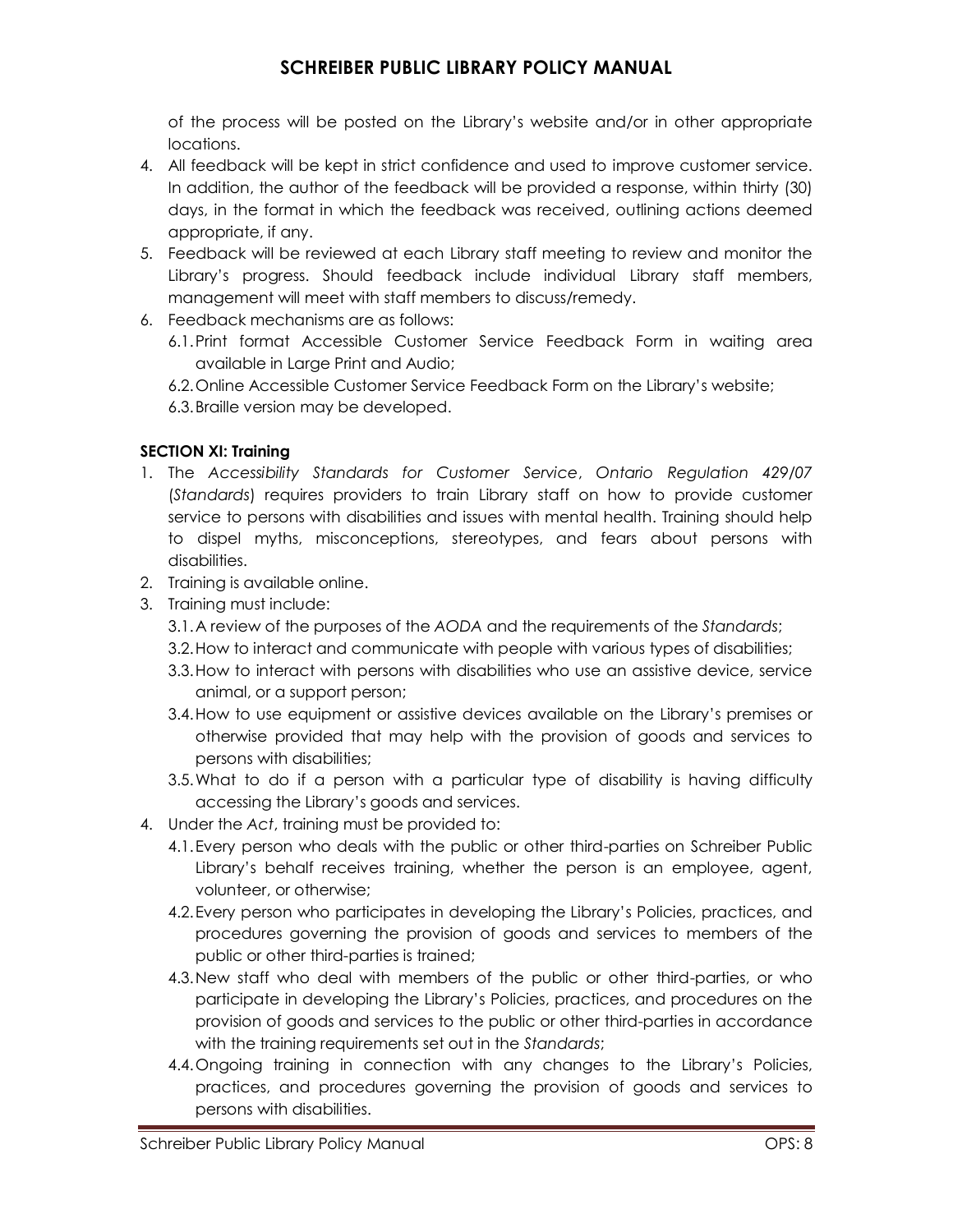- 5. Schreiber Public Library will ensure that all Library staff members that interact with patrons or create Policies and procedures are trained as required by the *Standards*.
- 6. Ongoing training to ensure excellence in the way the Library serves its patrons with disabilities will be conducted annually.
- 7. The content of the training will include:
	- 7.1.Overall review to ensure and build on awareness of the purposes of the *AODA*;
	- 7.2.Specific requirements of the *Standards*;
	- 7.3.Instruction on Schreiber Public Library's Accessible Customer Service Policies, practices, and procedures pertaining to the provision of goods and services to persons with disabilities, and how to interact and communicate with persons with disabilities;
	- 7.4.What to do if a person with a particular type of disability is having difficulty accessing Library services;
	- 7.5.How to interact with persons with disabilities who use assistive devices, or who require the assistance of a support person or service animal;
	- 7.6.Information about the equipment or devices available on the premises of the Library that may help with the provision of services to persons with disabilities;
	- 7.7.Ongoing training during monthly Library staff meetings;
	- 7.8.Ongoing awareness sessions with other disability service providers to gain additional awareness and insight.

### **SECTION XII: Timeline for Training**

- 1. Training will be provided as a priority for new hires and included in the new employee orientation package. New employees will be required to complete the Accessible Customer Service online training module "Serve-Ability" as part of the new employee or volunteer orientation.
- 2. Ongoing training will be provided to all Library staff to ensure ongoing learning, development, and employee engagement in providing exceptional services to patrons.
- 3. Training will also be provided with any change to Schreiber Public Library's Policies, practices, and procedures governing the provision of goods and services to persons with disabilities.

### **SECTION XIII: Training Records**

- 1. Schreiber Public Library will keep records of all Accessible Customer Service training, to include dates and content of training provided to each employee.
- 2. Provision of Accessible Customer Service to persons with disabilities will be reviewed with each Library staff member at all performance evaluations.

### **SECTION XIV: Notice of the Availability and Format of Documents**

- 1. The *Accessibility Standards for Customer Service, Ontario Regulation 429/07* requires all public organizations to ensure customers are notified that the documents required under the *Standards* are available upon request by posting the notice at a conspicuous place on the organization's premises, by posting it on the website, or by any other method that is reasonable in the circumstances.
- 2. Schreiber Public Library will notify patrons by posting notice of availability of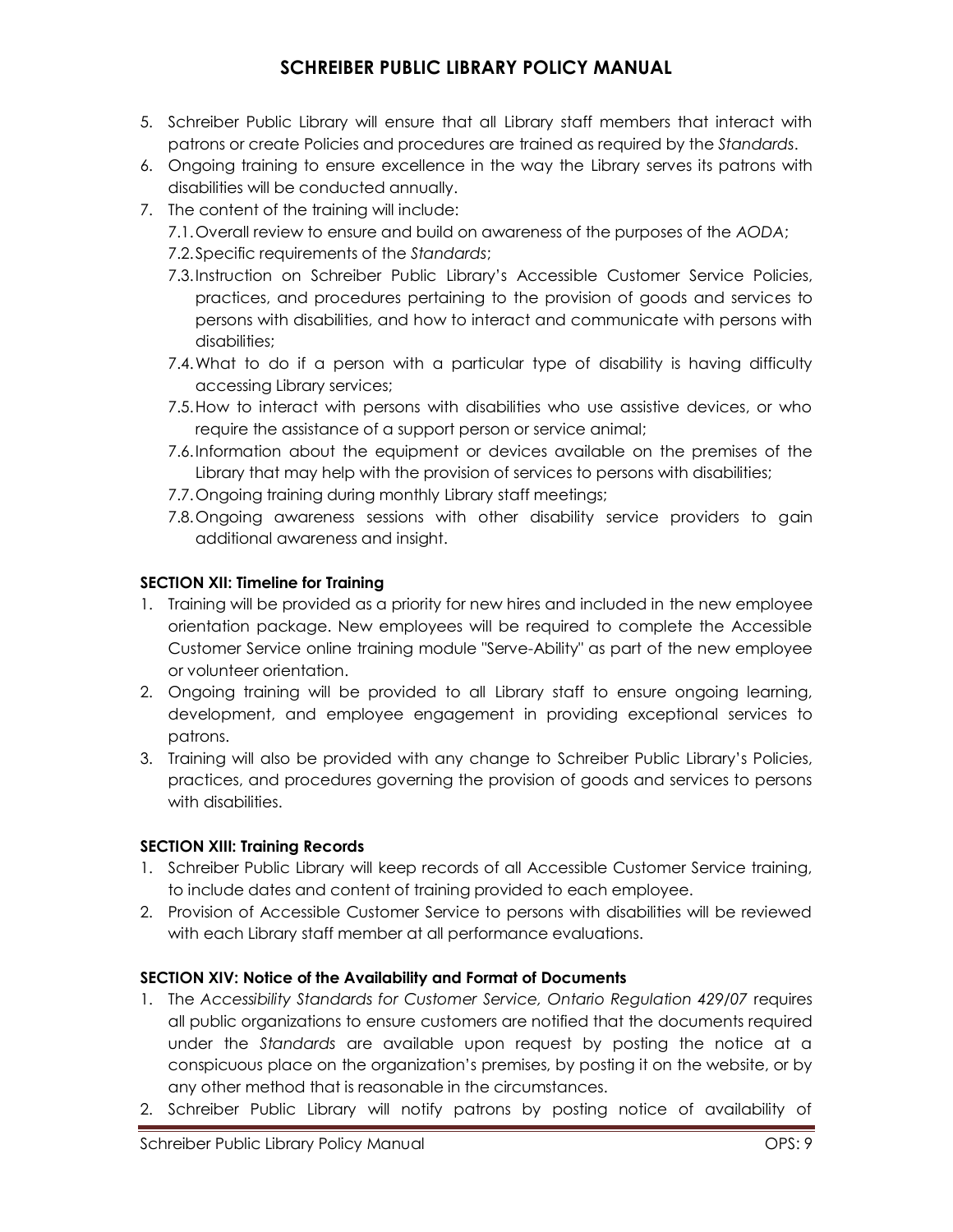documents in conspicuous places on Library premises.

- 3. When providing documentation to a person with a disability:
	- 3.1.Schreiber Public Library will provide the document, or the information contained in the document, in a format that takes the person's disability into account. Library staff are instructed to ask the patron if he or she requires information/documentation in an alternative format;
	- 3.2.All forms, documents, and materials will include "Alternative Formats Available Upon Request";
	- 3.3.As a work in progress, all existing forms and documents will be made accessible in the following formats:
		- 3.3.1. Large Print;
		- 3.3.2. Audio;
		- 3.3.3. Braille for most common forms/documents;
		- 3.3.4. Web accessibility;
		- 3.3.5. All existing in-house forms that would normally be available for the public will be reviewed for "plain language" content and revised where necessary;
		- 3.3.6. Any future in-house forms that would normally be available for the public will be created with plain language.
- 4. Schreiber Public Library may use many governmental documents and may request alternative formats of documents when ordering materials from a provincial or federal program.
- 5. A copy of any document may be made for anyone who asks for them.

### **SECTION XV: Modifications**

- 1. Schreiber Public Library is committed to developing Customer Service Policies that respect and promote the dignity and independence of persons with disabilities.
- 2. Any changes made to this Policy will consider the needs of persons with disabilities.
- 3. Any Policy of Schreiber Public Library that does not respect and promote the dignity and independence of persons with disabilities will be modified or removed.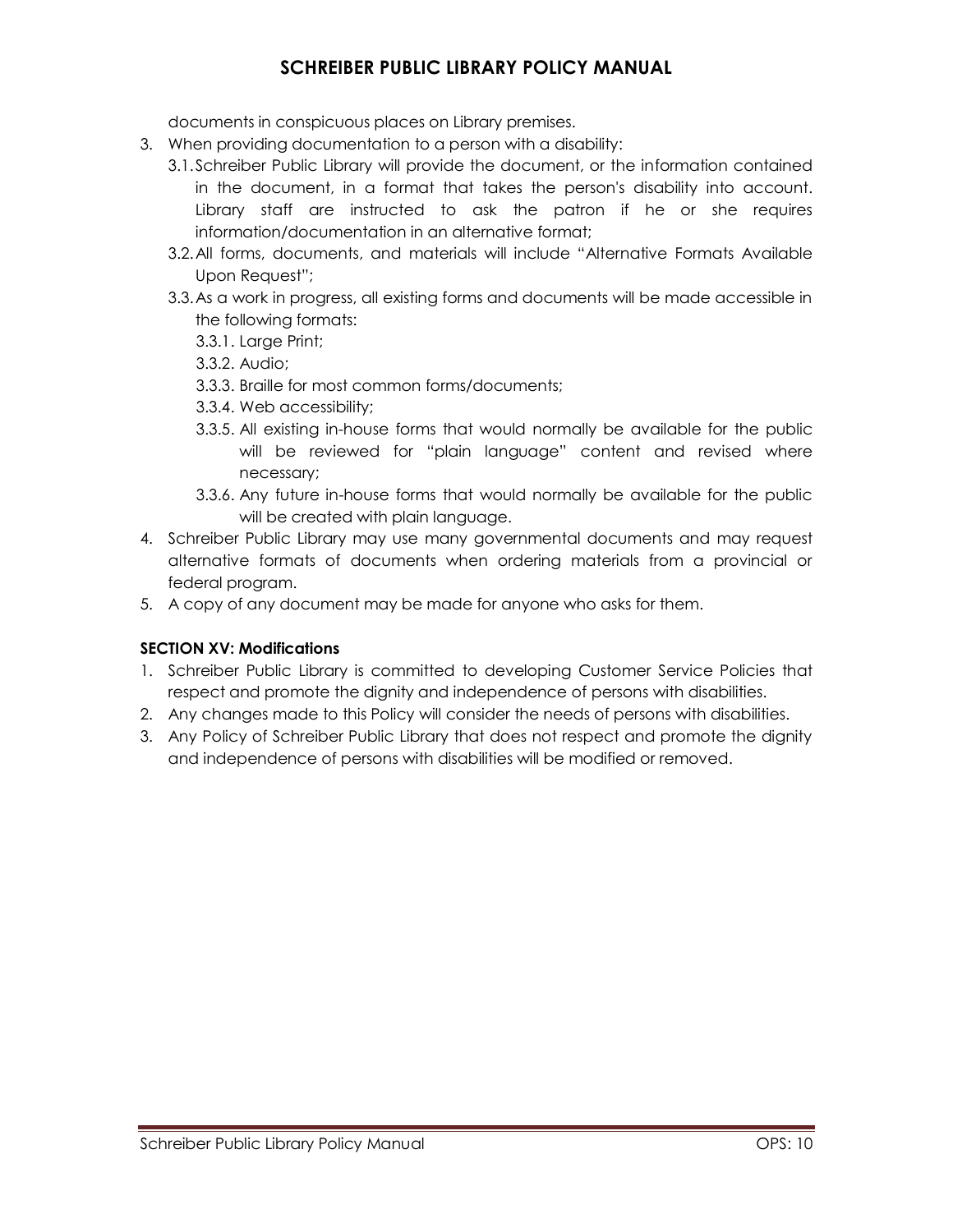| No: OPS2                                  | <b>Title: Programming</b> |                                      |
|-------------------------------------------|---------------------------|--------------------------------------|
| <b>Type:</b> Operational: Patron Services |                           | Authority: CEO                       |
| <b>Originated: 11-06-10</b>               |                           | <b>Review:</b> Biennial (Even Years) |
| <b>Amended: 09-20-18</b>                  |                           | <b>Previously: 01-09 11-06-10</b>    |
| <b>Related Policies</b>                   |                           |                                      |
| <b>Associated Documents</b>               |                           |                                      |
| <b>Implementation Procedures</b>          |                           | Appendix: Program Plan               |

#### **SECTION I: Programming Policy**

Programming supports the Library's mission to stimulate imagination and inquiry. Programming provides information, invites public discussion, encourages curiosity and creativity, and promotes literacy and reading. Programming promotes the Library's services and resources. This Policy defines the provision of programs at Schreiber Public Library.

- 1. Programs are defined as any group activity offered to the public that Library staff coordinate, plan, and/or present.
- 2. Library sponsorship of a program does not constitute an endorsement of the content of the program or the views expressed by presenters or participants.
- 3. Programs presented or promoted within the Library which are not Library events are not endorsed by the Library. This includes those presented within Library rental space by outside organizations.
- 4. The Library will:
	- 4.1.Make available a wide spectrum of opinions and viewpoints;
	- 4.2.Select programs based on the interest and need of the community;
	- 4.3.Use programs to promote interest in, and the joy of, reading;
	- 4.4.Make programs available free of charge except for fundraising events to benefit the Library;
	- 4.5.Limit program attendance based on safe use of space, or when success of a program requires it;
	- 4.6.Make programs open to all, based on a first come, first served basis, either with advanced registration or at the door;
	- 4.7.Not offer programming that is purely commercial;
	- 4.8.Regularly evaluate the planning and delivery of Library programs;
	- 4.9.Make available a process for user feedback and expressions of opinions/concerns about programs.
- 5. The Library may:
	- 5.1.Offer programs for children, young adults, adults, and families;
	- 5.2.Offer programs as determined by need aimed at specific populations or interest groups within the community, such as newcomers, LGBTQ persons, socioeconomically disadvantaged groups (e.g. unemployed or underemployed persons, homeless, persons with English as their second language);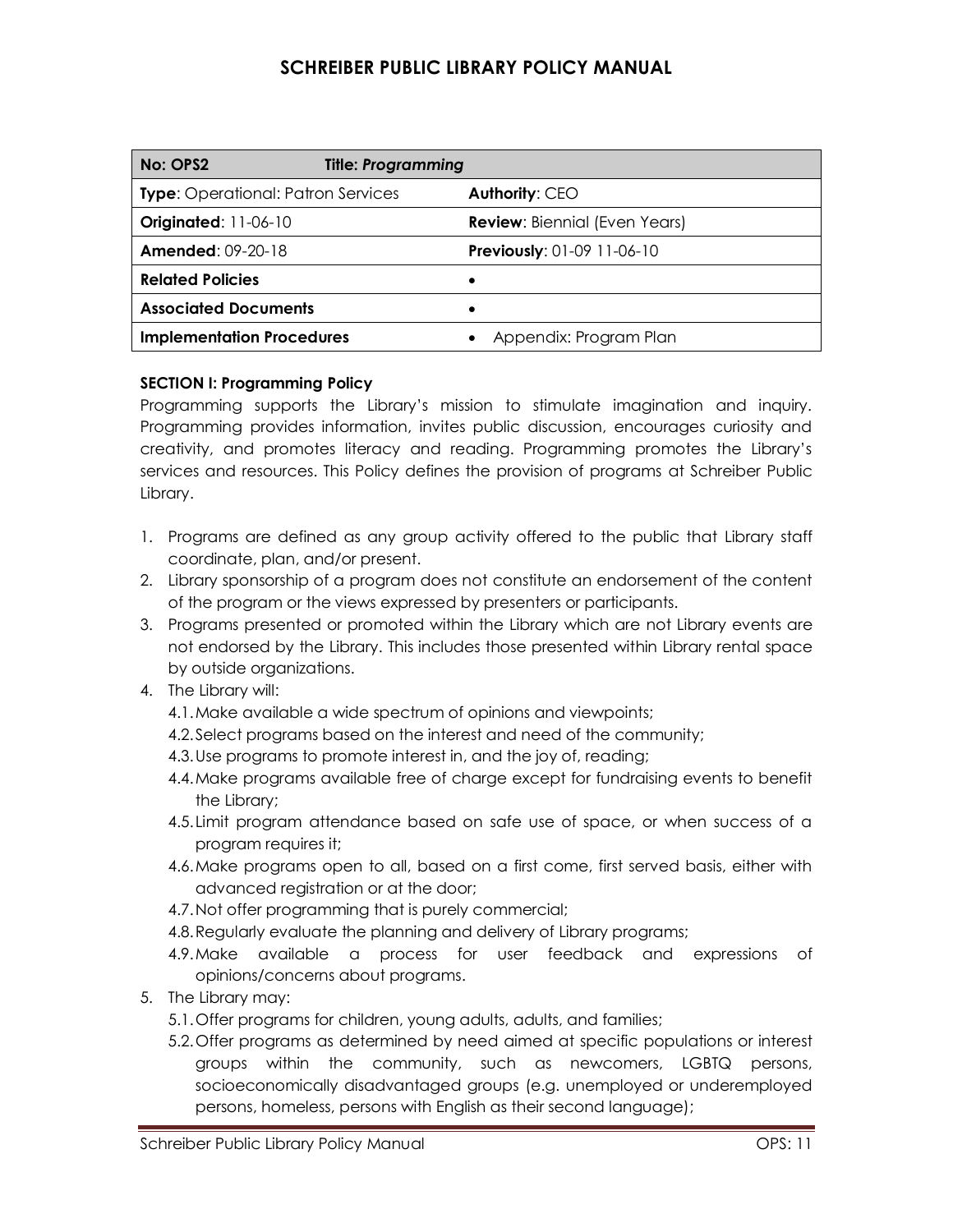- 5.3.Participate in cooperative programs with other agencies, organizations, institutions, or individuals; such as the Adult Learning Centre, EarlyOn, Schreiber Archives and Historical Society, Rail Museum, Recreation Centre.
- 5.4.Sponsor programs in the Library facility or outside of the Library;
- 5.5.Promote programs through brochures, news releases, and the Library's website;
- 5.6.Allow presenters to display products or books for purchase.

#### **SECTION II: Programming Procedure**

- 1. Programming includes recreational, educational, or cultural group events sponsored by the Library.
- 2. In planning and executing any program for Schreiber Public Library, the following factors will be considered:
	- 2.1.Responsibility for planning, organizing, and executing a given event will be assigned to the Chief Executive Officer (CEO);
	- 2.2.Every program or special event should have a theme (e.g. Halloween, Christmas, Ontario Public Library Week);
	- 2.3.Programs will be designed for a specific target audience, such as a certain age group (children, seniors) or other grouping within the community;
	- 2.4.Programs will be held when it is most suitable and timely for the intended audience, and will allow for sufficient time to plan and promote the program;
	- 2.5.All charges and expenses must be considered and approved by the CEO ahead of time;
	- 2.6.Event planners will ensure that the community is informed of an upcoming event through such means as newspaper, television, and radio advertising, posters, flyers, Facebook and announcements on Community Bulletin Boards. Local media will be informed of events and invited to attend;
	- 2.7.To promote the Library to best advantage, programs and events should be held in the Library where possible. Where the Library is not equipped to handle a certain event, other locations may be considered;
	- 2.8.Upon completion, programs will be evaluated as to the level of participant satisfaction, attendance, and cost effectiveness. To help engage participant satisfaction and to collect new ideas, program participants will be provided with Program Evaluation Forms to be collected by staff as they leave;
	- 2.9.Program evaluation summaries and statistics will be kept on file as a resource for planning future programs.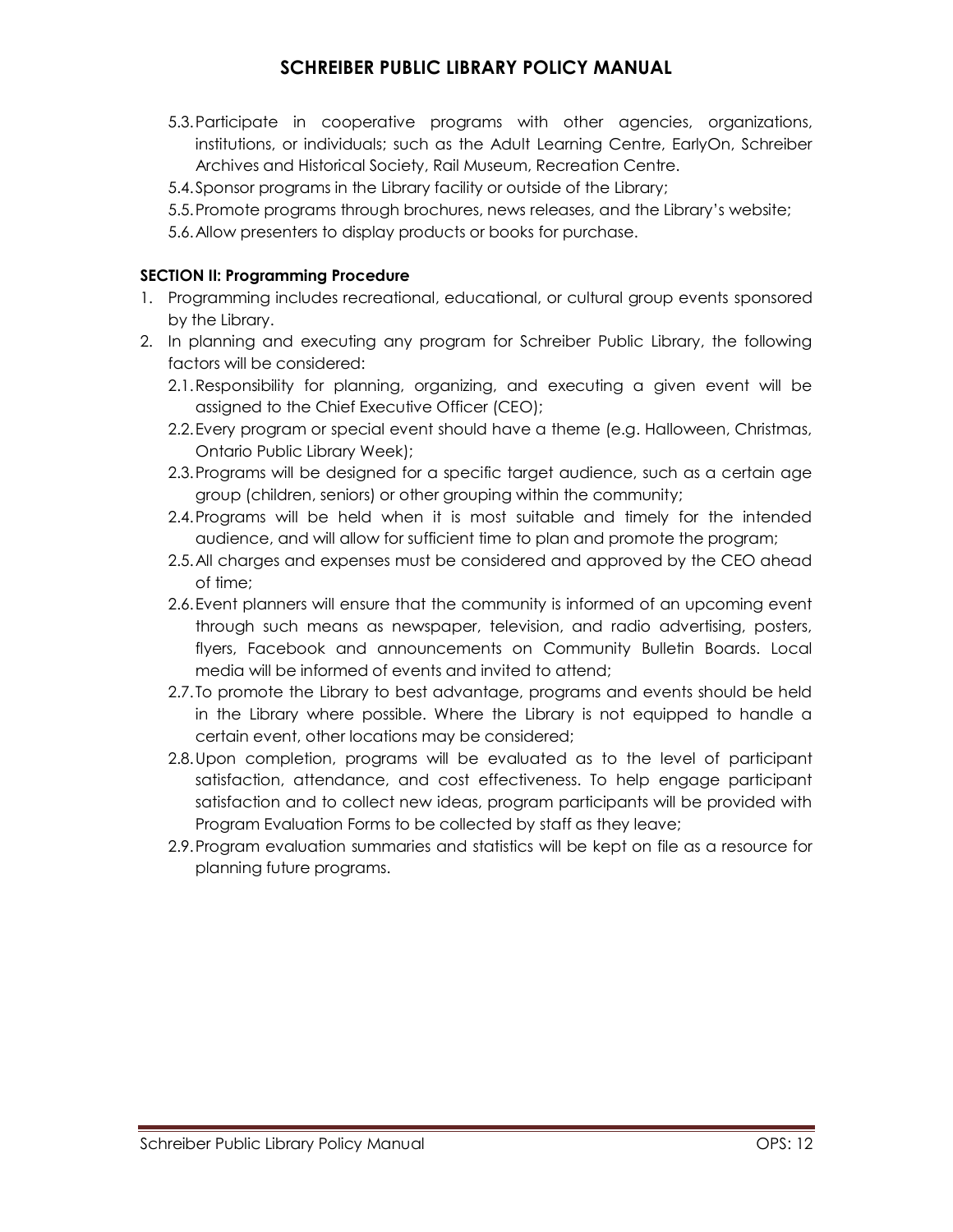| No: OPS3                                  | <b>Title: Technology</b> |                                                                                                                                                                                                                                                                                                                                                                                |
|-------------------------------------------|--------------------------|--------------------------------------------------------------------------------------------------------------------------------------------------------------------------------------------------------------------------------------------------------------------------------------------------------------------------------------------------------------------------------|
| <b>Type:</b> Operational: Patron Services |                          | Authority: CEO                                                                                                                                                                                                                                                                                                                                                                 |
| <b>Originated: 12-12-12</b>               |                          | <b>Review:</b> Biennial (Even Years)                                                                                                                                                                                                                                                                                                                                           |
| <b>Amended: 09-20-18</b>                  |                          | Previously: 01-09 11-06-10, 06-13-13                                                                                                                                                                                                                                                                                                                                           |
| <b>Related Policies</b>                   |                          | OP5: Patron Dissemination of Information<br>OP6: Handling Patron Information and<br>Feedback<br>FS7: Statement on Intellectual Freedom<br>OPS4: Reference and Information Services<br>OPS7: Children's Services<br>$\bullet$<br>OPS8: Young Adults' Services                                                                                                                   |
| <b>Associated Documents</b>               |                          | Ontario Public Library Guidelines, 6th<br>Edition<br>Accessibility for Ontarians with Disabilities<br>$\bullet$<br>Act, S.O. 2005, c. 11<br>Accessibility Standards for Customer<br>Service, Ontario Regulation 429/07<br>World Wide Web Consortium Web<br>$\bullet$<br><b>Content Accessibility Guidelines 2.0</b><br><b>SPL Succession Manual</b><br><b>SPL Staff Manual</b> |
| <b>Implementation Procedures</b>          |                          | Appendix D1: Use of Internet Acceptance<br>Appendix R: Technology Plan<br>Appendix R1: Computer Documentation<br>Appendix S: Business Continuity and<br>Disaster Plan                                                                                                                                                                                                          |

The Schreiber Public Library Board endorses the use of the Internet as an essential source of information to complement the Library collections. The Internet functions in an unregulated, global environment and, therefore, provides access to a wide variety of resources over which the Library has no control. This Policy establishes the provision of public network services to access the Internet and the acceptable use of these services.

#### **SECTION I: Reliability and Appropriateness of Information on the Internet**

- 1. Resources will be made available to inform users about the reliability and appropriateness of information available on the Internet.
- 2. The Library is not responsible for the accuracy of the information available on the Internet. This is the responsibility of the producer/originator or publisher.
- 3. The Library Board is not responsible for the quality, legality, appropriateness, or availability of any Internet sources accessed through the Library's public network.

#### **SECTION II: Schreiber Public Library's Website**

1. The Library will maintain a website that provides: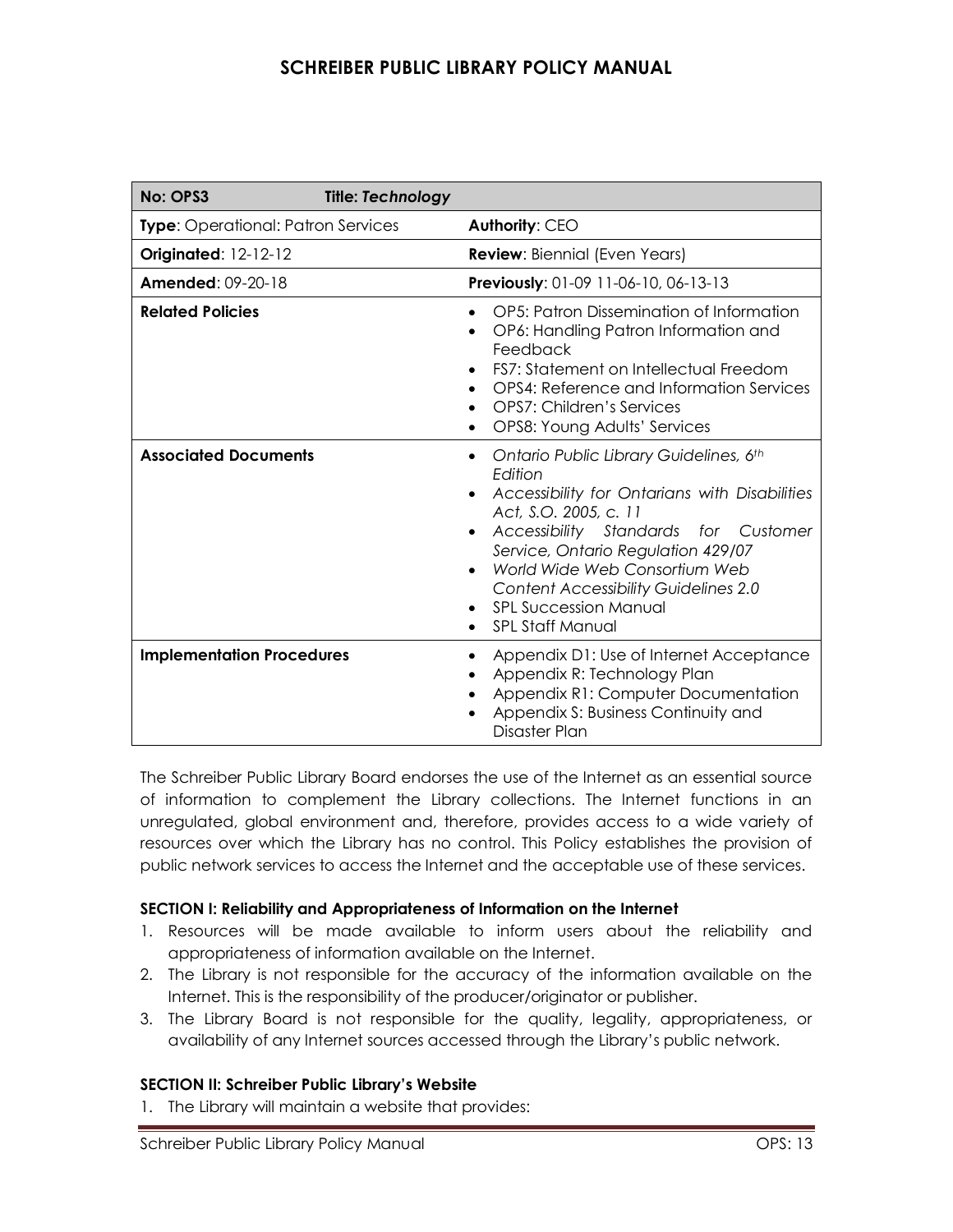1.1.Information about operations and services;

1.2.Access to the catalogue;

1.3.Access to subscription databases, talking books, and eBooks;

- 1.4.A selected, evaluated, and organized collection of reliable and current information sources available on the Internet.
- 2. The Library has a website which includes links for specific user groups such as children, young adults, and cultural and linguistic groups in the community.
- 3. The Library Board is only responsible for the content of website pages managed by the Library and not the content of outside resources or links gained via the Library website.
- 4. Schreiber Public Library shall make the website and web content conform with the *World Wide Web Consortium Web Content Accessibility Guidelines* (*WCAG*) *2.0*. By following accessible design principles and accessibility standards during website development, accessibility is achievable. The Library will inform internal developers or third-party website application or content vendors of the Library's requirement to be *WCAG 2.0* compliant. <http://www.w3.org/TR/WCAG/>
- 5. The Library Board will ensure that the Library is searchable with its own Domain Name System (DNS). Internal staff and Board Members' email will be attached to this DNS.

#### **SECTION III: Access to the Public Network**

- 1. The Library Board will ensure that access to, and use of, the public network is compatible with Schreiber Public Library's Policy on Intellectual Freedom (See FS7).
- 2. Wired and/or wireless access to the Internet via the public network is provided free of charge to patrons in good standing.
- 3. Access to the network will be available from the public computers or users' personal devices.
- 4. The Library reserves the right to set time limits or ask users to limit their time on the public computers. Library staff reserve the right to adjust computer time and scheduling as necessary.
- 5. Email will only be made available through free email providers (e.g. Hotmail, Gmail, Yahoo, Outlook, Bell, Shaw) via public web browsers (e.g. Internet Explorer, Mozilla Firefox, or Google Chrome, Opera, SeaMonkey).
- 6. The Library's wireless network is not secure; the Library cannot guarantee the safety of traffic across its wireless network. The Library does not assume any responsibility for the configuration, security, or files on personal laptops resulting from connection to the Library's network. Users should be aware that information sent to or from their laptop can be captured by anyone else with a wireless device and appropriate software.
- 7. The Library is not responsible for any damages sustained while using a personally owned device within the Library's premises or while using the Library's wireless network.
- 8. The Library will not be responsible for any expenses incurred by, or the potential repercussions of, third-parties using personal/banking/credit card information that has been entered via the public network.
- 9. The Library will not be responsible for any uploads, messages, or libelous acts by other users who gain access to personal accounts as a result of improper logout procedure or storage of personal information on the workstation.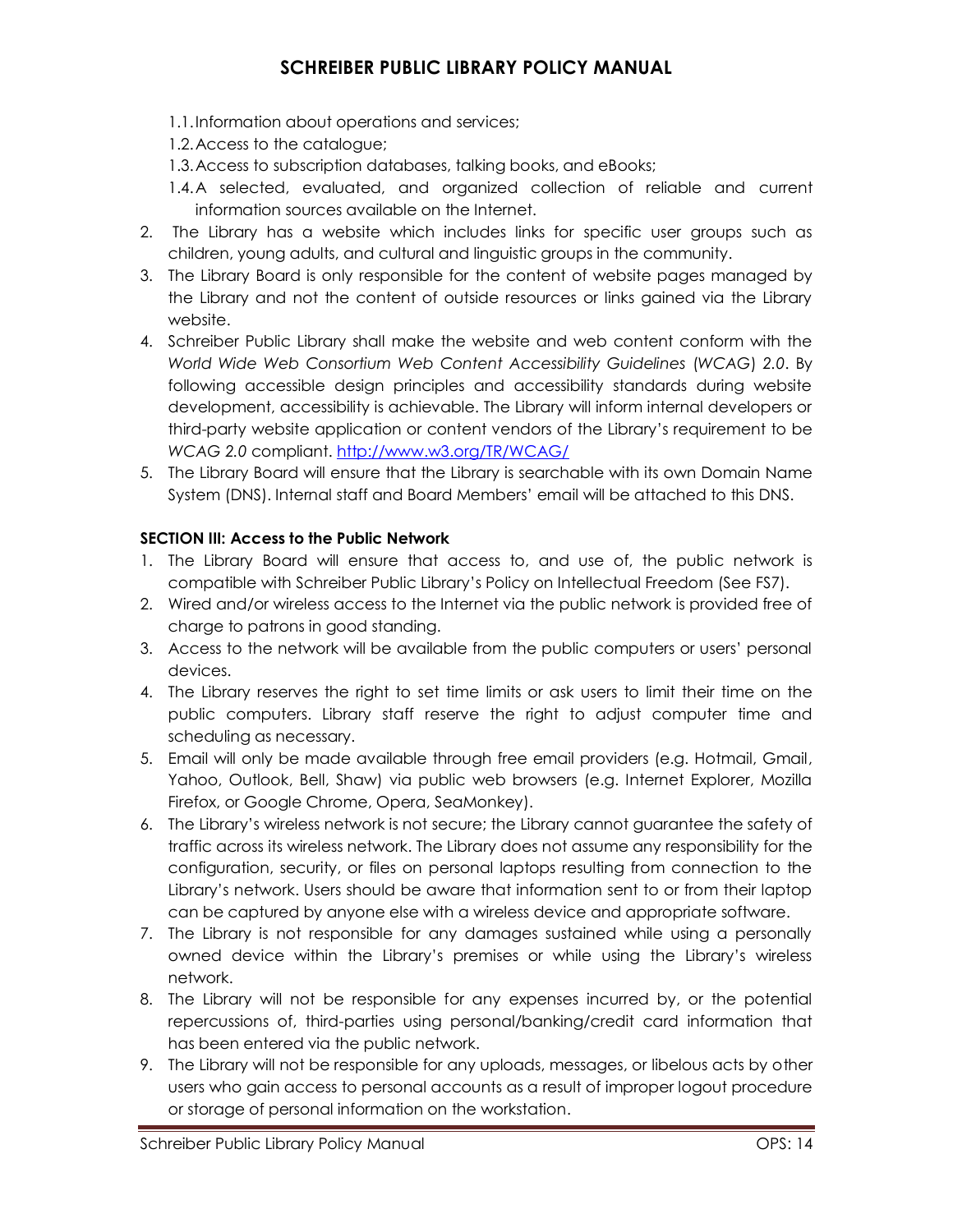- 10. The Library will not be responsible for laptops, devices, or equipment left unattended on Library property.
- 11. Sometimes patrons may not be able to access certain places on the Internet. There are reasons, among them:
	- 11.1. There are too many Internet visitors and the host computer has closed or limited access from the outside world;
	- 11.2. The database or resource is licensed to a particular institution that requires affiliation with that institution in order to gain access;
	- 11.3. The host computer has changed its address or has closed down;
	- 11.4. The Library's Internet connection may be periodically and temporarily unavailable due to technical difficulties;
	- 11.5. Security on the computer.

### **SECTION IV: Privacy and Confidentiality**

- 1. Use of the Library's public network falls under the provision of the Library's Confidentiality and the Protection of Privacy Policy (See OP6).
- 2. Privacy at the workstations is not guaranteed. Staff will take reasonable measures to ensure the privacy and confidentiality of a user's use of the Internet in the Library.
- 3. Users must respect the privacy of others. Internet workstations are situated in public areas, and content being viewed by users may be seen by other people. Users are expected to use the Internet in accordance with this environment.
- 4. The Library Board assumes no responsibility for the security and privacy of online transactions, as the Internet is not a secure medium, and third-parties may be able to obtain information about the user's activities.
- 5. Users must protect their own passwords by not saving usernames and passwords in cookies on any computer, and by logging out of all files and user screens prior to completing their login session.

### **SECTION V: Computer Usage**

- 1. A current Schreiber Public Library membership card is required for computer access, and anyone wishing to use the public access computers must check in at the Circulation Desk. Non-members will be charged a small fee for Internet access.
- 2. The public access computers are normally available during regular Library hours.
- 3. Use of the public access computers is on a first-come, first-serve basis. Those using the Internet will have a time limit.
- 4. The Library has public computers available for word processing and other basic computer uses. Documents created on these computers must be saved on a memory stick or CD, which can be purchased at the Circulation Desk.
- 5. Library staff are glad to help in basic procedures such as turning on the computer, assisting with memory stick usage, software, or Internet usage questions, etc. However, staff are generally unable to teach software usage. Patrons should refer any specific questions or problems they encounter with the systems to Library staff as they may need to be referred for repairs.
- 6. The Library will use Windows 7 Operating Software and house Microsoft Office 2010 (or newer) on all computers. Patrons may not load personal or other software on the computer. In some cases, Internet access is limited due to safety protocols installed,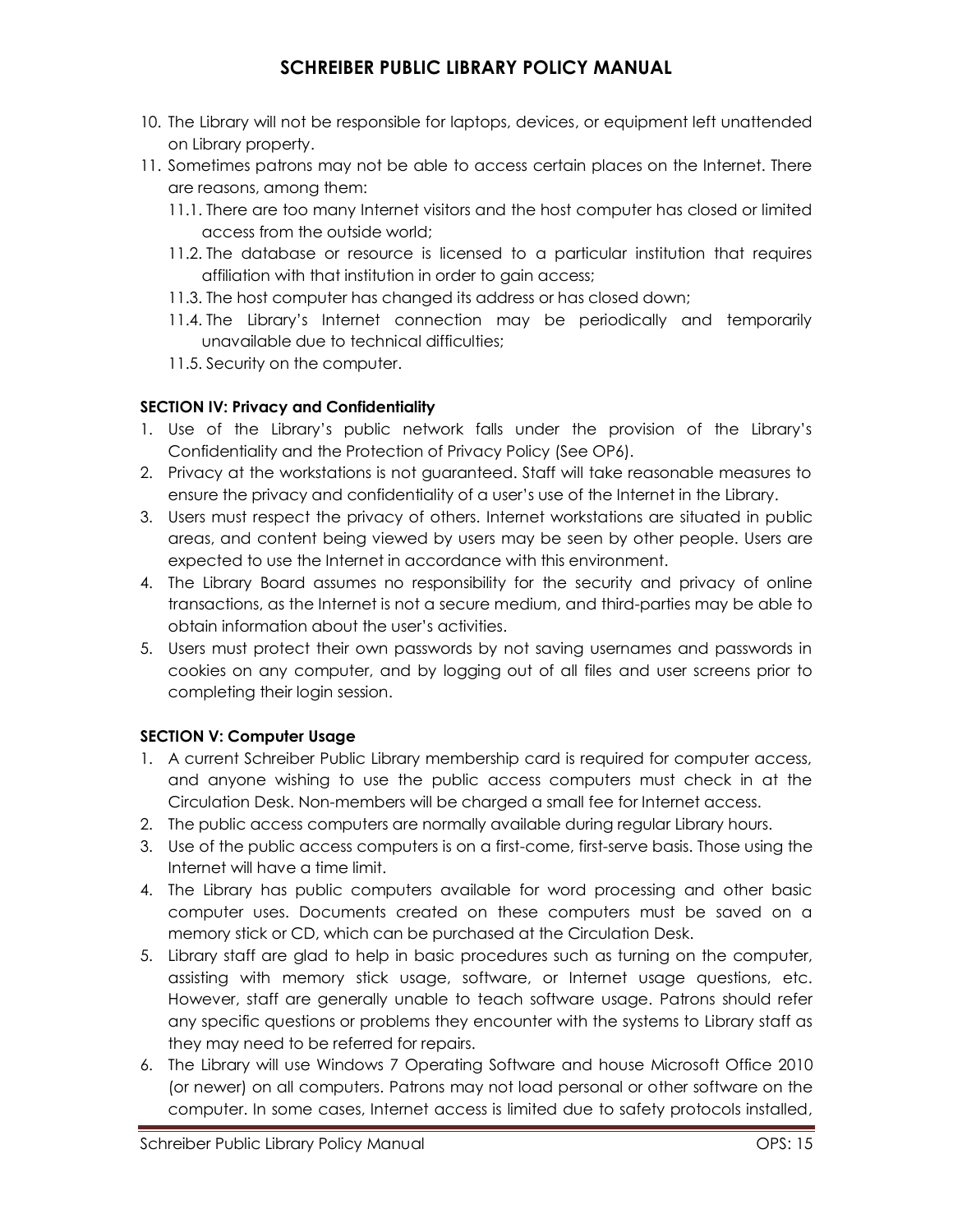which may deny additional Internet required downloads to Library computers. Requests for software additions will be entertained.

- 7. General regulation governing the use of the public Library word processor is:
	- 7.1.Anyone found changing any files, making changes in software, or in any way making malicious, purposeful alterations of computers and/or their software will lose his/her computer privileges;
	- 7.2.A basic computer terminal sign-up is thirty (30) minutes. A maximum of three (3) sessions per day may be reserved. If no one has reserved the public computer, parties may continue to use the computer as a single session for longer periods. The Library will track length of usage and sessions per day;
	- 7.3.Nothing should be saved on the computer hard drive the hard drive will be periodically purged;
	- 7.4.Should patrons need printing completed, there will be a cost per page. Patrons will pay Library staff prior to printing.
- 8. As the computers are the property of Schreiber Public Library, staff may periodically inspect the usage by patrons. Security monitoring software may be utilized without notification to patrons, including the recording and storage of key strokes and site visits.
- 9. The Library reserves the right to request the patrons discontinue use of the Internet;
	- 9.1.Patrons in violation of the Library's Computer Usage Policy will have their Internet privileges revoked or may be banned from using the Library;
	- 9.2.Patrons using the Library's Internet workstations for illegal purposes will be subject to prosecution;
	- 9.3.Appeal for reinstatement of privilege can be made to the Chief Executive Officer (CEO) and Library Board after one (1) month.

### **SECTION VI: Use by Children**

- 1. Children are deemed by the *Ontario Public Library Guidelines* to be any person aged sixteen (16) and under.
- 2. Children may access all information and use all facilities provided by the Library.
- 3. The Library will install filtering software on its computers.
- 4. The Library Board will ensure that children's and young adults' access to the Internet is compatible with the Policies on Children's Services (See OPS6) and Young Adults' Services (See OPS7), and the Policy on Intellectual Freedom (See FS7).
- 5. The Library Board accepts no responsibility for enforcing restrictions which a parent or guardian places on a child's use of Internet resources.
- 6. Library staff will:
	- 6.1.Affirm and acknowledge the rights and responsibilities of parents and guardians to monitor and determine their children's access to materials and resources;
	- 6.2.Assist parents by providing guidelines for 'Safe Surfing';
- 7. Parents/Guardians are responsible for their children at all times. By accepting a patron card on behalf of their child, they are agreeing that they will:
	- 7.1.Assume responsibility for deciding which resources and type of network access are appropriate for their children;
	- 7.2.Be made aware that the term 'children', as used by the Library, means up to, and including, the age of sixteen (16);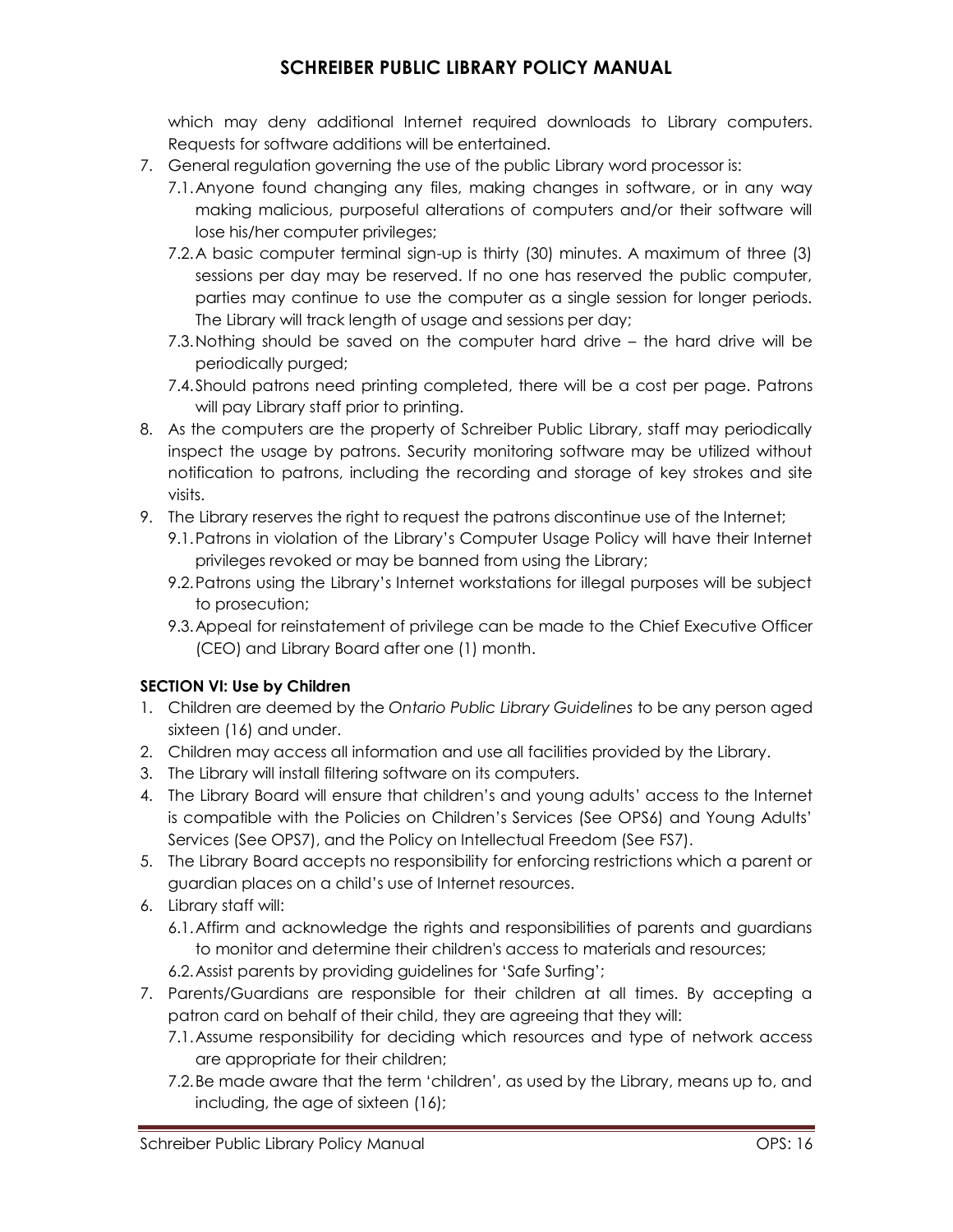7.3.Be responsible to monitor children's use within the Library.

#### **SECTION VII: Acceptable Use Rules**

- 1. To ensure equitable access to the public network and efficient use of resources, the Library Board sets rules for public network access and reserves the right to modify these whenever and wherever appropriate.
- 2. Users who deliberately violate the rules may have their Library privileges suspended.
- 3. Users who have delinquent or banned accounts due to behavior or outstanding materials may be denied access until their Library status and accounts are brought into good standing.
- 4. The Acceptable Use Rules are:
	- 4.1.Users should view the use of the computers for Internet access in the same way as they view the use of the general collection; that is, they are shared resources;
	- 4.2.Users must respect the laws of Canada when using the public network;
	- 4.3.Use of the public network for illegal, actionable, or criminal purposes, or to seek access to unauthorized areas, is prohibited. Examples of such illegal activities include, but are not limited to, harassment or stalking, libel, illegal commerce or solicitation, "hacking" or tampering with other computer systems, viewing, downloading, and/or printing child pornography;
	- 4.4.Illegal use will be reported to the police;
	- 4.5.Users of the public network may not violate or circumvent copyright and other intellectual property rights. The Library Board will promote fair use copyright principles and will advise users of their legal responsibilities regarding these;
	- 4.6.Misuse or abuse of computers or programs is not acceptable. Offenders may be required to leave the Library. In the case of Library staff and volunteers, appropriate disciplinary action will be taken;
	- 4.7.User-created files shall not be saved on the Library's computers. Files that are saved will be removed. Users may store files on personal removable storage media;
	- 4.8.User-supplied software shall not be installed on the Library's computers, and users may not modify or reconfigure software installed on the Library's computers.

#### **SECTION VIII: Assistance from Library Staff**

- 1. Library staff will provide assistance with:
	- 1.1.Access to the public workstations;
	- 1.2.Helping patrons begin their search for information;
	- 1.3.Access to subscription databases and eBooks;
	- 1.4.Online reference and information inquiries. Through the Library's website, visitors can email Library staff to access the Library's reference services.

#### **SECTION IX: Compliance**

- 1. The Chief Executive Officer (CEO) will ensure that all Library staff and other persons working in the Library are informed and familiar with this Policy, the Acceptable Use Rules, and the Internet Use Statement.
- 2. Library staff will make all reasonable efforts to ensure that all users comply with the Acceptable Use Rules and the Internet Use Statement.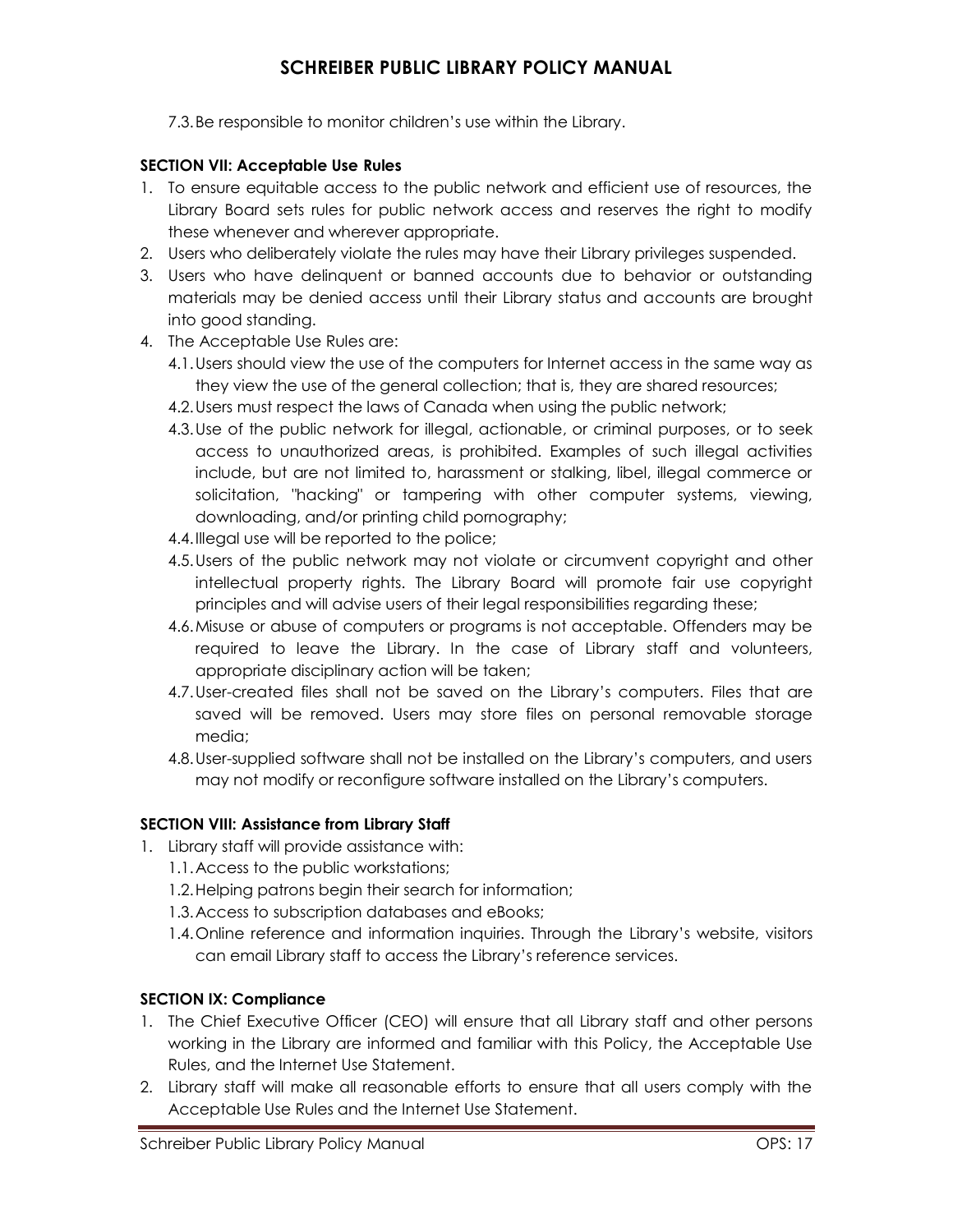- 3. The Library Board will support its staff in their fair and informed enforcement of this Policy and associated rules.
- 4. Actions taken by Library staff may be appealed to the Library Board. The Board's decision is final.

#### **SECTION X: Internet Use Statement**

- 1. Schreiber Public Library provides its staff and patrons with access to the Internet. The Library understands that the Internet is an appropriate and useful information tool for children and adults. Its resources contain a wide variety of materials and opinions from varied points of view, not all of which are suitable for the informational and recreational needs of each group. However, Schreiber Public Library does not assume any responsibility of patron use of the Internet. Library staff will do their best to provide safe and secure Internet use.
- 2. Therefore, any non-library member wishing to gain access to the Internet must read and sign the Use of Internet Acceptance form.
- 3. The following computer uses are prohibited in Schreiber Public Library:
	- 3.1.Use of the public Internet computer terminals for any activity prohibited by federal or provincial law;
	- 3.2.Violation of copyright laws or software licensing agreements through reproduction or distribution of copyrighted or licensed materials;
	- 3.3.Use of the public Internet computer terminals to obstruct other people's work by using the systems unreasonably or by deliberately crashing or disrupting any computer system;
	- 3.4.Making any attempt to damage, alter, change, or modify the computers' hardware or software, or to deliberately and knowingly introduce a computer virus;
	- 3.5.Use of any public Internet computer terminal to operate a business;
	- 3.6.Use of the public Internet computer terminals to engage in any tortuous activity, including libel, slander, or cyber bullying;
	- 3.7.Use of the public Internet computer terminals to view pornography and/or sexually oriented chat rooms;
	- 3.8.Use for illegal gaming and gambling sites.

### **SECTION XI: Maintenance and Security**

- 1. The Chief Executive Officer (CEO) will maintain a Technology Plan which will be reviewed and endorsed by the Library Board at least every five (5) years.
- 2. The CEO will ensure access is provided to software, products, and operating systems for use by Library staff and/or patrons, and as available within the current budgetary constraints.
- 3. The Library will ensure that all security measures are in place, including, but not limited to:

3.1.Password protection of secure sites;

3.2.Active antivirus software on all workstations;

- 3.3.Server redundancies such as Firewalls that are active and in place;
- 3.4.Automated or dual drive back-up of server and protocols;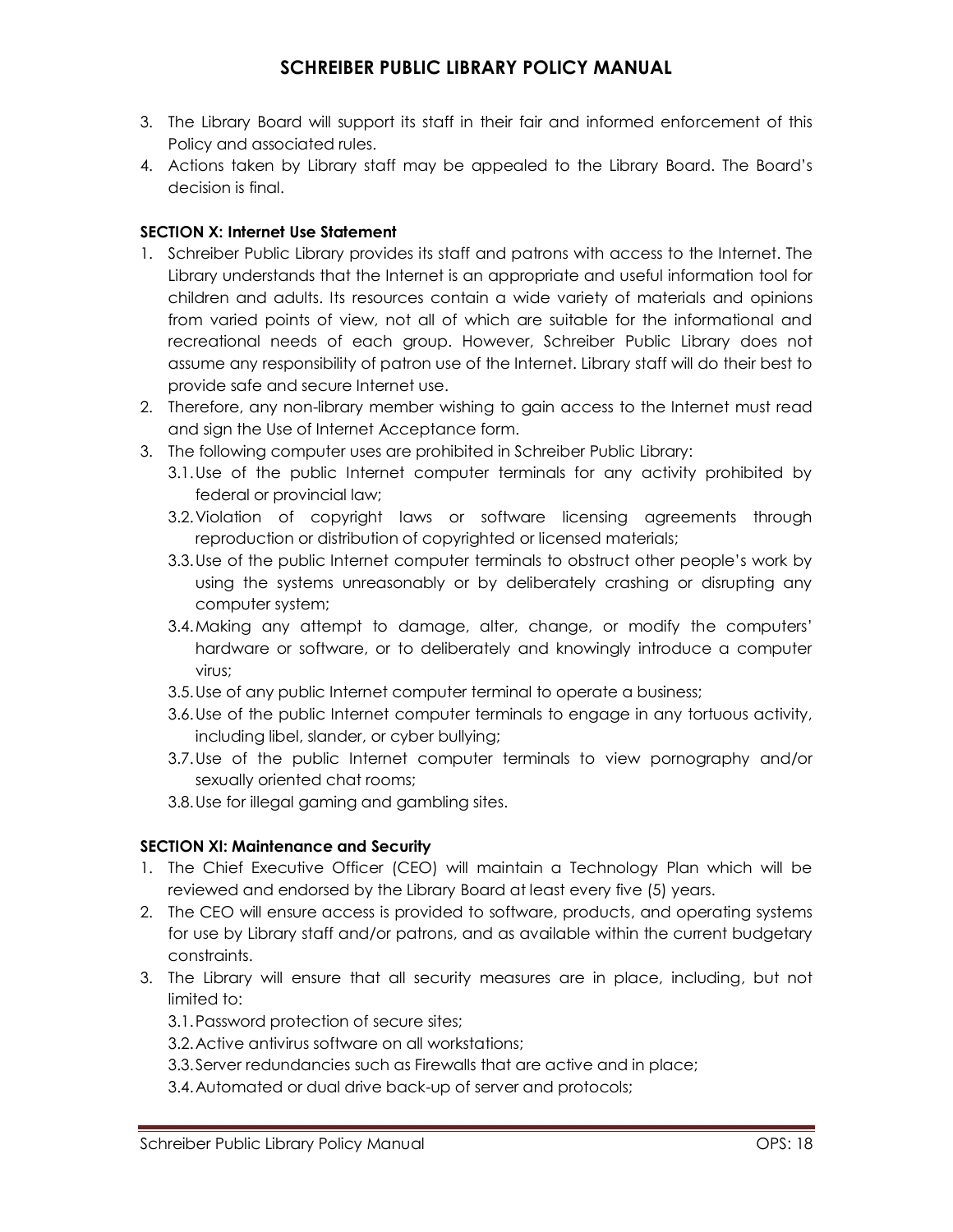- 3.5.Emergency power back-up and shut down mechanisms for server and workstations.
- 4. The Library will maintain all technology so that it is in good working order for patrons and staff.
- 5. The Library will ensure security protocols are in place to protect the physical infrastructure, including smoke/fire detectors, entry alarms, heat alarms, and insurance.
- 6. The Library will maintain active licenses for all software housed on workstations and the server.
- 7. The CEO will conduct a technology audit of suggested additions annually.
- 8. The CEO will conduct a technology inventory semi-annually.

#### **SECTION XII: Business Continuity and Disaster Protocols**

- 1. Schreiber Public Library's Chief Executive Officer (CEO) will maintain protocols for business continuity in the event of a technological disaster. A disaster includes, but is not limited to:
	- 1.1.Fire, flood, or natural disaster;
	- 1.2.Theft, vandalism, or sabotage;
	- 1.3.Server system failure;
	- 1.4.Electrical outages, brownouts, or spikes;
	- 1.5.Lifecycle of computers due to age and normal wear;
	- 1.6.Data corruption or loss due to Virus, Worm, or Trojan;
	- 1.7.Patron database and Integrated Library System (ILS) corruption or loss.
- 2. To maximize business continuity, the CEO and Library Board will:
	- 2.1.Maintain Insurance Policies;
	- 2.2.Employ redundancies of drives and server backups;
	- 2.3.Utilize Uninterruptible Power Supply (UPS), surge protectors, and other electrical redundancies;
	- 2.4.Plan for lifecycle of systems and for ongoing maintenance and replacement;
	- 2.5.House Internet and Intranet Firewalls and security software;
	- 2.6.Employ an Integrated Library System (ILS) where weekly backup of information and redundancy drives are guaranteed.
- 3. The CEO will maintain an up-to-date Succession Manual, Staff Manual, and Information Technology (IT) procedures/passcodes in the event of death, termination, or some other reason why the CEO, IT staff, or other protocol and passcode holder cannot provide information for succession. The CEO will inform the Board Chairperson on an ongoing basis where these materials can be found and ensure that business continuity is not hampered by lack of succession information.

### **SECTION XIII: Responsibility and Access to Technology**

- 1. The Chief Executive Officer (CEO) will provide a Master List of passwords for the Library in the confidential section of the Succession Manual.
- 2. The CEO will be responsible for giving access points for Library staff, volunteers, and members of the Library Board for email accounts, staff login, and other access points. These will be at the CEO's discretion and be determined by the needs of each position.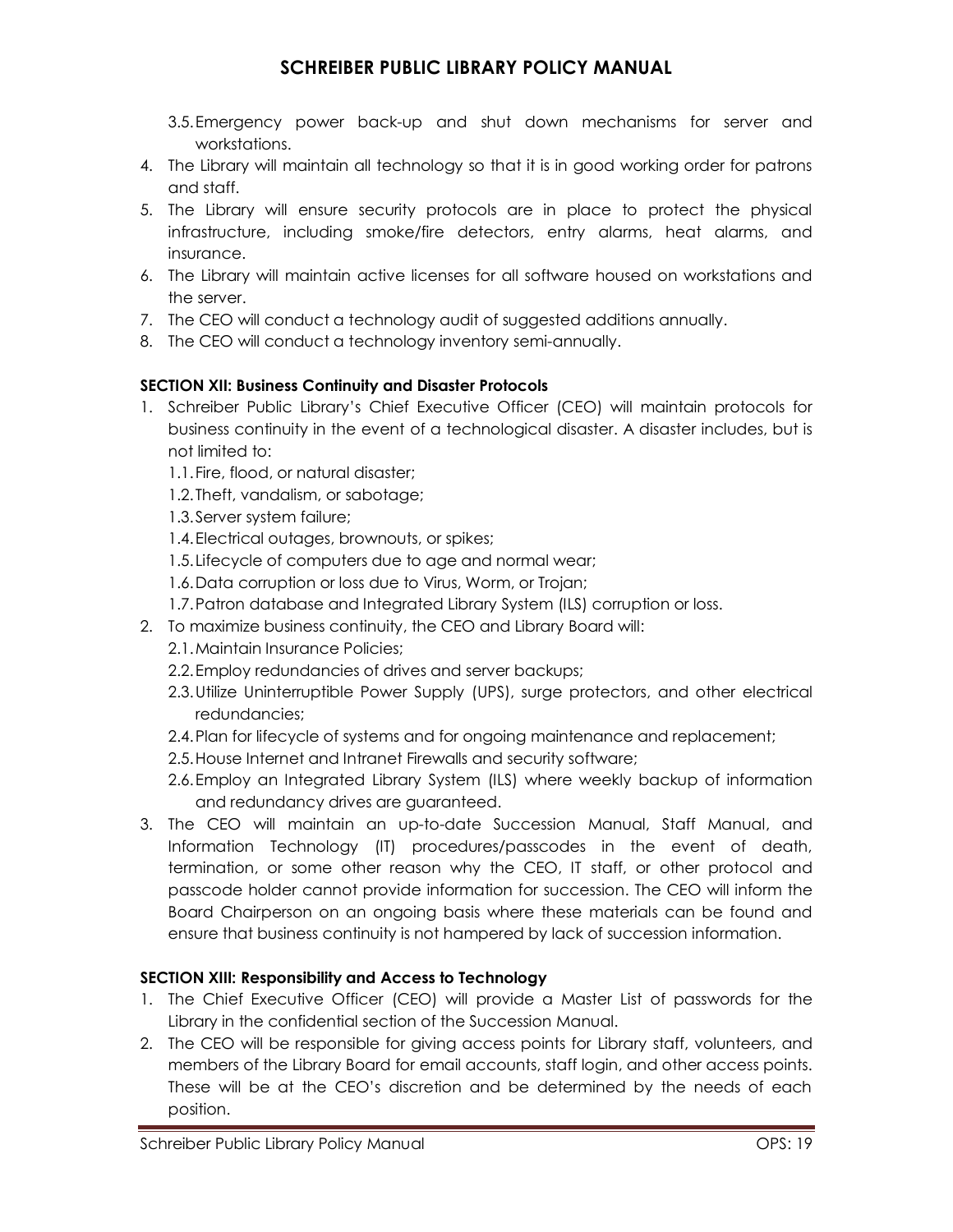- 2.1.All Library staff will have access to staff files and have access to complete basic patron demands, such as waive fees, reset patron passwords, override basic functions of the system;
- 2.2.Volunteers will have access to files but be logged on by Library staff;
- 2.3.Executive Board Members will be given the opportunity to have Schreiber Public Library files. The Chairperson will have access to all Schreiber Public Library files;
- 2.4.One designated Library staff will have access to the CEO desk and personal files when the CEO is away from the building for long periods, such as trips, illness, or vacation. All requests for information when the CEO is away but returning in fortyeight (48) hours or less can be held until the CEO's return;
- 2.5.A comprehensive list of passwords needed by Library staff will be maintained within the Staff Manual.
- 3. The IT or Network Manager will have access codes for all internal systems. These access codes, remote and onsite, will all be shared with the CEO and provided in an updated Succession Manual in the IT and confidential sections.
- 4. The CEO will share all confidential access with the Chairperson so that he/she is able to intervene in an emergency or other loss of the CEO.
- 5. An updated list of Library staff, Board Members, and others will be maintained, including contact information, knowledge/access points, and accounts of relevance to the Library. This list will be included in the Succession Manual within the confidential section.

#### **SECTION XIV: Computer and Internet Training**

- 1. Schreiber Public Library may offer or sponsor computer and Internet training courses.
- 2. The Library Board will establish fees for the courses on a cost recovery basis considering the following costs:

2.1.Advertising;

- 2.2.Administration time and costs;
- 2.3.Internet access costs;
- 2.4.Maintenance and replacement of computers;
- 2.5.Additional staffing if required;
- 2.6.Cost of the space and time;
- 2.7.Building time and costs;
- 2.8.Fees and costs for an instructor;

2.9.Other.

- 3. Library staff teaching computer and Internet training courses may be paid a fee established by the Library Board in addition to their regular rate of pay.
- 4. The Chief Executive Officer (CEO) will be responsible for ensuring that the course content meets all Policy requirements of Schreiber Public Library and includes a module concerning the Technology Policies of the Library.
- 5. Library staff will not provide computer and Internet training on an individual basis. Staff may assist with Internet research in accordance with the Library's Reference and Information Services Policy (See OPS4).
- 6. Patrons not familiar with computers or Internet will be encouraged to take the training courses.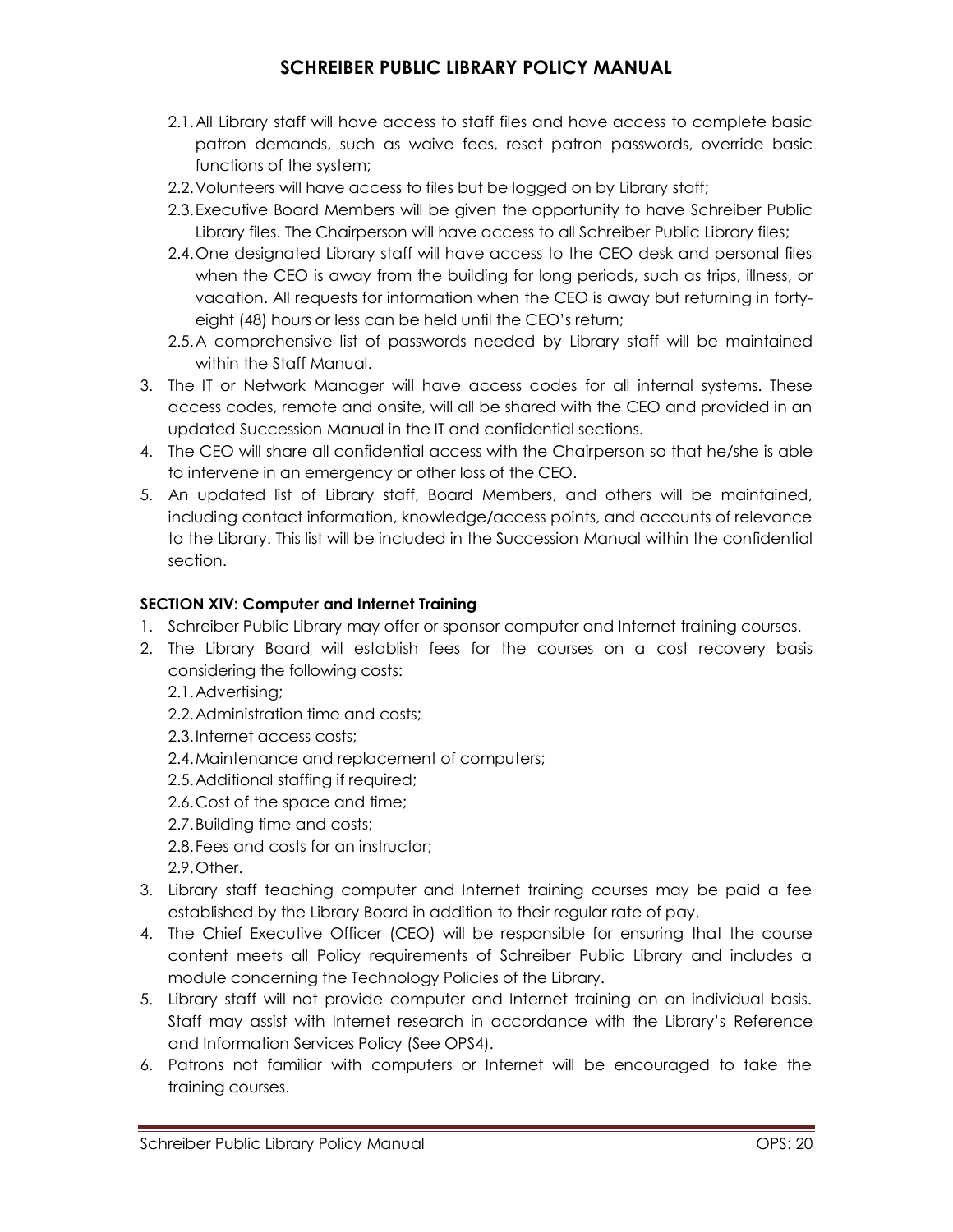| No: OPS4                                  | <b>Title: Reference and Information Services</b> |                                                                                                                                                                                |
|-------------------------------------------|--------------------------------------------------|--------------------------------------------------------------------------------------------------------------------------------------------------------------------------------|
| <b>Type:</b> Operational: Patron Services |                                                  | <b>Authority: CEO</b>                                                                                                                                                          |
| <b>Originated: 12-12-12</b>               |                                                  | <b>Review:</b> Biennial (Even Years)                                                                                                                                           |
| <b>Amended: 10-10-13</b>                  |                                                  | <b>Previously: Reference Service Policy 04-03-08</b>                                                                                                                           |
| <b>Related Policies</b>                   |                                                  | <b>FS1: Mission Statement</b><br>FS7: Statement on Intellectual Freedom<br>OC6: Community Feedback and Support<br>OC11: Controversial Materials<br>OPS5: Community Information |
| <b>Associated Documents</b>               |                                                  | Public Libraries Act, R.S.O. 1990, c. P.44                                                                                                                                     |
| <b>Implementation Procedures</b>          |                                                  | Appendix V: Request for Information Form                                                                                                                                       |

Schreiber Public Library reference and information services link patrons with resources to fulfill their cultural, educational, informational, and recreational needs. The purpose of this Policy is to guide and plan for high quality Library services and to ensure that the community is aware of the range of services available at the Library. This Policy also guides Library staff when answering reference questions.

#### **SECTION I: Range of Library Services**

- 1. All patrons of Schreiber Public Library can expect to receive a level of information services consistent with the Library's Mission Statement.
- 2. This includes help using the Library's catalogue, databases, and equipment; help conducting research for personal, educational, or professional purposes; help locating materials and placing holds; accessing materials from other institutions; and access to the Internet.

### **SECTION II: Reference and Information Services**

- 1. All Library staff will receive training in offering subject assistance to Library patrons.
- 2. All Library staff may attempt to answer questions and requests for information from Library patrons.
- 3. All Library patrons seeking information will be treated equally, regardless of sex, age, ability, or ethnicity.
- 4. Library staff will respect and protect the confidential and private nature of requests for information.
- 5. Library staff will answer all reference questions efficiently, accurately, and as completely as possible, and will be guided by the Statement on Intellectual Freedom, the Controversial Materials Policy, and the Community Feedback and Support Policy. All questions will be considered important and legitimate, unless it becomes apparent that they are otherwise.
- 6. Library staff will attempt to answer questions as fully as possible, but must keep in mind the needs of all patrons using the Library. If a question proves to be very timeconsuming, then the patron may have to be called back later with the answer. A possible timeframe for answering the question should be provided to the patron.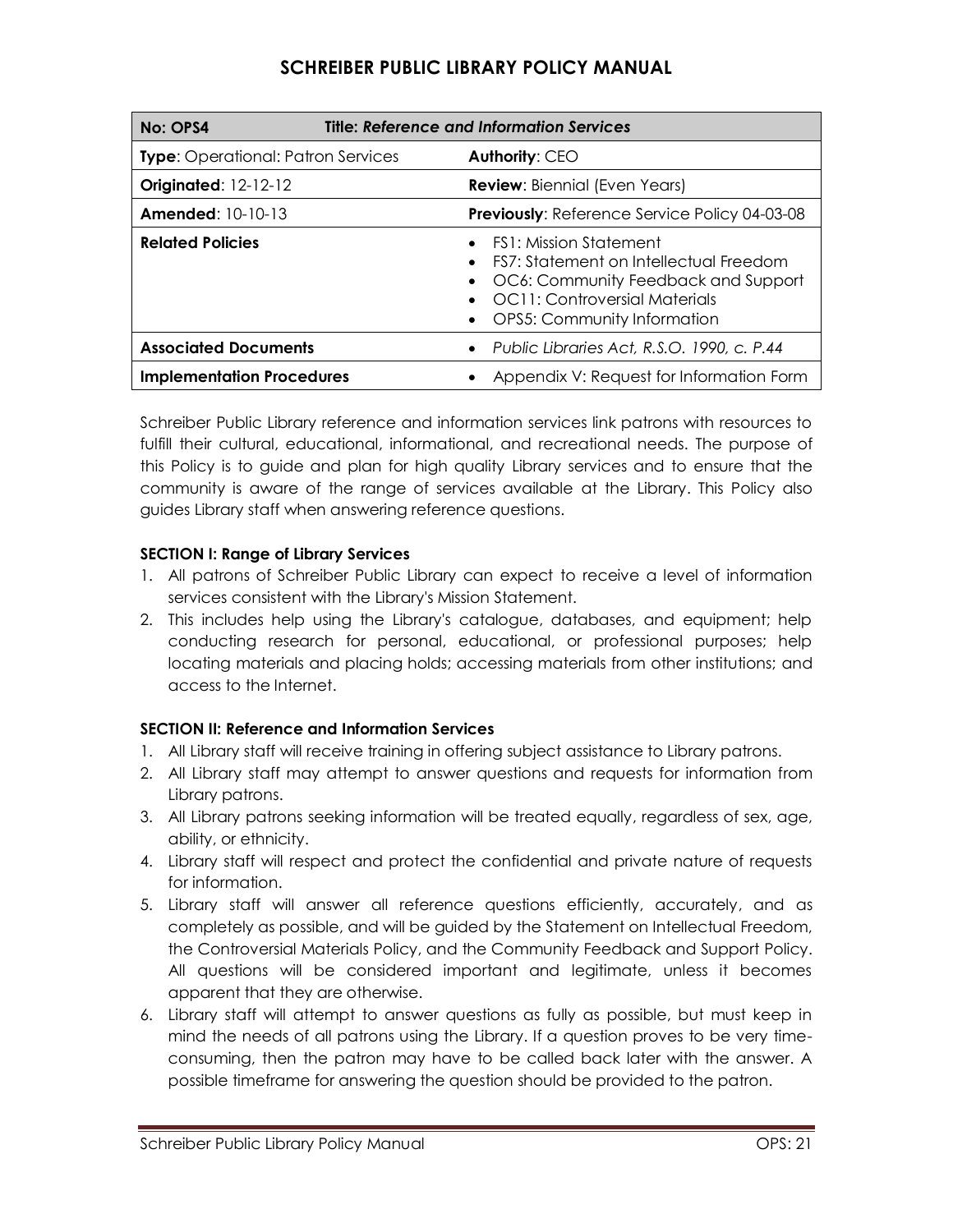- 7. Library staff will assist patrons in finding information, both in-house and electronically, and will provide instruction on how to use Library resources based upon the patron's needs. Staff provide the following services:
	- 7.1.*Quick Reference*: These questions can usually be answered immediately using directories, almanacs, and online resources;
	- 7.2.*General Reference*: These questions usually require a lengthier search and/or the use of a number of sources to arrive at a complete answer.
- 8. Reference questions may be answered using the entire collection of the Library. However, some materials will be designated for use in the Library only. Such materials normally do not circulate. In exceptional circumstances, and at the discretion of the staff member on duty, a special one- or two-day loan may be granted.
- 9. The Chief Executive Officer (CEO) is responsible for developing and maintaining the reference collection appropriate to the needs of the community. He/she may delegate tasks to other staff members, as appropriate. Questions which the Library staff are unable to answer will be noted. The CEO will pursue these questions from time to time, to assist in selecting materials for the Library.
- 10. Community information requested in *Quick Reference* may include contact information, dates, or times of meetings (e.g. when, where do "they" meet?). All community information given will be the responsibility of the community group agency to maintain updated information with Schreiber Public Library, in directories, or on their website. Library staff will maintain accurate information when it is forwarded to the Library for public release and distribution.
- 11. Library staff will refer patrons to the Interlibrary Loan (ILL) service, other Libraries, agencies, and community resources if it is not possible to find an answer using the Library's own resources. "I don't know" is not an acceptable answer.
- 12. Excluded questions:
	- 12.1. School-related questions will be answered in the same manner as all reference questions;
	- 12.2. Only simple answers can be provided for prize contest questions.
- 13. The extent of individual services to each person will depend on the number of patrons needing to be served. The following priorities will apply:
	- 13.1. First priority: Requests presented in person and by Integrated Library System (ILS);
	- 13.2. Second priority: Requests presented by telephone/voicemail;
	- 13.3. Third priority: Requests sent in by mail/fax/email;
	- 13.4. Fourth priority: Requests received via the Interlibrary Loan (ILL) network.
- 14. To assess and evaluate reference and information services, and to comply with the requirements of the *Annual Survey of Public Libraries*, statistics on reference questions will be kept and analyzed.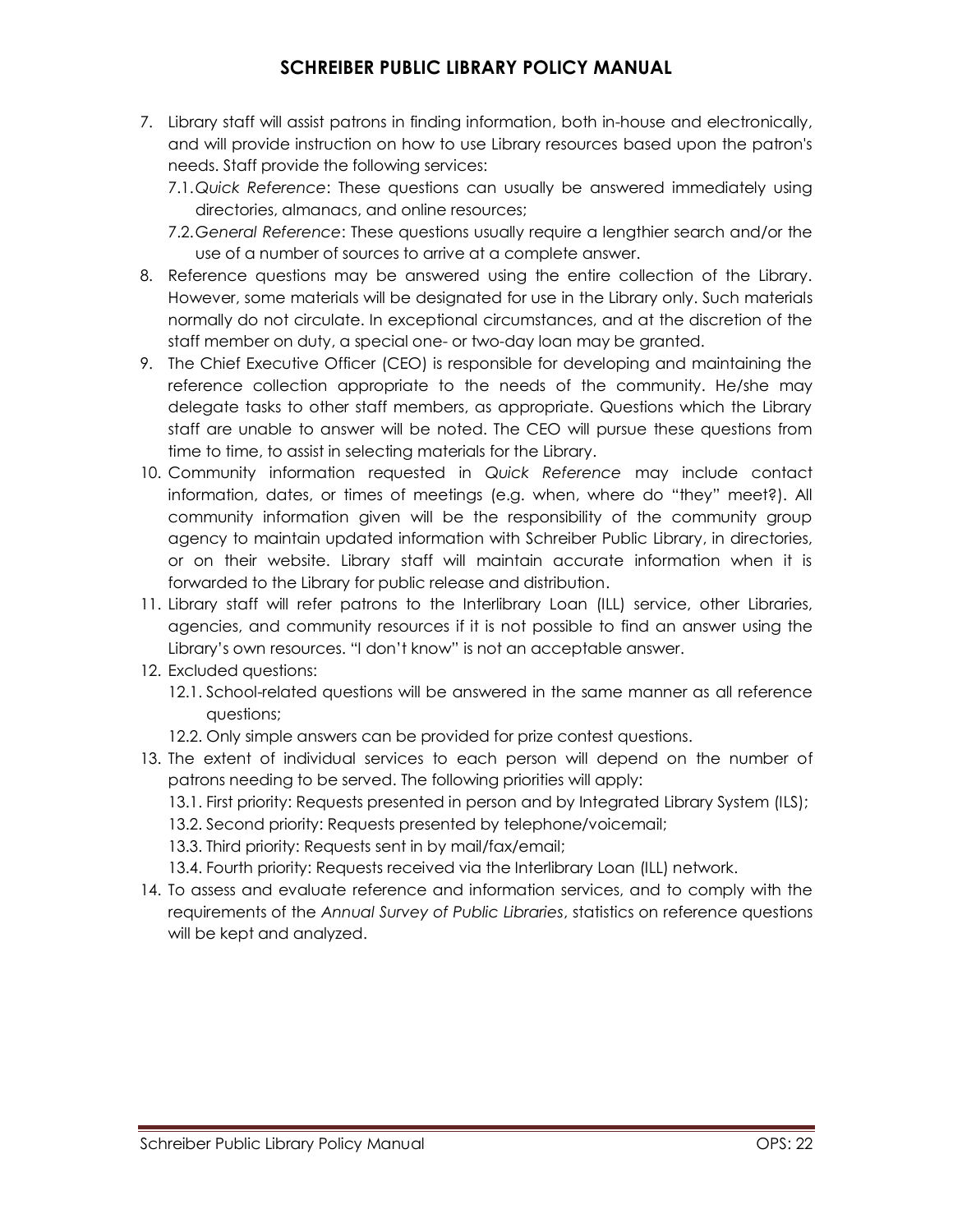| No: OPS5                                  | <b>Title: Community Information</b> |                                      |
|-------------------------------------------|-------------------------------------|--------------------------------------|
| <b>Type:</b> Operational: Patron Services |                                     | Authority: CEO                       |
| <b>Originated: 12-12-12</b>               |                                     | <b>Review: Biennial (Even Years)</b> |
| Amended:                                  |                                     | <b>Previously: 01-08 11-06-10</b>    |
| <b>Related Policies</b>                   |                                     | OP7: Sign and Notice Posting         |
| <b>Associated Documents</b>               |                                     |                                      |
| <b>Implementation Procedures</b>          |                                     |                                      |

Schreiber Public Library makes available information on community activities, agencies, and organizations in order to facilitate access to resources within the community and as a partner in promoting community services and events. The Library encourages the display of bulletins, brochures, and posters regarding events in order that the Schreiber community can fully participate in community activities. This Policy sets out the types of information suitable for collecting, displaying, and distributing in the Library.

#### **SECTION I: Community Information Collection and Services**

- 1. The Library will keep current information on the services of community agencies and organizations. It is the responsibility of the agency or group to provide current and updated information to the Library, or to maintain local directories and websites. The Library staff is responsible to provide the best known information to maintain accurate records of said information provided to the Library.
- 2. Information will include up-to-date information on:
	- 2.1.Municipal services;
	- 2.2.Community groups and organizations;
	- 2.3.Educational organizations;
	- 2.4.Health and social services agencies;
	- 2.5.Religious, recreation, and cultural institutions.
- 3. The Library will provide easy, convenient, and confidential access to information on agencies and organizations.
- 4. The Library staff will be knowledgeable about community agencies and organizations and capable of referring people appropriately and in a sensitive manner.
- 5. Patron confidentiality will be respected at all times.

#### **SECTION II: Community Information Displays in the Library**

- 1. Schreiber Public Library will make available space to display material(s) about community activities and events.
- 2. The display of material(s) does not constitute an endorsement of any group.
- 3. The Library staff will place, post, and remove all material(s) on the bulletin boards and in the brochure racks.
- 4. Material(s) will be accepted on a space available basis using the following priorities: 4.1.Notices of community interest from Municipal Council and agencies; 4.2.Notices of cultural, educational, and recreational events.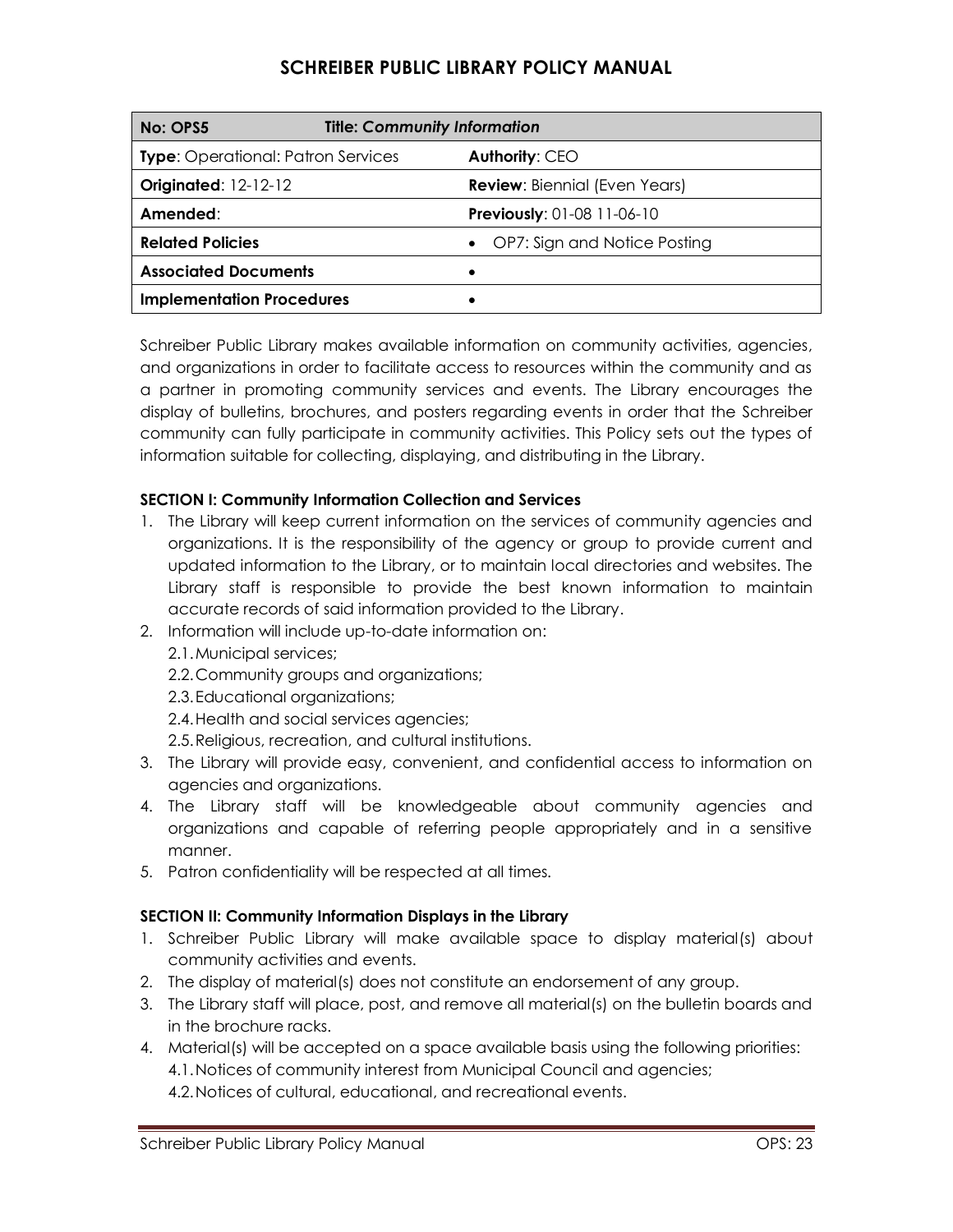- 5. "Library Only" displays will be used to display Library programs, services, and notices, and will not accept external notices.
- 6. All material(s) become the property of the Schreiber Public Library Board, and the Library will dispose of material(s) as it sees fit.
- 7. The Library will provide a Community Bulletin Board where anyone may post notices. The Library staff has the right to remove any material(s) which the Library would not normally display or distribute.
- 8. The Library will not display or distribute:
	- 8.1.Material(s) that contravene the *Ontario Human Rights Code*, federal, or provincial laws and regulations;
	- 8.2.Material(s) whose primary focus is partisan or political in nature; however, political material(s) may be eligible when it announces meetings and forums for discussion of community issues;
	- 8.3.Faith-based material(s) whose primary purpose is the promotion of faith; however, events sponsored by local religious groups may be displayed;
	- 8.4.Material(s) advertising and promoting commercial products or services; however, fundraiser events may be displayed;
	- 8.5.Personal advertisements and notices, including notices of items for sale or rent;
	- 8.6.Multiple copies of the same posting on the bulletin board.
- 9. Any complaints or appeals must be made **in writing** and will be resolved by the Chief Executive Officer (CEO).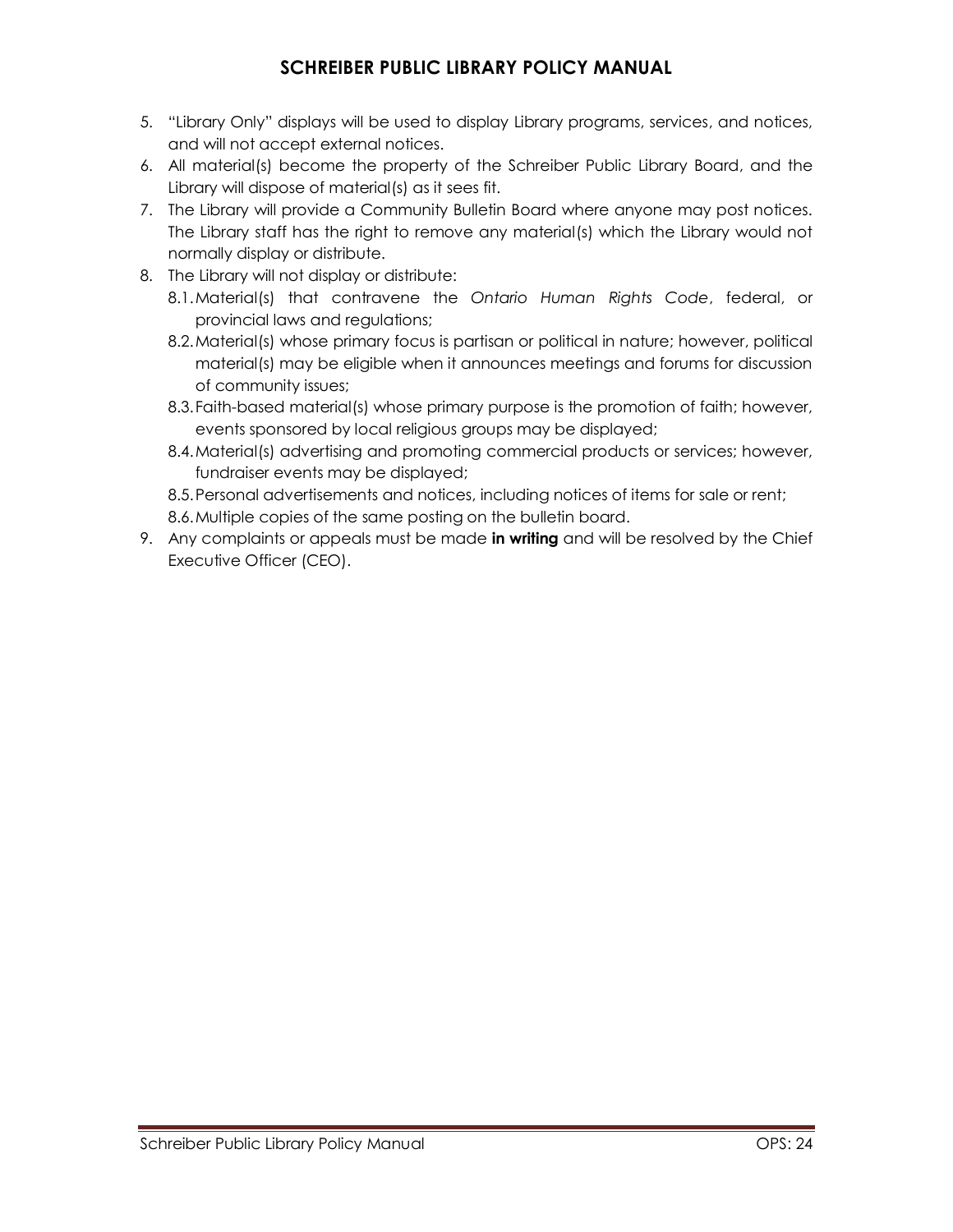| No: OPS6                                  | <b>Title: Services to Linguistic, Cultural, and Newcomer Groups</b> |  |
|-------------------------------------------|---------------------------------------------------------------------|--|
| <b>Type:</b> Operational: Patron Services | <b>Authority: CEO</b>                                               |  |
| <b>Originated: 10-10-13</b>               | <b>Review: Biennial (Even Years)</b>                                |  |
| Amended:                                  | <b>Previously:</b>                                                  |  |
| <b>Related Policies</b>                   |                                                                     |  |
| <b>Associated Documents</b>               | Ontario Public Library Guidelines, 6th<br>Edition                   |  |
| <b>Implementation Procedures</b>          |                                                                     |  |

- 1. Schreiber Public Library develops resources and implements programs and services to meet the Library needs of local linguistic, cultural, and newcomer groups and people.
- 2. Where appropriate, the Library provides a collection of Library materials which is designated primarily for use by linguistic, cultural, and newcomer groups within the community.
- 3. Library staff working with linguistic, cultural, and newcomer groups within the community provide reference and readers' advisory services appropriate to these users.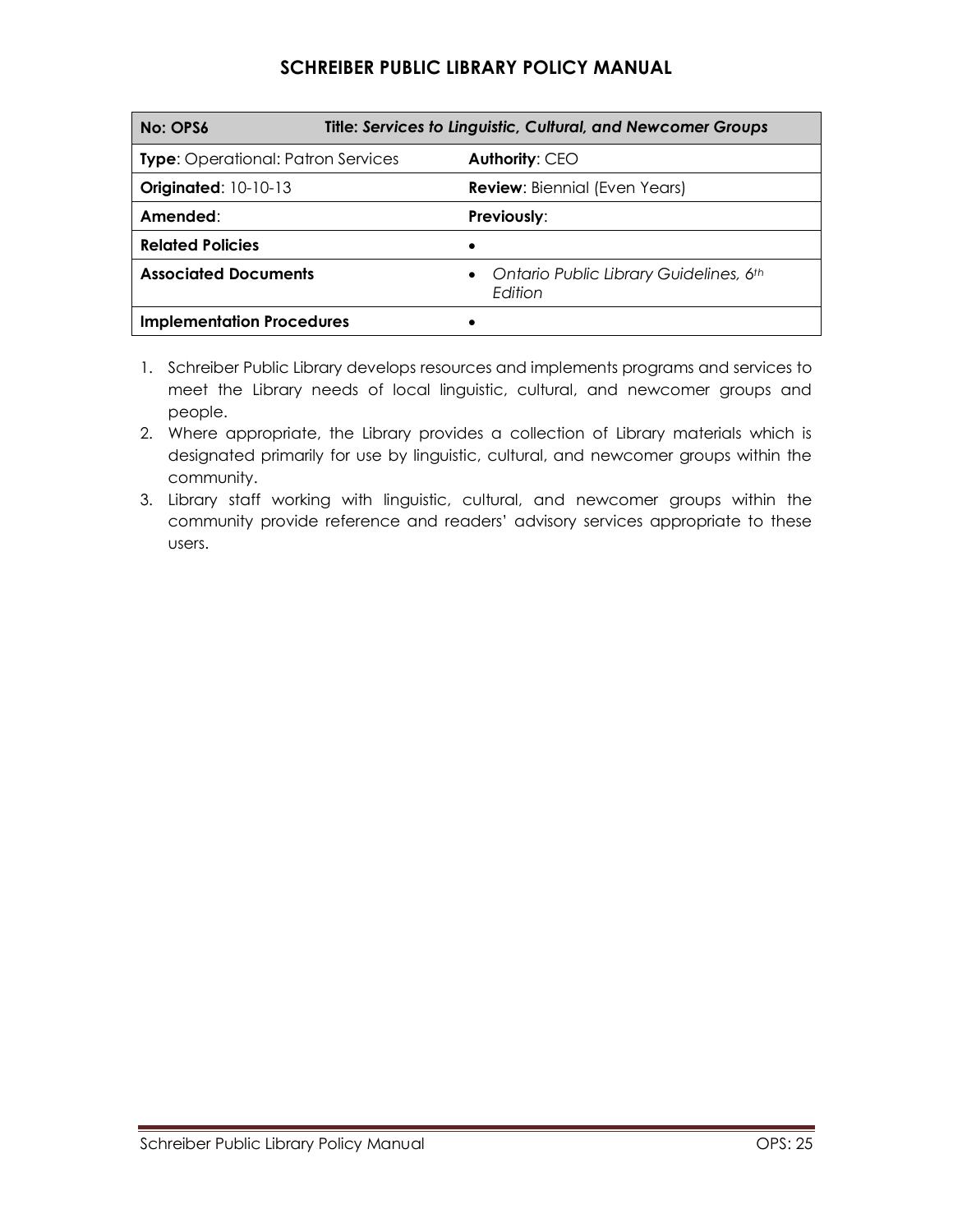| No: OPS7                                  | <b>Title: Children's Services</b>                                                                                                                                                                                                          |  |
|-------------------------------------------|--------------------------------------------------------------------------------------------------------------------------------------------------------------------------------------------------------------------------------------------|--|
| <b>Type:</b> Operational: Patron Services | Authority: CEO                                                                                                                                                                                                                             |  |
| <b>Originated: 12-12-12</b>               | <b>Review:</b> Biennial (Even Years)                                                                                                                                                                                                       |  |
| <b>Amended: 09-20-18</b>                  | <b>Previously:</b> Children's Services Policy 05-29-08                                                                                                                                                                                     |  |
| <b>Related Policies</b>                   | OC1: Collections<br>OC4: Selection Criteria<br>OC7: Composition of the Collection<br><b>OPS1: Accessibility</b><br>OPS2: Programming<br>OPS4: Reference and Information Services<br>OP4: Guidelines for Proper Behaviour in<br>the Library |  |
| <b>Associated Documents</b>               | Ontario Public Library Guidelines, 6th<br>$\bullet$<br>Edition<br>Accessibility for Ontarians with Disabilities<br>Act, S.O. 2005, c. 11<br>Ontario's Child and Family Services Act,<br>R.S.O. 1990, c. C.11                               |  |
| <b>Implementation Procedures</b>          | Appendix T: Children's Rights in the Public<br>Library                                                                                                                                                                                     |  |

The Schreiber Public Library Board strongly believes that a significant role of the Library is to provide services to children in order to enhance their love of reading, literacy skills, educational capacity, cultural appreciation, lifelong learning, and the fostering of a worth of the public Library within the next generation of community members. Schreiber Public Library endorses *Children's Rights in the Public Library*, adopted by the Ontario Library Association at the November 1998 Annual General Meeting.

The goal of the public Library service is to provide ready access to sources of information, knowledge, and the creative imagination for all people of Schreiber. The intellectual growth of children, their cultural appreciation, and recreational activities should be fostered through quality Library service, delivered with consideration and respect.

### **SECTION I: Groups to be Served**

- 1. Children
	- 1.1.Children up to the age of fourteen (14) years are the primary user group of children's services and materials.
		- 1.1.1. Any child attending school in Schreiber may have free access to Library membership.
- 2. Caregivers
	- 2.1.Caregivers are the first access point for Library service to infants, toddlers, and pre-school children. Programs and activities are often necessary for the caregiver to engage with small children, especially around early literacy;
	- 2.2.Parents themselves may need information on a variety of topics, such as parenting, child development, and special concerns (e.g. hyperactivity, sex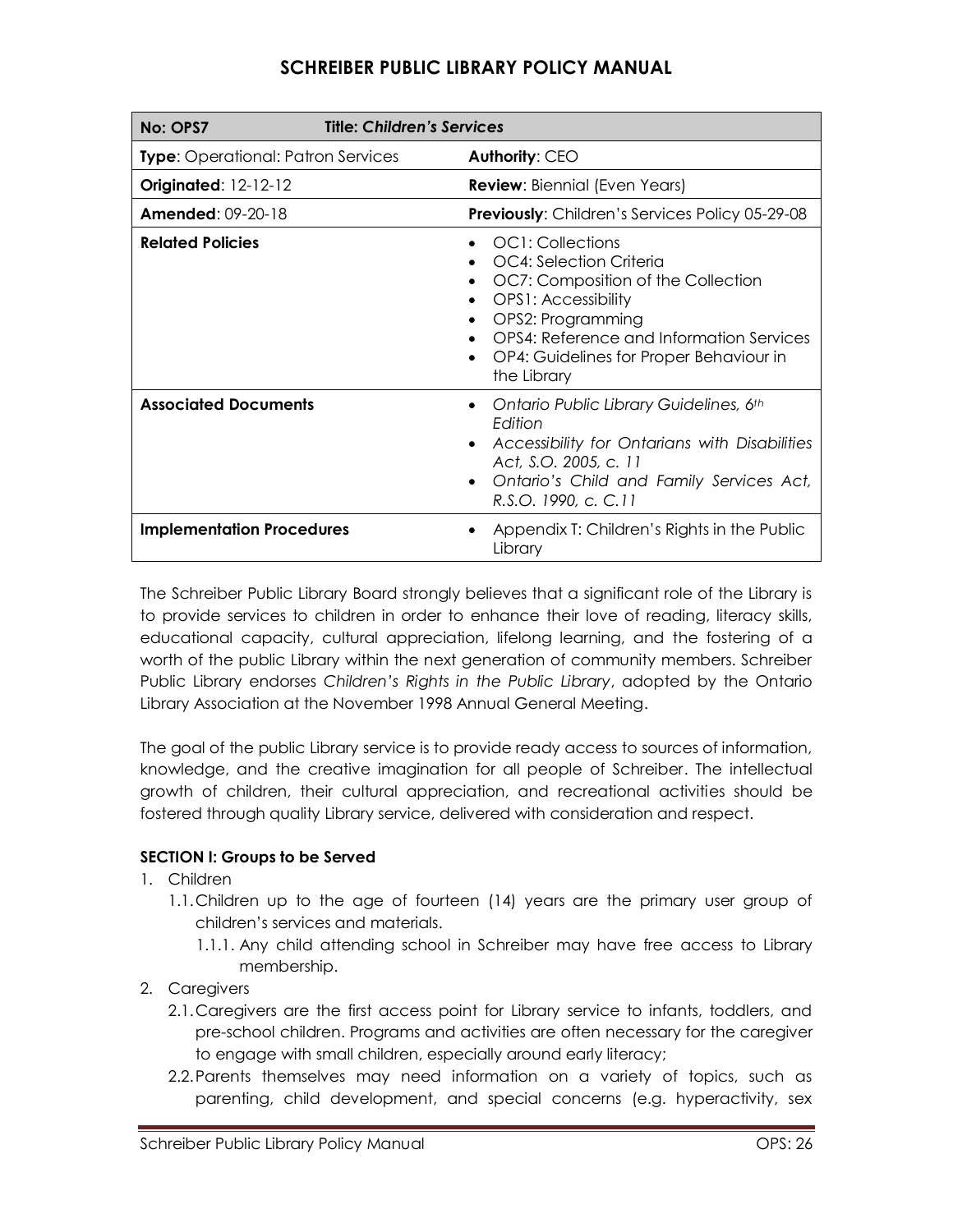education, divorce, adoption, etc.).

- 3. School and Community Educators
	- 3.1.Teachers are the primary formal voice of educational services within a community. To assist these educators' curriculum, materials for children's independent learning, out-of-class learning, and to a lesser degree, in-class learning, are maintained within the children's collection;
	- 3.2.Community educators are also looking for resources for the children with whom they work. These may include camp leaders, language programs, or daycare;
	- 3.3.Finally, the Library aims to have collections appropriate for any home-school family who may use the Library as a resource for both print and online materials.
- 4. Special Interest Groups
	- 4.1.There are a number of special interest groups who may require special formats and materials, including:
		- 4.1.1. Children with disabilities;
		- 4.1.2. Children doing remedial work;
		- 4.1.3. Ethnic groups;
		- 4.1.4. Literacy groups;
		- 4.1.5. Adult students of childhood education classes;
- 5. Library Staff
	- 5.1.The Library staff themselves are users of the children's materials as they provide programs and offer support to Library patrons. Staff require resources and volunteers to assist in the selection of materials;
	- 5.2.Resources are needed to generate ideas in children's services. These include:
		- 5.2.1. Songs;
		- 5.2.2. Games;
		- 5.2.3. Crafts;
		- 5.2.4. Books;
		- 5.2.5. DVDs/videos;
		- 5.2.6. Magazines;
		- 5.2.7. Puppets.

#### **SECTION II: Children's Area**

- 1. Grounds
	- 1.1.The grounds and interior of the Library are checked daily to minimize any risk to children and other patrons.
- 2. Children's Area
	- 2.1.The children's area shall be distinct from the adult area. It is understood that children's areas are no longer places of silence, but interactive learning environments with flexibility towards noise;
	- 2.2.The furnishings should be sturdy, washable, and painted with nontoxic materials. All of the furnishings in the children's area should be designed with children in mind. The height of shelves, chairs, tables, and catalogues must correspond to the height of the users. Consideration should be given to the disabled;
	- 2.3.The children's area should be visually stimulating. Children should be able to readily distinguish their own area from the rest of the Library;
	- 2.4.Displays, posters, and other decorative elements shall be used to define the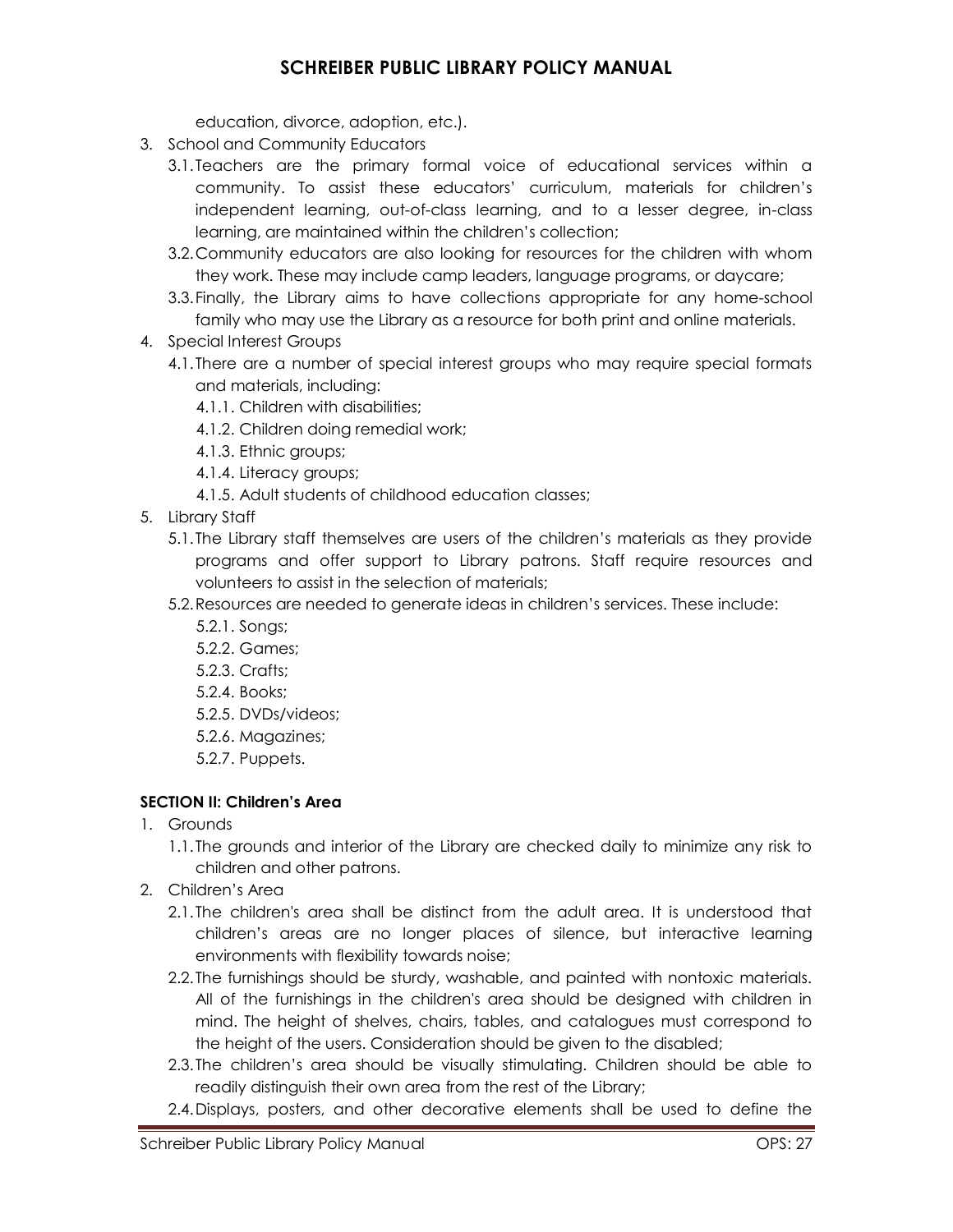children's area, to promote Library programs and materials, and to make the Library inviting;

2.5.The children's area shall allow for access to this section by strollers, baby carriages, and wheelchairs. Library staff shall assist those in need at doors where possible.

#### **SECTION III: Programming**

- 1. The Chief Executive Officer (CEO) shall be responsible for developing a well-planned set of programs for the children's section throughout the calendar year.
- 2. Library programs are provided for children onsite throughout the year and off-site by request or by appointment (e.g. classroom visits). These programs are intended to foster literacy, provide recreation, foster lifelong love of reading, and promote the use of the collection.
- 3. The primary program available for children is the Summer Reading program; however, the Library Board will ensure funds available throughout the year for other program offerings, such as:
	- 3.1.Story times;
	- 3.2.Classroom visits;
	- 3.3.Puppet Shows;
	- 3.4.DVDs, videos, and storybooks on tape;
	- 3.5.Library clubs;
	- 3.6.Ontario Public Library Week activities.
- 4. Programming should be both recreational and educational. Educational programs such as homework support clubs, science fair support, or other curriculum and extracurricular activities shall be a part of Library programming.
- 5. See also Programming Policy (OPS2).

### **SECTION IV: Resources**

- 1. Children are entitled to:
	- 1.1.A separately purchased collection which is designed to meet their needs from infancy to the end of childhood;
	- 1.2.A computer catalogue with author, title, and subject access;
	- 1.3.A balanced collection to serve a wide variety of users and special needs of the community;
	- 1.4.A collection that is up-to-date, in good condition, and generally attractive, and is organized for easy access and with children's capabilities in mind;
	- 1.5.A collection that includes literature of the highest quality to satisfy the wants and needs of children and to develop their human potential.
- 2. Children's Materials
	- 2.1.Materials for children shall be chosen in accordance with the Library's overall Collection Development Plan. Specific areas to be included within the children's collection are:
		- 2.1.1. Picture Books;
		- 2.1.2. Board Books;
		- 2.1.3. Easy Readers;
		- 2.1.4. Primary Fiction (Reading level grades 1-3);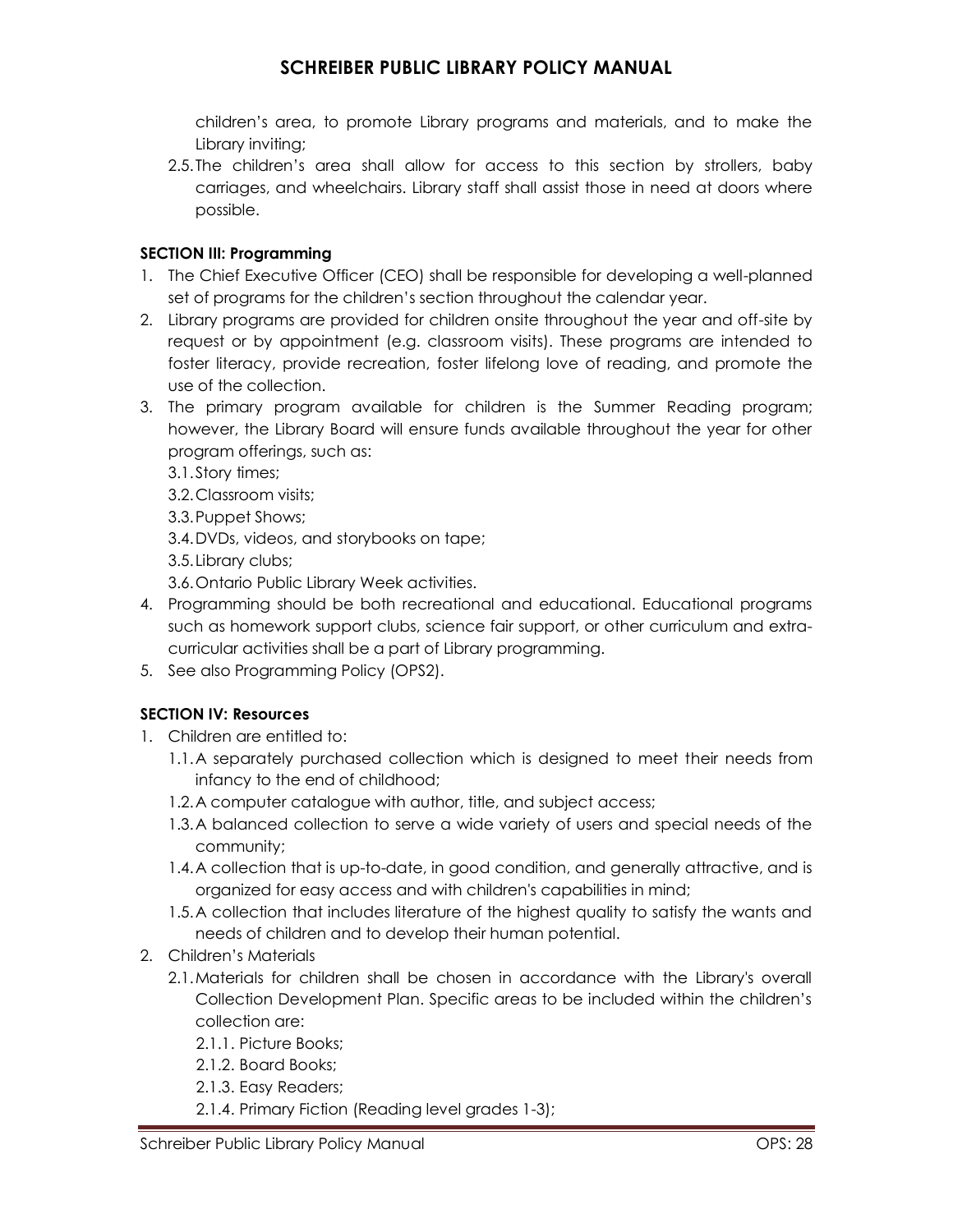- 2.1.5. Junior Fiction (Reading level grades 4-6);
- 2.1.6. Intermediate Fiction (Reading level grades 7-8);
- 2.1.7. Non-Fiction (Personal interest and curriculum support);
- 2.1.8. Standard Reference Works;
- 2.1.9. Biography;
- 2.1.10. Periodicals (Written for children);
- 2.1.11. Pamphlets;
- 2.1.12. Audio-Visual Materials, and the equipment to use these in the Library;
- 2.1.13. Games, Puppets, and Toys.
- 3. In addition to the Collection Development Plan (relevant to children's materials) there shall be an emphasis placed on collecting award-winning children's titles and that support local programs.
- 4. Book and non-book materials shall be available representing:
	- 4.1.Canadiana;
	- 4.2.French literature;
	- 4.3.Traditional literature, including folklore and myths, to convey a cultural heritage;
	- 4.4.Popular and ephemeral literature that reflects the constantly changing environment of children;
	- 4.5.Literature designed to serve special groups such as disabled and gifted children, and beginning, reluctant, and slow readers.
- 5. There shall also be a collection of adult materials on children's literature and reading and child development.
- 6. Computer Access
	- 6.1.Computer literacy on-reserve is significantly less than in communities with a higher socio-economic standard, or in areas where connectivity is more readily available. As such, Schreiber Public Library believes that children's time on computers is an important endeavor and welcomes the child user;
	- 6.2.No limit of content or knowledge is made on the computer system beyond downloadbility limited by the Firewall of the server. As such, caregivers are encouraged to be aware of the websites, games, and relationships accessed when children are online;
	- 6.3.See also Technology Policy (OPS3).

### **SECTION V: Organization and Maintenance of the Children's Collection**

- 1. Fiction Material
	- 1.1.There shall be a separation of Easy reading (Picture Books) and Juvenile materials;
	- 1.2.Both shall be ordered alphabetically by author;
	- 1.3.The spines of the books shall be marked by a JUV (Juvenile) and E (Easy reading);
	- 1.4.Materials may also be separated by language (English and French) and format (hardcover, paperback, storybooks on tape, etc.).
- 2. Non-Fiction Material
	- 2.1.This material shall be organized according to the Dewey Decimal Classification System (DDC).
- 3. All materials in the children's collection should be listed in the Library's automated catalogue.
- 4. To maintain a good collection, materials (particularly non-fiction) should be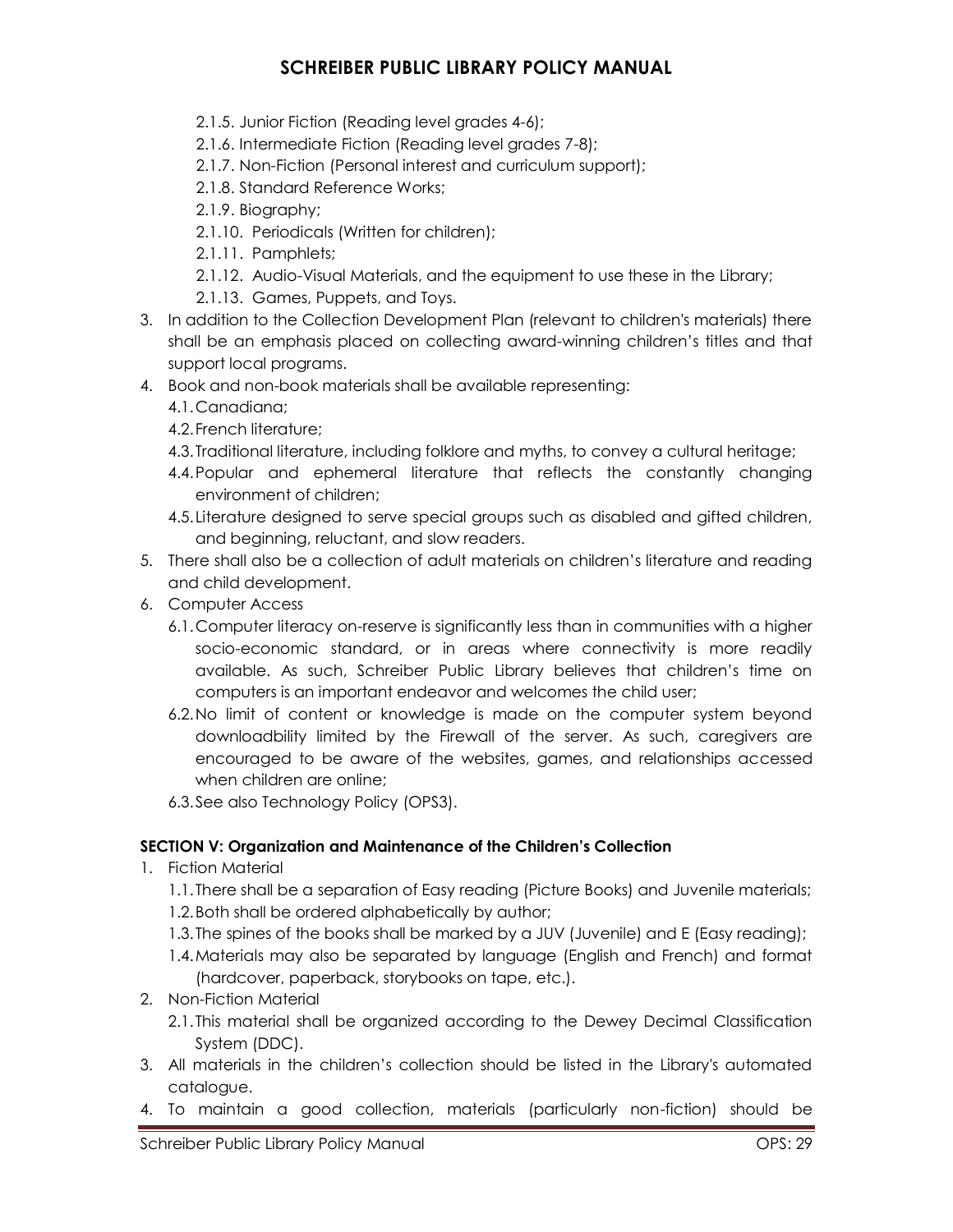examined regularly for currency and accuracy of information, and for physical condition. Outdated, tattered, and worn materials should be thrown out or set aside for the Library's Book Sale. Replacement copies of withdrawn but still relevant materials should be ordered.

5. The responsibility for removing outdated and damaged materials from the children's collection shall rest with the Chief Executive Officer (CEO). Each year, books which are older than three (3) years shall be weeded if in poor condition, is a duplicate, or has low circulation.

### **SECTION VI: Reference Services and Readers' Advisory**

- 1. Library staff will receive training pertaining to reference requests and Readers' Advisory to better serve the needs of child patrons and their caregivers.
- 2. Reference service is a major responsibility of Library staff working with children. Staff should utilize the full range of collections, technology, and methods to answer all users' requests for advice on selecting books and for information, regardless of age, and without judgment, with confidentiality, and respect.
- 3. Library staff must be patient and receptive to the many questions asked by children.
- 4. Library staff should conduct reference interviews to help understand what each child wants and needs.
- 5. It is the responsibility of Library staff to point out the variety of resources available in the Library.
- 6. Although Library staff will offer additional time to child patron requests, caregivers are encouraged to assist their children in materials selection, computer access, and checking out of materials.
- 7. See also Reference and Information Services Policy (OPS4).

#### **SECTION VII: Community Outreach**

- 1. Library staff will participate in community outreach, including literacy nights, classroom visits, and participation in community events.
- 2. Strong outreach will include maintaining relationships and partnerships with community organizations, agencies, and local schools, such as EarlyOn, Read to Me and Babies Love Books.
- 3. Community outreach and partnerships with the schools of Schreiber is a key success tool. The information needs of school-aged children are influenced to a large extent by their school studies. Although the school Library holds the primary responsibility for the provision of curriculum-related support material, Schreiber Public Library shall endeavor to provide additional resources and assistance when called upon, and according to the Collection Development Plan. Cooperation and communication should exist between Library staff and school staff to ensure that the best interests of children are served.
- 4. The Library can best acquaint students, teachers, and school librarians with its resources and services by inviting classes to the Library for orientation visits.
- 5. Where time and staffing permit, visits to schools by Library staff will reinforce the Library's informational and recreational relevance to students.
- 6. Library staff should keep local schools informed of forthcoming child-oriented programs and events.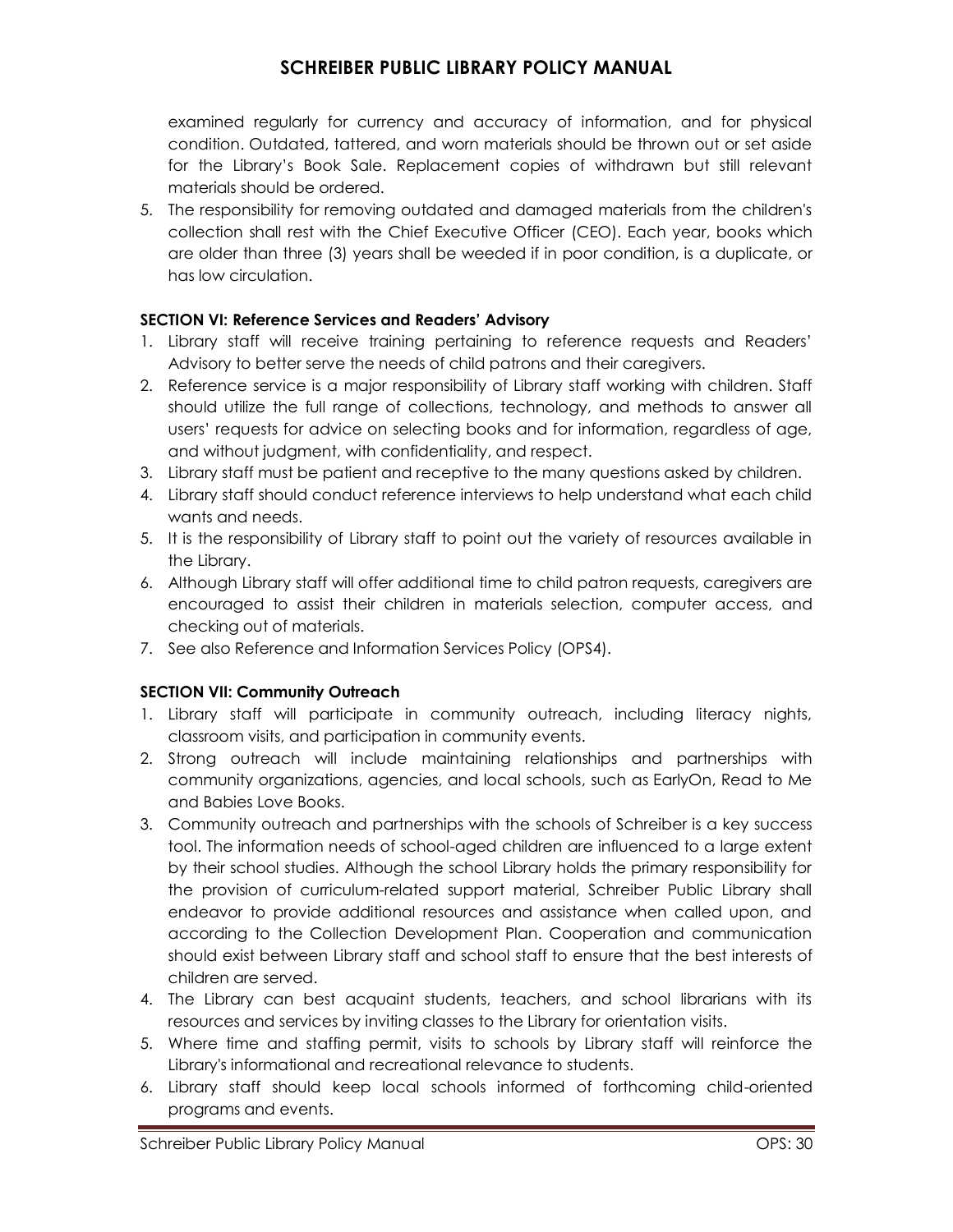#### **SECTION VIII: School Curriculum Support**

- 1. The Library's goal is to acquire a broad range of general information resources. It may occur that these materials meet the demands of school projects, but this is not the reason for their purchase. In view of the fact that the Library does not buy multiple copies of books for school projects, efforts are made to ensure that alternate sources such as pamphlet file material, materials on local history, and reference books are available.
- 2. The extent of help offered on school-related projects shall depend largely on the staff member's perception of the student's ability and willingness to use Library resources – a judgement gained through a reference interview. This does not normally include the research for school projects which is expected to be part of the learning process. However, Library staff will give necessary assistance required to enable students to find their own materials.

#### **SECTION IX: Unattended Children**

- 1. Unattended Children
	- 1.1.As a public building, the Library is a site where all members of the community and community guests may come for information and a comfortable setting. Library staff endeavors to maintain a secure site, but cannot be expected to observe each person within the building. Caregivers are ultimately responsible for the safety of their children;
	- 1.2.Children entering the building alone are welcome to use the facility providing they respect the rules of the Library, the other patrons, and the materials and equipment in the building;
	- 1.3.A child not in a program may be asked to leave the building at any time by Library staff. Those who are disrespectful when in a program may be removed from the program with a call to the caregiver to retrieve them;
	- 1.4.Caregivers should never drop off children without confirming the Library is open, as Library staff will not allow children to enter the building before or after hours;
	- 1.5.Children who require supervision should not be left unattended;
	- 1.6.During all school hours when schools are in session, no school age student may be in the building (unless accompanied by a parent/guardian or teacher);
		- 1.6.1.High school students under the age of majority who are on half day or work dismissal from secondary school must have a note which states their schedule, or that they have been released for the day from the proper school administrator;
		- 1.6.2.Any student who comes to the Library during school will be seen as truant;
		- 1.6.3.Library staff shall contact either the student's school or the police to notify the principal of his/her current location.
- 2. Library staff will be guided by this Policy in situations where:
	- 2.1.An unattended child is found frightened or crying in the Library;
	- 2.2.An unattended child is perceived to be endangering him/herself;
	- 2.3.Another person in the Library poses a perceived threat to the unattended child;
	- 2.4.An unattended child exhibits specific inappropriate behaviour;
	- 2.5.An unattended child is not met by a responsible caregiver at closing time;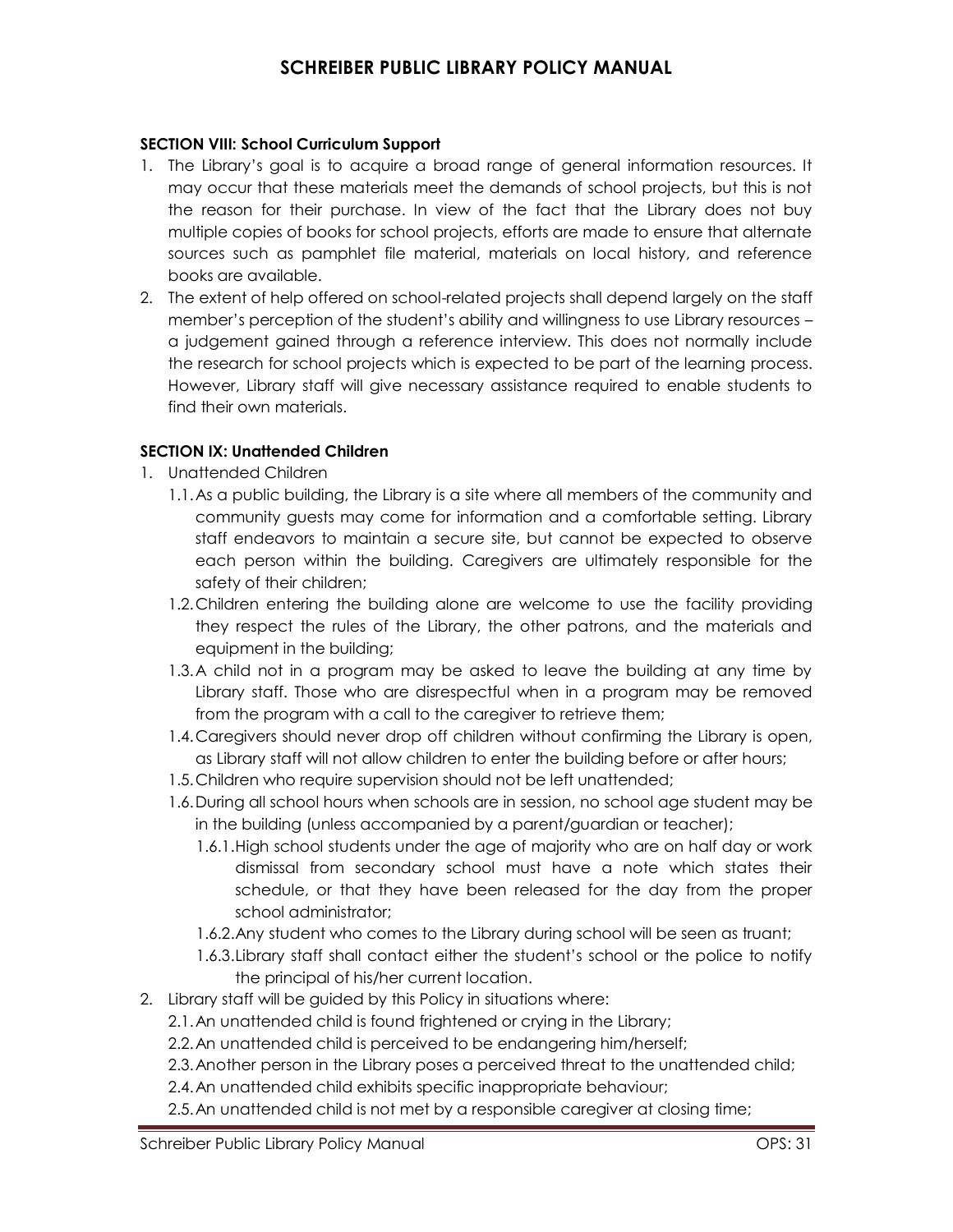2.6.A child is consistently left on his or her own in the Library for long periods of time.

- 3. Where a responsible adult cannot be contacted, Library staff shall:
	- 3.1.Not leave a child unattended at closing time;
	- 3.2.Not give the child a ride home;
	- 3.3.Contact local police;
	- 3.4.Remain with the child until the proper authorities can take the child into their protection.
- 4. The Library is governed by the terms in the Ontario *Child and Family Services Act, R.S.O. 1990, c. C.11* (*CFSA*) with regards to supervision of children. The *CFSA*  recognizes that each of us has a responsibility for the welfare of children. It clearly states that members of the public, including professionals who work with children, have an obligation to report promptly to *Children's Aid Society* (*CAS*) if they suspect that a child or youth under the age of sixteen (16) is or may be in need of protection.
	- 4.1.The duty to report applies to any child who is, or appears to be, under the age of sixteen (16) years. It also applies to children subject to a child protection order who are sixteen- (16) and seventeen- (17) years-old;
	- 4.2.When Library staff have reasonable grounds to suspect that a child is or may be in need of protection, they will advise the Chief Executive Officer (CEO) and together they will promptly report the suspicion and the information upon which it is based to the local *CAS*, as stated in the *CFSA s.72 (1)*.

### **SECTION X: Children's Rules**

- 1. Children are required to follow all rules of the Library. There are no rules of which they are exempt.
- 2. Rules of conduct in the Library:
	- 2.1.No food or drinks permitted in the Library, except for special events;
	- 2.2.Respect the right of others who use the Library. Behaviour which interferes with this right will not be tolerated. Examples include yelling, fighting, or roughhousing;
	- 2.3.All bags and knapsacks must be left at the front of the Library except where approved by Library staff;
	- 2.4.No animals are allowed in the Library except for working animals (e.g. seeing eye dogs);
	- 2.5.No use of inappropriate language (e.g. swearing).
- 3. Library staff will warn offenders of these rules ONCE. If behaviour continues, the person or persons in question will be asked to leave the Library. The parent or guardian will be contacted where possible by staff.
- 4. Questions from the public regarding the implementation of these rules shall be directed to the Chief Executive Officer (CEO).
- 5. See Guidelines for Proper Behaviour in the Library Policy (OP4).

### **SECTION XI: Supervised Use of Materials**

- 1. A caregiver, by completing an application for Library membership, recognizes that a card will be issued to their child, and that the caregiver is responsible for the materials borrowed on the card.
- 2. A parent or guardian, by signing the application for Library membership, also accepts responsibility for any loss incurred through the use of that Library card. He or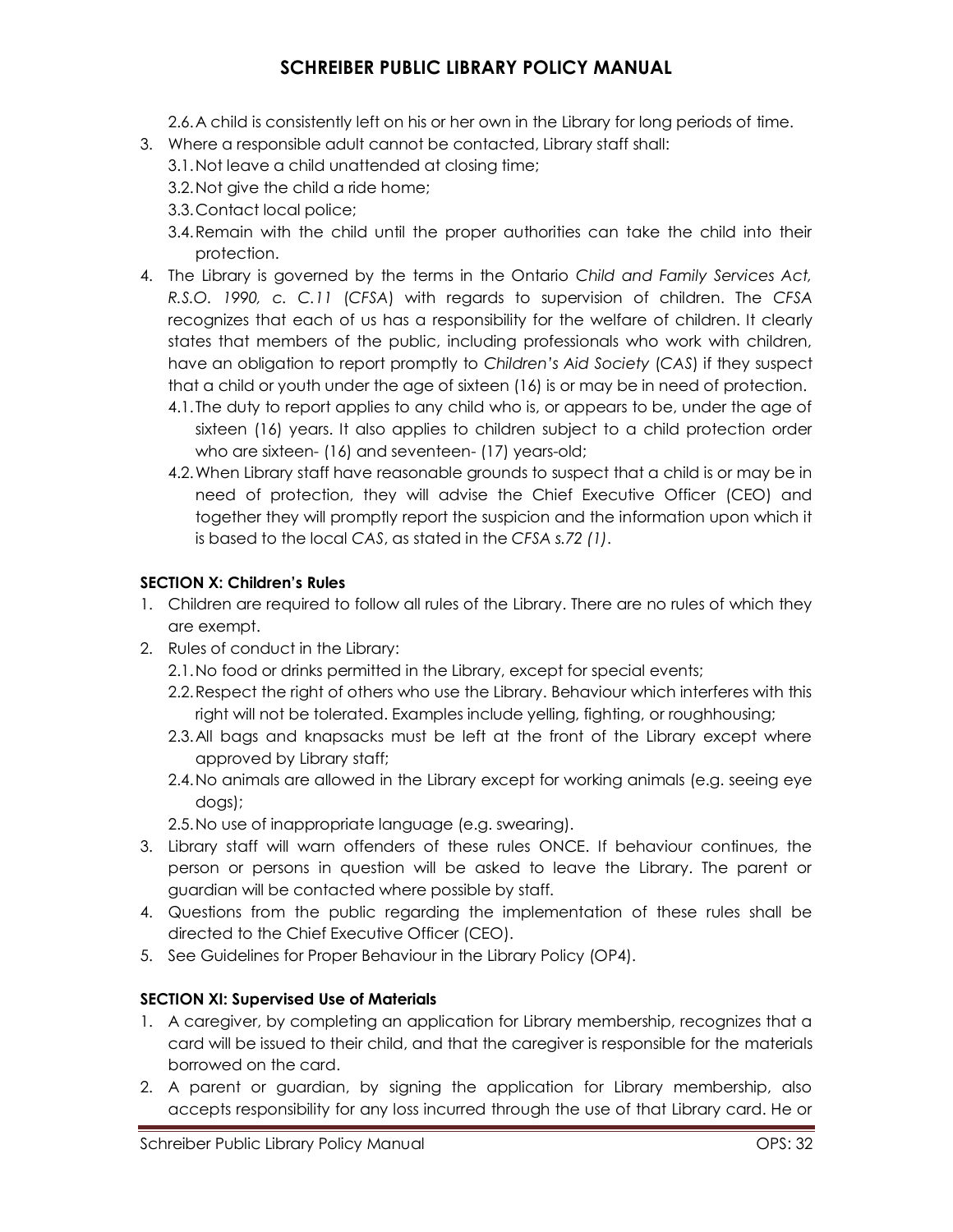she also accepts that the applicant will obey all rules and regulations of Schreiber Public Library.

- 3. All children shall have access to all materials in the system, with the exception of media (e.g. DVD, Video, Audio Book, eReader). If a caregiver wishes to limit their child's access to Library materials, they should make this known to the child. Library staff will not withhold circulating materials from any patron, regardless of age.
- 4. Protection and Care of Materials
	- 4.1.Schreiber Public Library materials are held for the use of the Schreiber community. As such, each parent, grandparent, or guardian authorizing a patron card for a child is responsible for the care of said materials;
	- 4.2.All materials should be returned undamaged;
	- 4.3.All materials should be returned on or prior to the due date, or fines may be assessed;
	- 4.4.Caregivers are welcome to use materials in-house for homework, quiet reading time, or to read aloud. These materials should also be cared for;
	- 4.5.Caregivers should never leave small children alone with any materials belonging to the Library. This is for the safety of the child and the materials.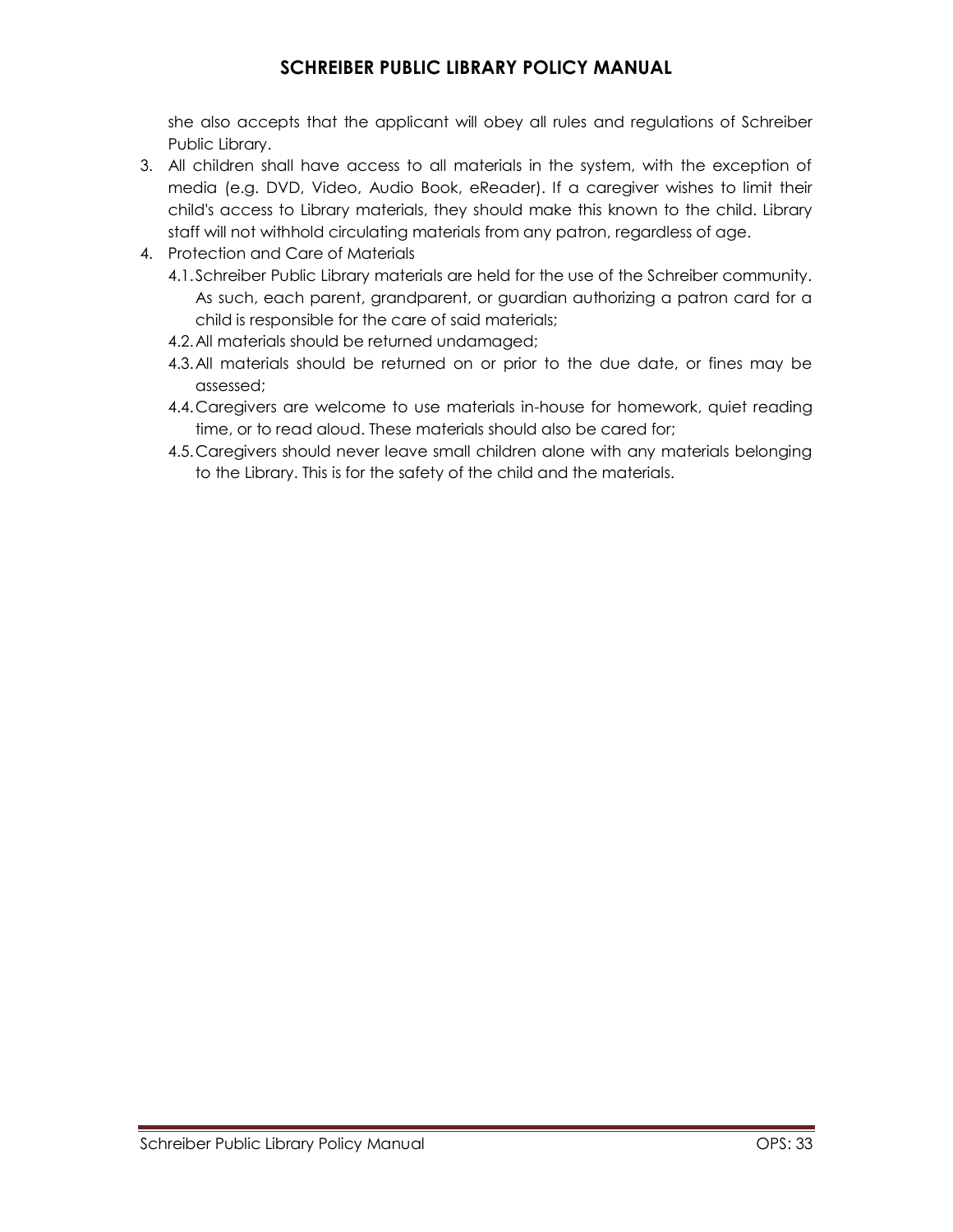| No: OPS8                                  | <b>Title: Young Adults' Services</b> |                                                                                                                                                                                                                                                                           |
|-------------------------------------------|--------------------------------------|---------------------------------------------------------------------------------------------------------------------------------------------------------------------------------------------------------------------------------------------------------------------------|
| <b>Type:</b> Operational: Patron Services |                                      | <b>Authority: CEO</b>                                                                                                                                                                                                                                                     |
| <b>Originated: 12-12-12</b>               |                                      | <b>Review:</b> Biennial (Even Years)                                                                                                                                                                                                                                      |
| Amended:                                  |                                      | <b>Previously:</b>                                                                                                                                                                                                                                                        |
| <b>Related Policies</b>                   |                                      | OC1: Collections<br>OC4: Selection Criteria<br>OC7: Composition of the Collection<br><b>OPS1: Accessibility</b><br>OPS2: Programming<br>OPS4: Reference and Information Services<br>• OPS7: Children's Services<br>OP4: Guidelines for Proper Behaviour in<br>the Library |
| <b>Associated Documents</b>               |                                      | Ontario Public Library Guidelines, 6th<br>Edition<br>Accessibility for Ontarians with Disabilities<br>Act, S.O. 2005, c. 11                                                                                                                                               |
| <b>Implementation Procedures</b>          |                                      | Appendix T1: Teens' Rights in the Public<br>Library                                                                                                                                                                                                                       |

The Schreiber Public Library Board strongly believes that a significant role of the Library is to provide services to young adults in order to enhance their love of reading, literacy skills, educational capacity, cultural appreciation, lifelong learning, and the fostering of a worth of the public Library within the next generation of community members. Schreiber Public Library endorses *Teens' Rights in the Public Library*, adopted at the Ontario Library Association Annual General Meeting in June 2010.

### **SECTION I: Groups to be Served**

- 1. Young Adults
	- 1.1.Young adults (Teens) are defined as those fourteen (14) years and above, and usually enrolled in secondary school;
	- 1.2.Young adults are a crossover group who may use the children's, adults', or young adults' materials within the Library;
	- 1.3.Young adults are also identified as a special user group as their participation within the public Library system tends to drop-off between elementary school and adulthood.
- 2. Caregivers
	- 2.1.To a lesser extent than children's services, parents, grandparents, or guardians may be involved in the assistance of recreational time or research of their young adults within the Library.
- 3. School and Community Educators
	- 3.1.Teachers are the primary formal voice of educational services within a community. To assist these educators' curriculum, materials for young adults'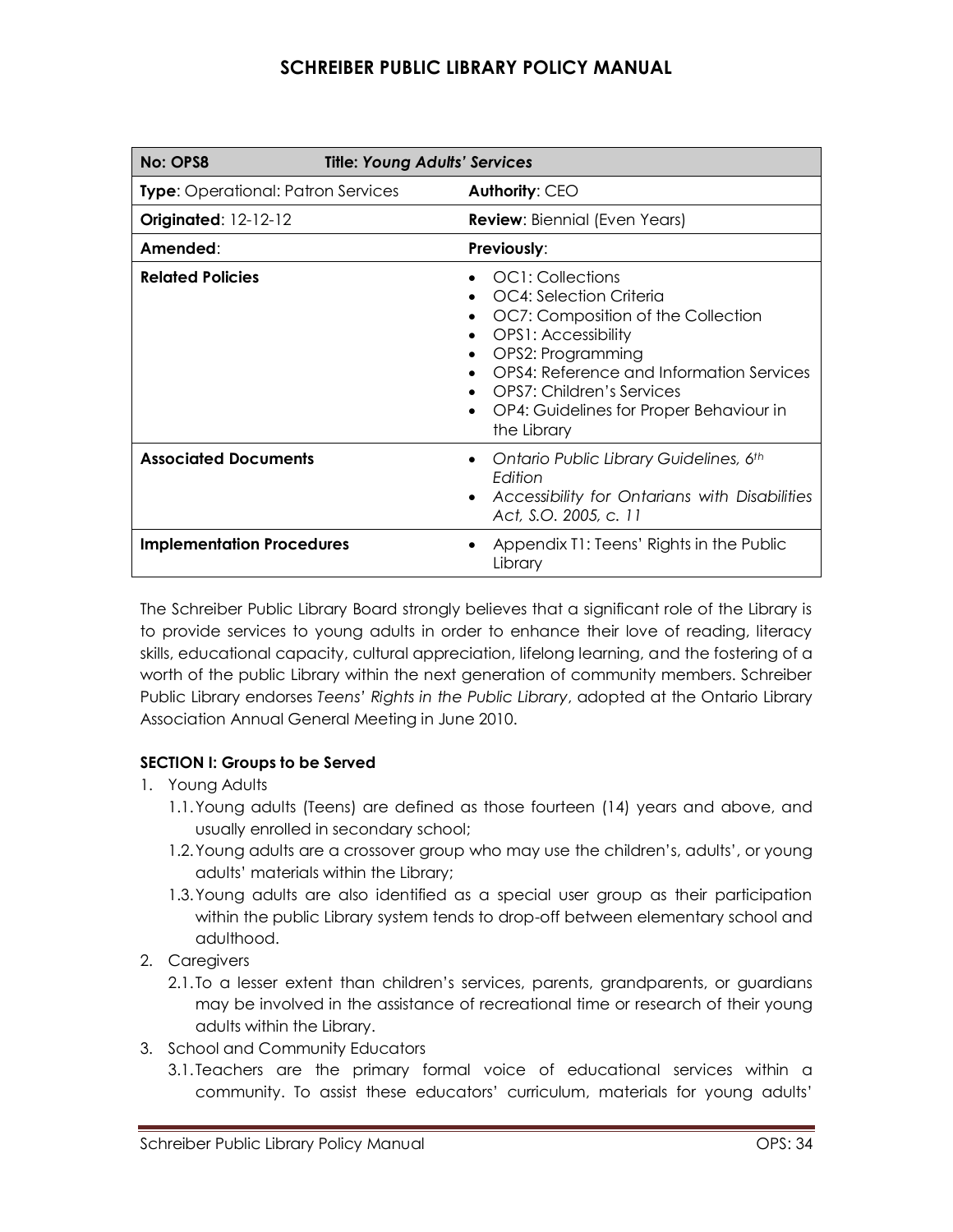independent learning, out-of-class learning, and in-class learning (to a lesser degree), are maintained within the Library;

- 3.2.Community Educators are also looking for resources for the young adults with whom they work. These may include camp leaders, language programs, or tutorial services;
- 3.3.Finally, the Library aims to have collections appropriate for any home-school family who may use the Library as a resource for both print and online materials.
- 4. Special Interest Groups
	- 4.1.There are a number of special interest groups who may require special formats and materials, including:
		- 4.1.1.Young adults with disabilities;
		- 4.1.2.Young adults doing remedial work;
		- 4.1.3.Ethnic groups;
		- 4.1.4.Literacy groups.
- 5. Library Staff
	- 5.1.The Library staff themselves are users of young adults' materials as they provide programs and offer support to Library patrons.

### **SECTION II: Young Adults' Area**

- 1. Young Adults' Area
	- 1.1.In the current facility, there is no designated Teen Zone. However, collections are available, and space for young adults to work together is available.
- 2. Plans for a Teen Zone are included in long-range planning for a new facility. This space will be young adult friendly, and offer a place for young adults to congregate, participate in group activities, and study.

#### **SECTION III: Programming**

- 1. Library programs are provided for young adults onsite throughout the year and offsite by request or by appointment (e.g. classroom visits). These programs are intended to foster literacy, provide recreation, foster lifelong love of reading, and promote the use of the collection.
- 2. Programming should be both recreational and educational. Educational programs such as homework support clubs, science fair support, computer workshops, or other curriculum and extra-curricular activities shall be a part of Library programming.
- 3. See also Programming Policy (OPS2).

#### **SECTION IV: Resources**

- 1. Young adults are entitled to:
	- 1.1.A separately purchased collection which is designed to meet their interests as they transition from children's collections to adult collections;
	- 1.2.A computer catalogue with author, title, and subject access;
	- 1.3.A balanced collection to serve a wide variety of users and special needs of the community;
	- 1.4.A collection that is up-to-date, in good condition, and generally attractive, and is organized for easy access and with young adults' capabilities in mind;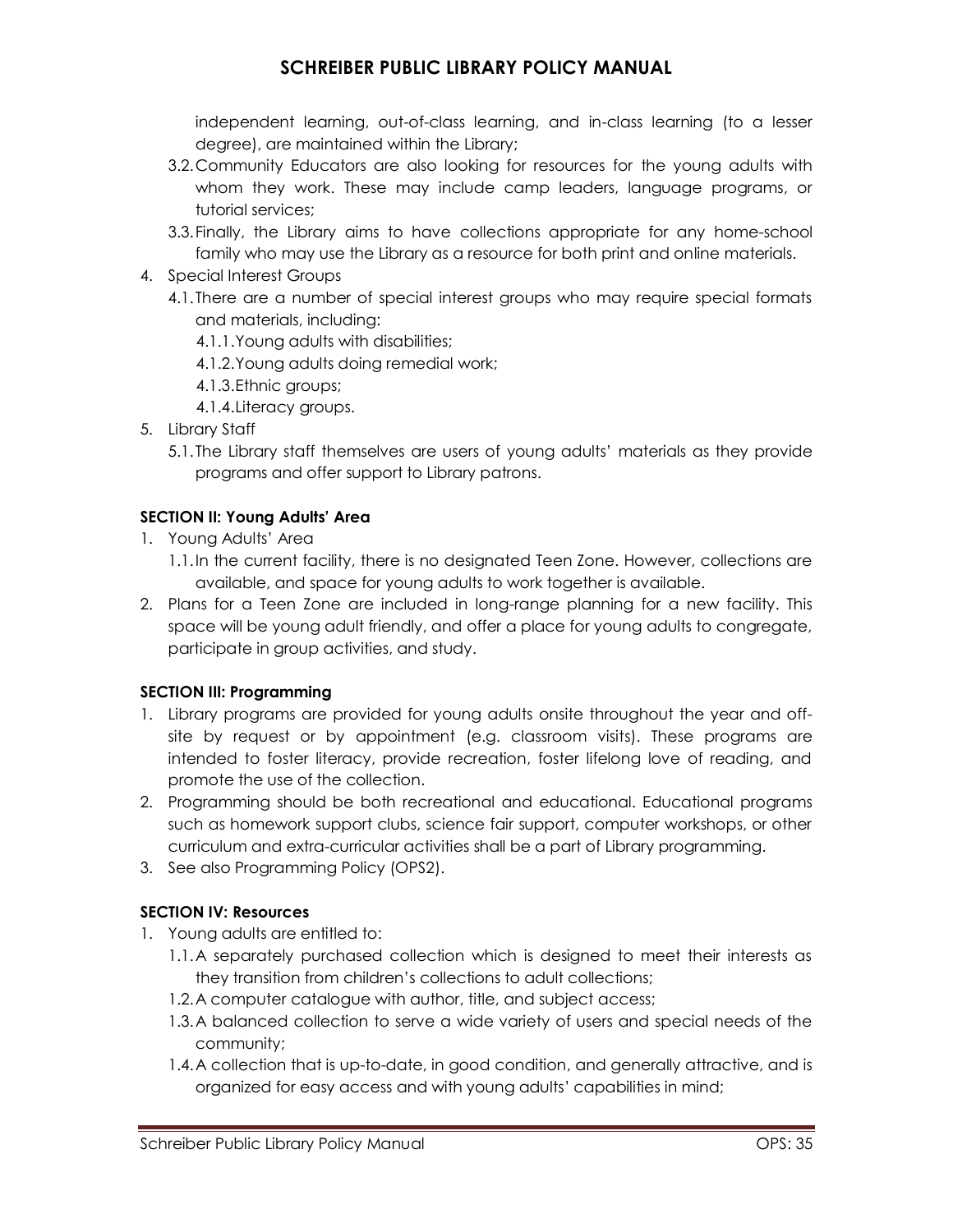- 1.5.A collection that includes literature of the highest quality to satisfy the wants and needs of young adults and to develop their human potential.
- 2. Young Adults' Materials
	- 2.1.Materials for young adults shall be selected according to the Library's Collection Development Plan;
	- 2.2.Young adults' materials will be identified on the spine with a YA (Young Adult) and in the Library's automated catalogue;
	- 2.3.Specific content to be included within the young adults' collection are: 2.3.1.Young Adult/Teen Fiction;
		- 2.3.2.Non-Fiction (Personal interest and curriculum support);
		- 2.3.3.Standard Reference Works;
		- 2.3.4.Biography;
		- 2.3.5.Audio-Visual Materials, and the equipment to use these in the Library.
- 3. In addition to the Collection Development Plan (relevant to young adults' materials), an emphasis shall be made on purchasing award-winning young adult titles and supporting local programs.
- 4. Computer Access
	- 4.1.Computer literacy on-reserve is significantly less than in communities with a higher socio-economic standard or in areas where connectivity is more readily available. As such, Schreiber Public Library believes that young adults' time on computers is an important endeavor and welcomes the young adult user;
	- 4.2.No limit of content or knowledge is made on the computer system beyond downloadbility limited by the Firewall of the server. As such, caregivers are encouraged to be aware of the sites, games, and relationships accessed when children and young adults are online;
	- 4.3.See also Technology Policy (OPS3).

#### **SECTION V: Reference Services and Readers' Advisory**

- 1. Library staff will receive training pertaining to reference requests and Readers' Advisory to better serve the needs of young adult patrons and their caregivers.
- 2. Staff will receive training pertaining to online resources which are of high interest to young adults.
- 3. See also Reference and Information Services Policy (OPS4).

#### **SECTION VI: School Curriculum Support**

- 3. The Library's goal is to acquire a broad range of general information resources. It may occur that these materials meet the demands of school projects, but this is not the reason for their purchase. In view of the fact that the Library does not buy multiple copies of books for school projects, efforts are made to ensure that alternate sources such as pamphlet file material, materials on local history, and reference books are available.
- 4. The extent of help offered on school-related projects shall depend largely on the staff member's perception of the student's ability and willingness to use Library resources – a judgement gained through a reference interview. This does not normally include the research for school projects which is expected to be part of the learning process.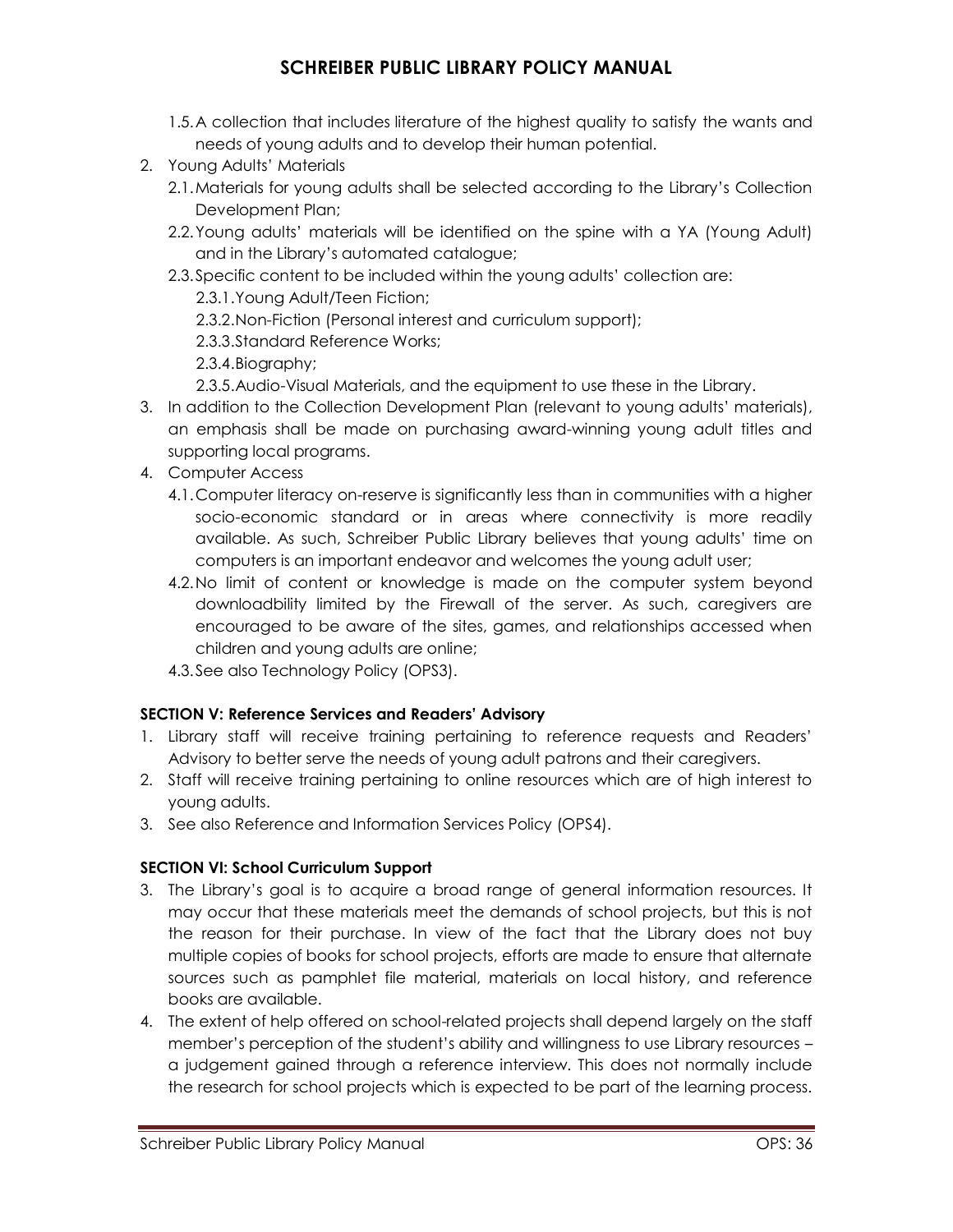However, Library staff will give necessary assistance required to enable students to find their own materials.

#### **SECTION VII: Use and Selection**

- 1. Responsibility for the reading activities of young adults rests with their parents or legal guardians.
- 2. Selection of materials for the adult collection shall not be restricted by the possibility that young adults may obtain materials that their parents consider inappropriate.
- 3. The Schreiber Public Library Board believes in the freedom of the individual and in the right and obligation of parents to develop, interpret, and enforce their own code of acceptable conduct within their own household.

#### **SECTION VIII: Young Adults' Rules**

- 1. Young adults are required to follow all rules of the Library. There are no rules of which they are exempt.
- 2. See Guidelines for Proper Behaviour in the Library Policy (OP4).
- 3. During all school hours when schools are in session, no school age student may be in the building (unless accompanied by a parent/guardian or teacher);
	- 3.1.High school students under the age of majority who are on half day or work dismissal from secondary school must have a note which states their schedule, or that they have been released for the day from the proper school administrator;
	- 3.2.Any student who comes to the Library during school will be seen as truant;
	- 3.3.Library staff shall contact either the student's school or the police to notify the principal of his/her current location.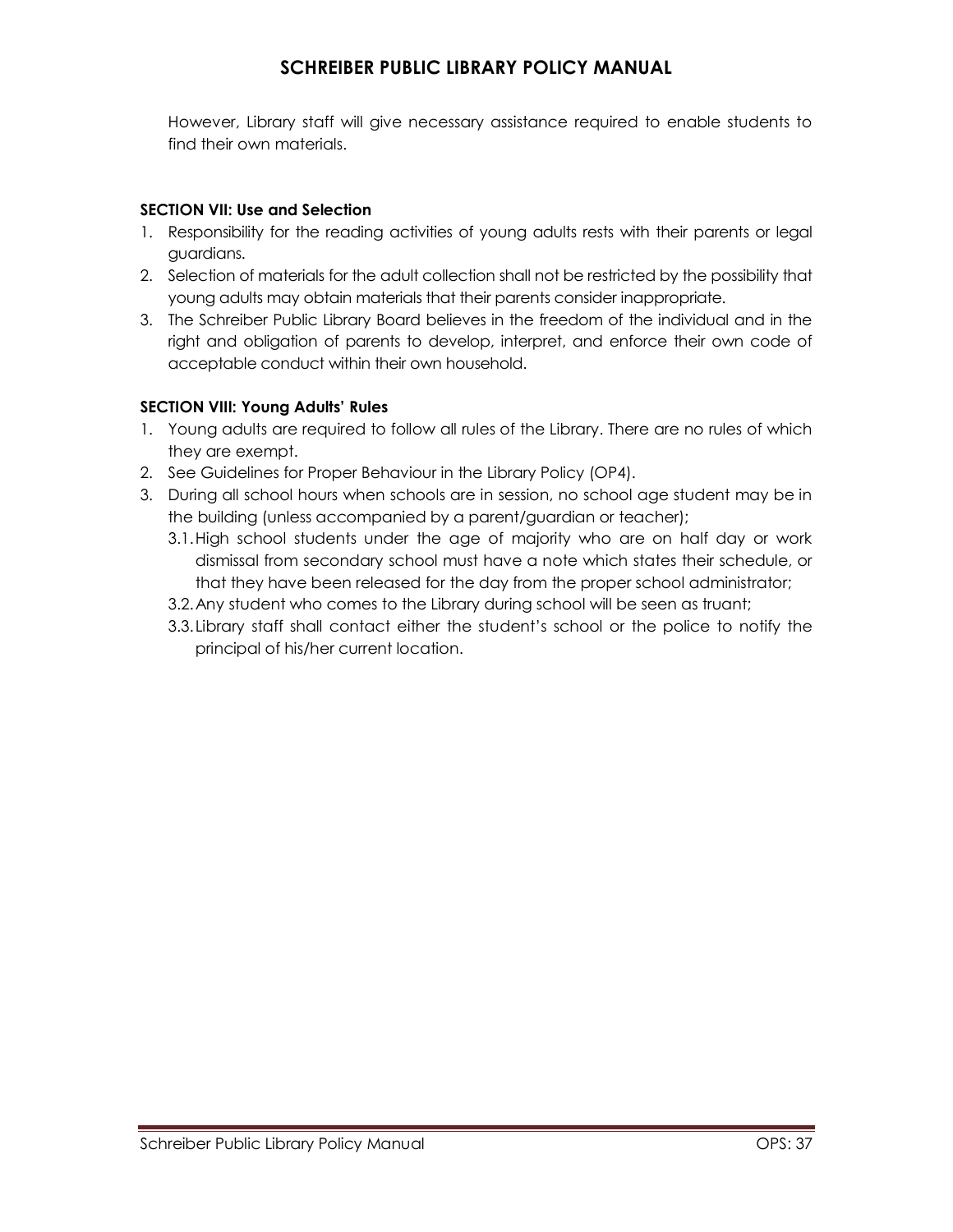| No: OPS9                                  | <b>Title: Outreach Services</b>        |  |
|-------------------------------------------|----------------------------------------|--|
| <b>Type:</b> Operational: Patron Services | Authority: CEO                         |  |
| <b>Originated: 11-06-10</b>               | <b>Review:</b> Biennial (Even Years)   |  |
| Amended:                                  | <b>Previously: 01-07 11-06-10</b>      |  |
| <b>Related Policies</b>                   | OPS7: Children's Services<br>$\bullet$ |  |
| <b>Associated Documents</b>               |                                        |  |
| <b>Implementation Procedures</b>          |                                        |  |

1. Outreach services are available through Schreiber Public Library to the home-bound in the Township of Schreiber. Volunteers select, deliver, and pick-up Library materials.

2. Schreiber Public Library will also endeavor to serve those members of the community who live at Collingwood Court through a regular visiting Library service.

3. Inquiries should be made through Library staff at the Circulation Desk regarding outreach services.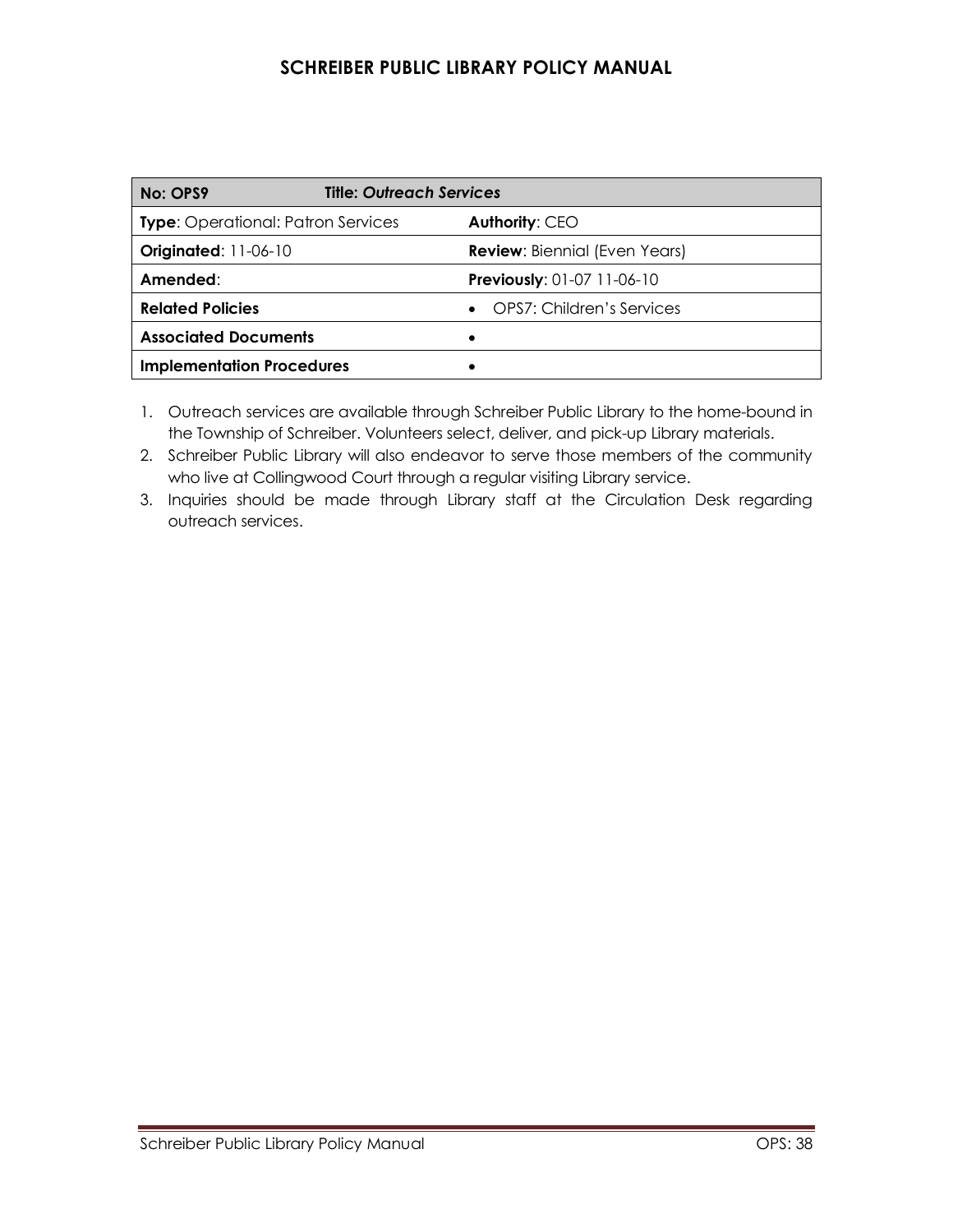| No: OPS10                                 | <b>Title: Proctoring of Examinations</b> |                                      |
|-------------------------------------------|------------------------------------------|--------------------------------------|
| <b>Type:</b> Operational: Patron Services |                                          | Authority: CEO                       |
| <b>Originated: 12-12-12</b>               |                                          | <b>Review:</b> Biennial (Even Years) |
| <b>Amended: 09-20-18</b>                  |                                          | Previously:                          |
| <b>Related Policies</b>                   |                                          |                                      |
| <b>Associated Documents</b>               |                                          |                                      |
| <b>Implementation Procedures</b>          |                                          |                                      |

Schreiber Public Library values and supports lifelong learning and wishes to assist students learning through distance education by providing a proctoring service. This Policy outlines the conditions under which proctoring will be facilitated at the Library.

- 1. This service is available during regular Library hours and is subject to availability of Library staff. The Library reserves the right to refuse to proctor exams where it would interfere with normal Library operations.
- 2. Proctoring requests must be received at least one (1) week prior to the exam date. The Library will receive, secure, administer, and return exams, but cannot provide direct supervision of students. The Library does its best to provide a quiet place for the exam to be written, but this is subject to availability of space.
- 3. Any Library staff may proctor an exam; however, this may be limited by the approved occupations or qualifications (e.g. Masters level Librarian or Library Technician) specified by the educational institution or company issuing the exam. If the service is requested, any payment will be accepted by the CEO.
- 4. It is the student's responsibility to ensure that the service provided by the Library meets the requirements of the institution/company and/or instructor, and to ensure that exams are received by the Library in time for the scheduled appointment.
- 5. There is no fee for this service; however, students are requested to make a taxdeductible donation to Schreiber Public Library for each proctored exam, and are expected to pay any costs not covered by the institution/company (e.g. postage or courier fees). No costs are to be incurred by the Library in providing this service.
- 6. Exams may be taken online using a Library supplied computer or the student's personal laptop with approval from the institution/company. No programs may be installed on the Library's computers, and Library staff cannot troubleshoot login and authentication problems. The Library is not responsible for any unforeseen interruptions of the test due to loss of power or Internet connection.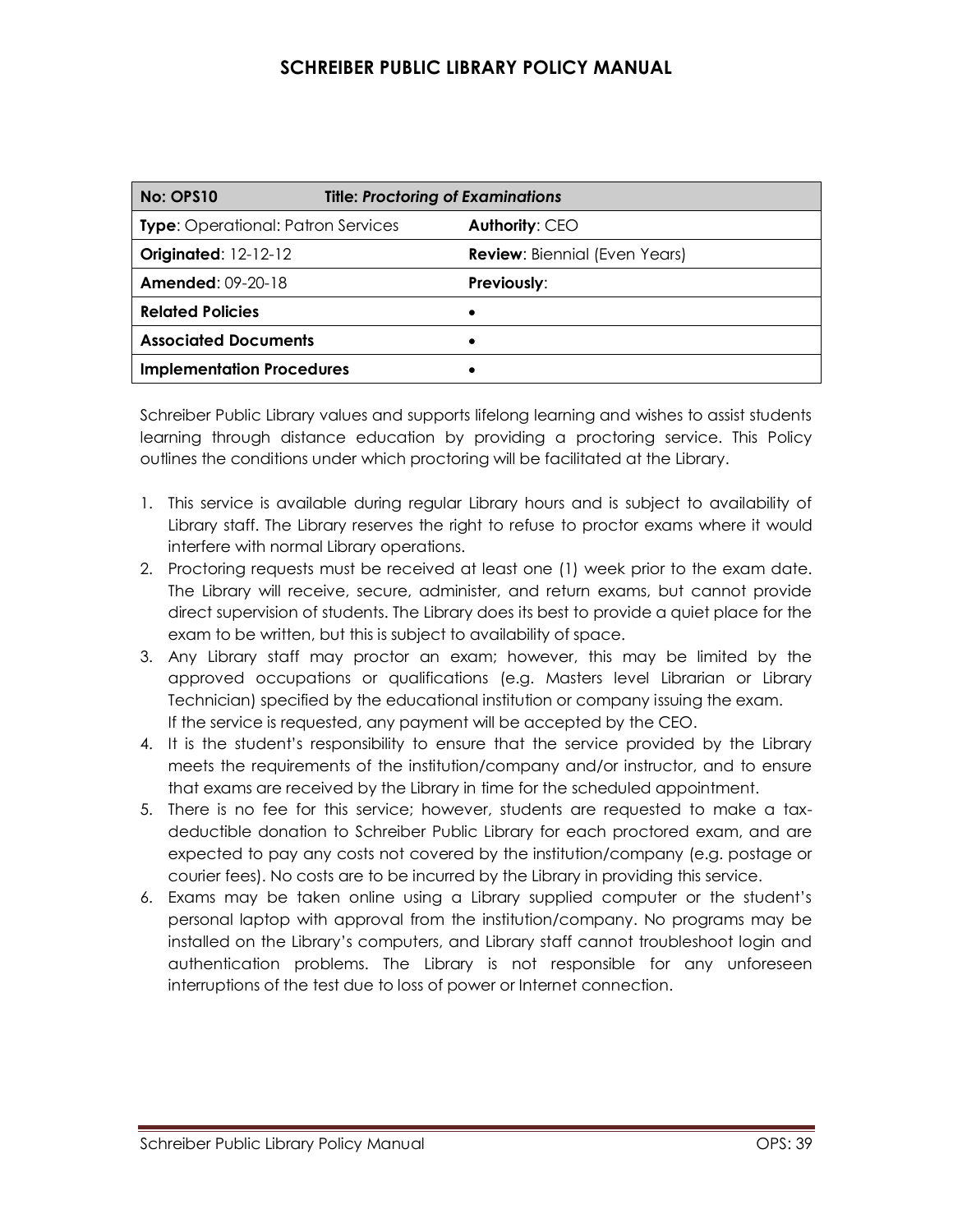| No: OPS11                                 | Title: Social Media |                                                                  |
|-------------------------------------------|---------------------|------------------------------------------------------------------|
| <b>Type:</b> Operational: Patron Services |                     | <b>Authority: CEO</b>                                            |
| <b>Originated: 10-10-13</b>               |                     | <b>Review:</b> Biennial (Even Years)                             |
| <b>Amended: 09-20-18</b>                  |                     | <b>Previously:</b>                                               |
| <b>Related Policies</b>                   |                     | <b>FS3: Statement of Values</b><br>$\bullet$<br>OPS3: Technology |
| <b>Associated Documents</b>               |                     |                                                                  |
| <b>Implementation Procedures</b>          |                     | Appendix U: OLA Intellectual Freedom                             |

This Policy governs Schreiber Public Library staff and patron use of social media tools for Library purposes.

Some social media sites Schreiber Public Library participates in include Facebook, Flickr, Pinterest, Tumblr, Twitter, Snapchat, Instagram and YouTube.

#### **SECTION I: Social Media Commitment Statement**

- 1. Schreiber Public Library is committed to using social media technology to provide a venue for shared information resources with patrons and partners, and providing a system for meaningful communications between patrons, partners, and Library staff.
- 2. Library staff will strive to create a social media presence that is consistent with the Library's values (See FS3) and Intellectual Freedom.
- 3. Schreiber Public Library promotes the free exchange of ideas while protecting personal information and rights.

#### **SECTION II: Objectives**

- 1. Objectives of Schreiber Public Library's social media presence include:
	- 1.1.Extending the reach of the Library's online message, thereby improving relationships with Library patrons, potential patrons, and key decision-makers;
	- 1.2.Providing simple methods for Library patrons to provide feedback and seek assistance;
	- 1.3.Providing wide-ranging entry points to Library services and the Library collection;
	- 1.4.Providing innovative leadership and credibility, enhancing Schreiber Public Library's reputation online;
	- 1.5.Demonstrating the Library's commitment to and understanding of emerging media and technology;
	- 1.6.Providing opportunities to train Library staff in the use of social media.

#### **SECTION III: Content**

1. Social media sites provide a forum for promoting the free exchange of ideas which Schreiber Public Library will encourage. However, content that contravenes the